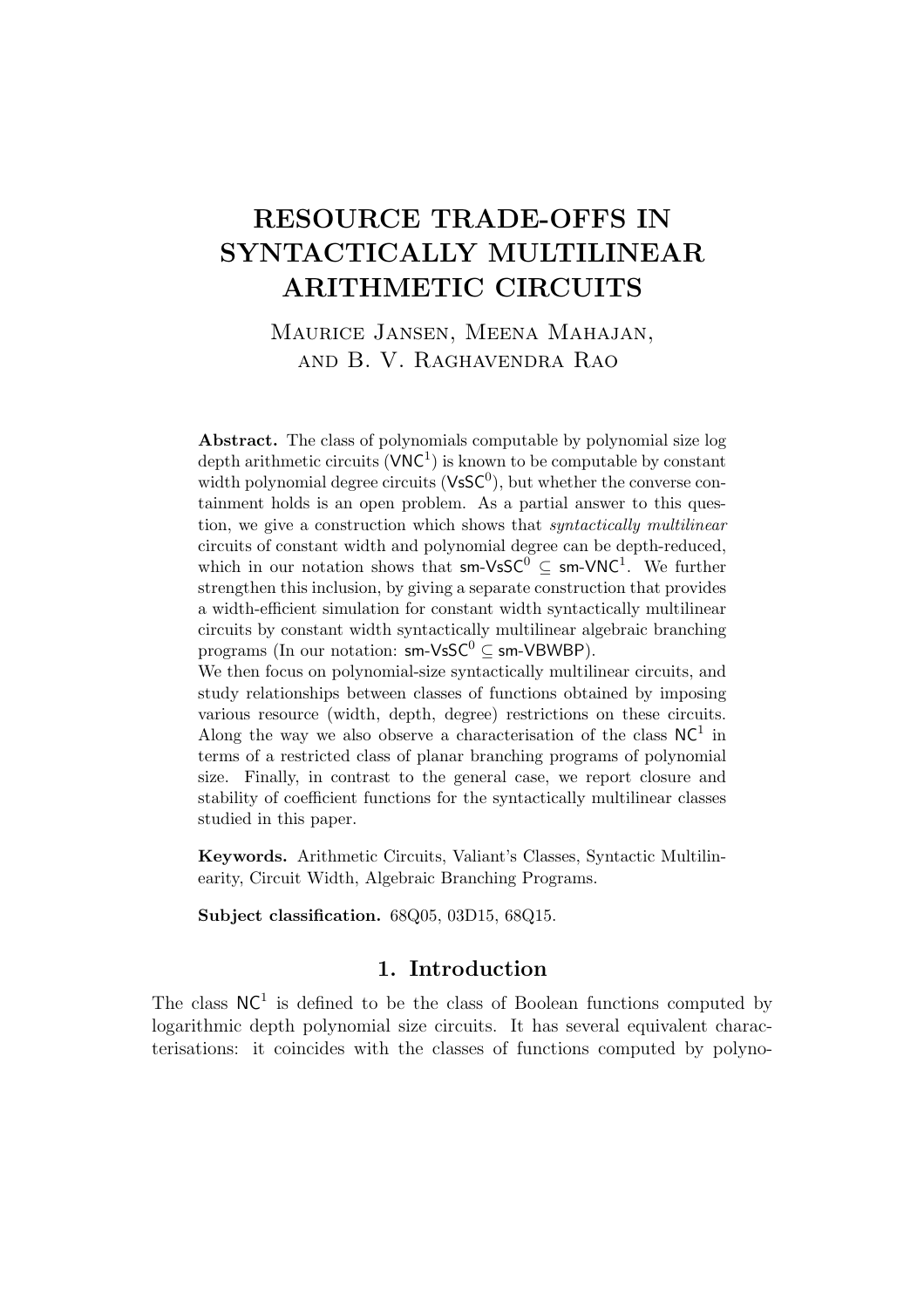

Figure 1.1: Boolean complexity classes around  $NC^1$ . Arrow  $(\rightarrow)$  indicates containment.

mial size bounded width branching programs (BWBP), by polynomial size formulas  $(F)$ , and by bounded width circuits of polynomial size  $(SC^0)$ . Thus  $NC^1 = BWBP = F = SC^0$ . Its subclass  $AC^0$ , consisting of Boolean functions computed by polynomial size constant depth unbounded fan-in circuits, has also been characterised via restricted branching programs (see Allender et al. (1999)). See Figure 1.1. However, the counting and arithmetic versions of those classes which are equivalent to  $NC<sup>1</sup>$  seem to represent different classes of functions. In Caussinus *et al.* (1998), it was shown that if inputs take the values from  $\{0, 1\}$ , then the class of functions represented as the total weights of paths in a constant width branching program with edge weights from  ${x_1, \ldots, x_n, -1, 0, 1}$  coincides with the class of functions computable by polynomial size and log-depth arithmetic circuits over  $\{+, \times, -1, 0, 1, x_1, \ldots, x_n\}$ , *i.e.* GapBWBP = GapNC<sup>1</sup>. In Limaye *et al.* (2010), this study was extended to bounded width circuits of small (polynomial) degree and size, *i.e.*  $\mathsf{sSC}^0$ , showing that  $\mathsf{GapNC^1} \subseteq \mathsf{GapsSC^0},$  but it is not known whether this containment is strict or not.

In the Boolean world, bounded and polylog width polynomial size circuits accept the language class SC, corresponding to languages accepted in simultaneous polynomial time and polylog space by a sequential machine (see Cook (1979); Johnson (1990)). Similarly, polylog depth polynomial size circuits (NC) correspond to languages accepted in parallel polylog time using polynomially many processors (see Johnson (1990); Vollmer (1999)). Translations between small width and small depth thus reveal connections between efficient smallspace algorithms and efficient parallel algorithms. Similar connections hold in arithmetic settings as well.

The question  $\mathsf{GapsSC}^0 \subseteq \mathsf{GapNC}^1$  can be seen as a depth reduction problem for bounded width arithmetic circuits. In the algebraic model introduced by Valiant (see Bürgisser  $(2000)$ ; Valiant  $(1982)$ ), where arbitrary constants from the underlying ring or field are allowed, the analogous question is to ask: is the class of constant width polynomial size arithmetic circuits of polynomial syntactic degree  $(VsSC<sup>0</sup>)$  contained in the class of polynomial size arithmetic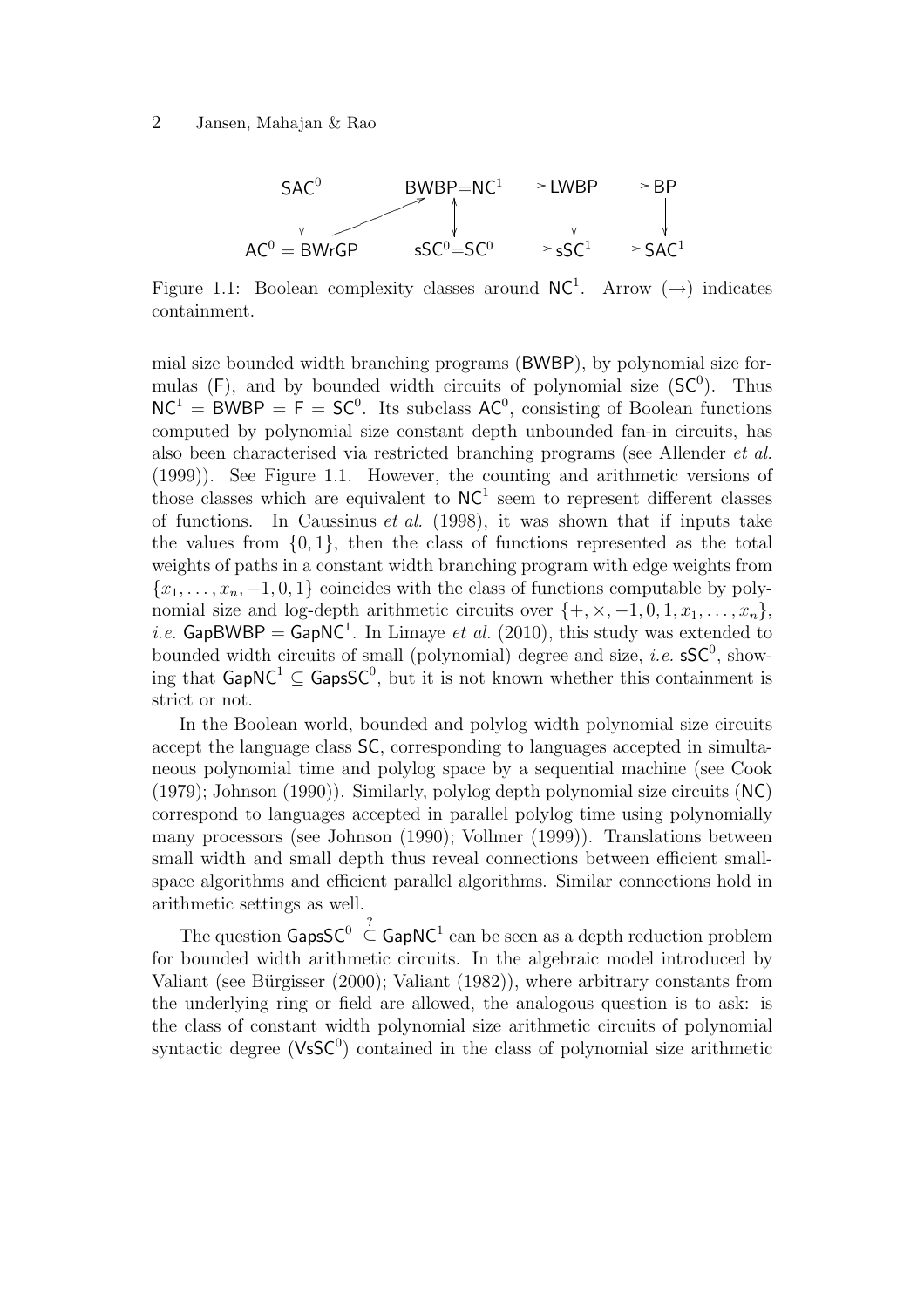formulas? In other words, is  $\mathsf{V}\mathsf{s}\mathsf{SC}^0 \subseteq \mathsf{V}\mathsf{NC}^1$ ? An ideal result would be a bounded width version of the depth reduction given in Valiant et al. (1983), where a circuit with size s degree d is depth-reduced to one of depth  $\log d$ , with  $+$  gates having fan-in s ( $\times$  gates have fan-in 2). In a bounded-width version, we would need the resulting circuit to have the  $+$  fan-in bounded by a function of the width of the original circuit. But it is not clear how this can be achieved. So, one of the natural ways to proceed is to look for restrictions on the circuits where this can be achieved. The main focus of this paper is the restriction of syntactic multilinearity on the arithmetic circuits and branching programs. We show that the classes  $V \text{sSC}^0$ ,  $V \text{NC}^1$  and VBWBP behave very differently in the syntactically multilinear world. The latter class corresponds to polynomial size algebraic branching programs of constant bounded width (See Section 2).

A multilinear arithmetic circuit is the one where every gate computes a multilinear polynomial. Syntactic multilinearity (sm for short) is a further restriction on the syntactic structure of a multilinear arithmetic circuit. In a syntactically multilinear circuit, every multiplication gate operates on disjoint sets of variables. (A formal definition is given in Section 2.) Clearly, this implies multilinearity, although the converse is not necessarily true. However in the case of formulas, it is easy to see that every multilinear formula has an equivalent syntactically multilinear formula of the same size (Proposition 2.1 in Raz (2009)). So multilinear and syntactically multilinear formulas coincide. By this, and exploiting the structure provided by syntactic multilinearity, Raz (2009) proved super-polynomial lower bounds for multilinear arithmetic formula computing the permanent or determinant. Later in Raz  $(2006)$ , it was shown that the multilinear versions of the classes  $VNC<sup>1</sup>$  and  $VNC<sup>2</sup>$  are different. In Raz & Yehudayoff (2008), the depth reduction technique of Valiant et al. (1983) was shown to preserve the property of syntactic multilinearity. In Raz et al. (2008) an explicit polynomial is shown to require a size of  $\Omega(n^{4/3}/\log^2 n)$  for any syntactic multilinear arithmetic circuit computing it. Motivated by this recent progress, we explore the question  $\mathsf{V}\mathsf{s}\mathsf{SC}^0 \subseteq \mathsf{V}\mathsf{NC}^1$ through the lens of syntactic multilinearity.

Firstly, we give a depth reduction for constant width syntactically multilinear arithmetic circuits. We show that a polynomial computed by a syntactically multilinear circuit of constant width and polynomial size can also be computed by a syntactically multilinear formula of logarithmic depth and polynomial size (Theorem 3.1 and Corollary 3.2). Thus, if restricted to be syntactically multilinear, then the class  $VNC<sup>1</sup>$  is at least as powerful as  $VsSC<sup>0</sup>$ . Note that even in the syntactically multilinear world, we can unwind circuits into formu-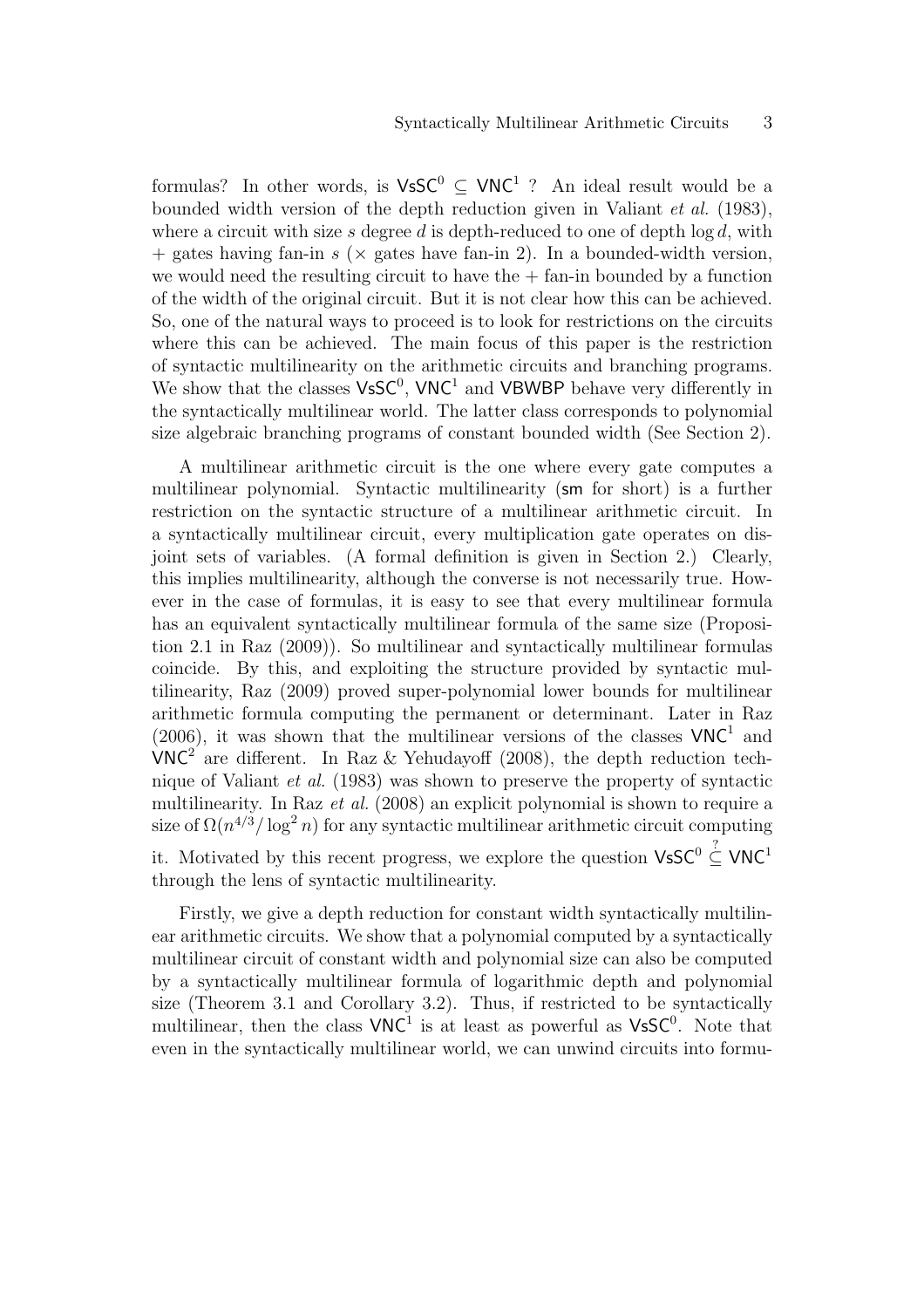las, and so log depth formulas are equivalent to log depth circuits or  $VNC<sup>1</sup>$ . Using our abbreviated notation, this show that  $sm\text{-}VsSC^0 \subseteq sm\text{-}VNC^1$ . Ironically however, the *known* converse containment  $VNC^1 \subseteq VsSC^0$  does not seem to translate into the syntactically multilinear world. This is mainly because the only known translation Ben-Or & Cleve (1992) from a log-depth formula into a constant width branching program (and hence an  $\mathsf{sSC}^0$  circuit) does not preserve syntactic multilinearity.

By the above result, we have that  ${\sf sm\text{-}VBWBP} \subseteq {\sf sm\text{-}VsSC^0} \subseteq {\sf sm\text{-}VNC^1}.$  Exploring these classes further, we obtain a somewhat surprising result. Namely, we show that syntactically multilinear algebraic branching programs of constant width and polynomial size are as powerful as syntactically multilinear circuits of constant width and polynomial size (Theorem 4.1), i.e. sm-VsSC<sup>0</sup>  $\subset$ sm-VBWBP. Thus the restriction of syntactic multilinearity pulls  $\mathsf{V}\mathsf{s}\mathsf{SC}^0$  down to VBWBP. In order to establish this, we use the equivalence of skew circuits and branching programs, and the notions of a weakly skew circuit (first studied by Toda (1992)) and a multiplicatively disjoint circuit (introduced by Malod & Portier (2008)).

The two results described above give a reversal in the relationships among the three classes VBWBP, VNC<sup>1</sup> and VsSC<sup>0</sup>: In the general world, VsSC<sup>0</sup> is the strongest class and the other two are equal and contained in  $V$ s $C^0$ , *i.e.* VBWBP =  $VNC^1 \subseteq VsSC^0$ . In the syntactically multilinear world, sm-VNC<sup>1</sup> turns out to be the strongest class, whereas the other two are equal and contained in it, *i.e.* sm-VBWBP = sm-VsSC<sup>0</sup>  $\subseteq$  sm-VNC<sup>1</sup>. This indicates that standard simulations may fail in the syntactically multilinear world, and need to be examined afresh. We do this next, showing that the classic depth-reduction of Brent (1973) works in this setting (Theorem 5.1), as also the divide-and-conquer technique of Savitch converting branching programs to circuits (Lemma 5.2), and the folklore staggering (see Istrail & Zivkovic (1994)) of a small-depth to a small-width circuit (Lemma 5.3). A more recent characterisation of arithmetic  $AC<sup>0</sup>$  via restricted planar branching programs, Allender *et al.* (1999), also carries through (Corollary 5.7). In fact, examining this more closely, we obtain a characterisation of Boolean  $NC^1$  as well as  $VNC^1$  via polynomial size branching programs of log width or unbounded width, with the same restricted planarity condition (Corollary 5.8).

Another context in which we study the effect of syntactic multilinearity is the complexity of coefficient functions, first studied in a systematic way in Malod (2007). In general, these functions can be quite hard to compute. However for most syntactically multilinear classes, we show that the coefficient functions are also computable within the same class. Further, exponential sums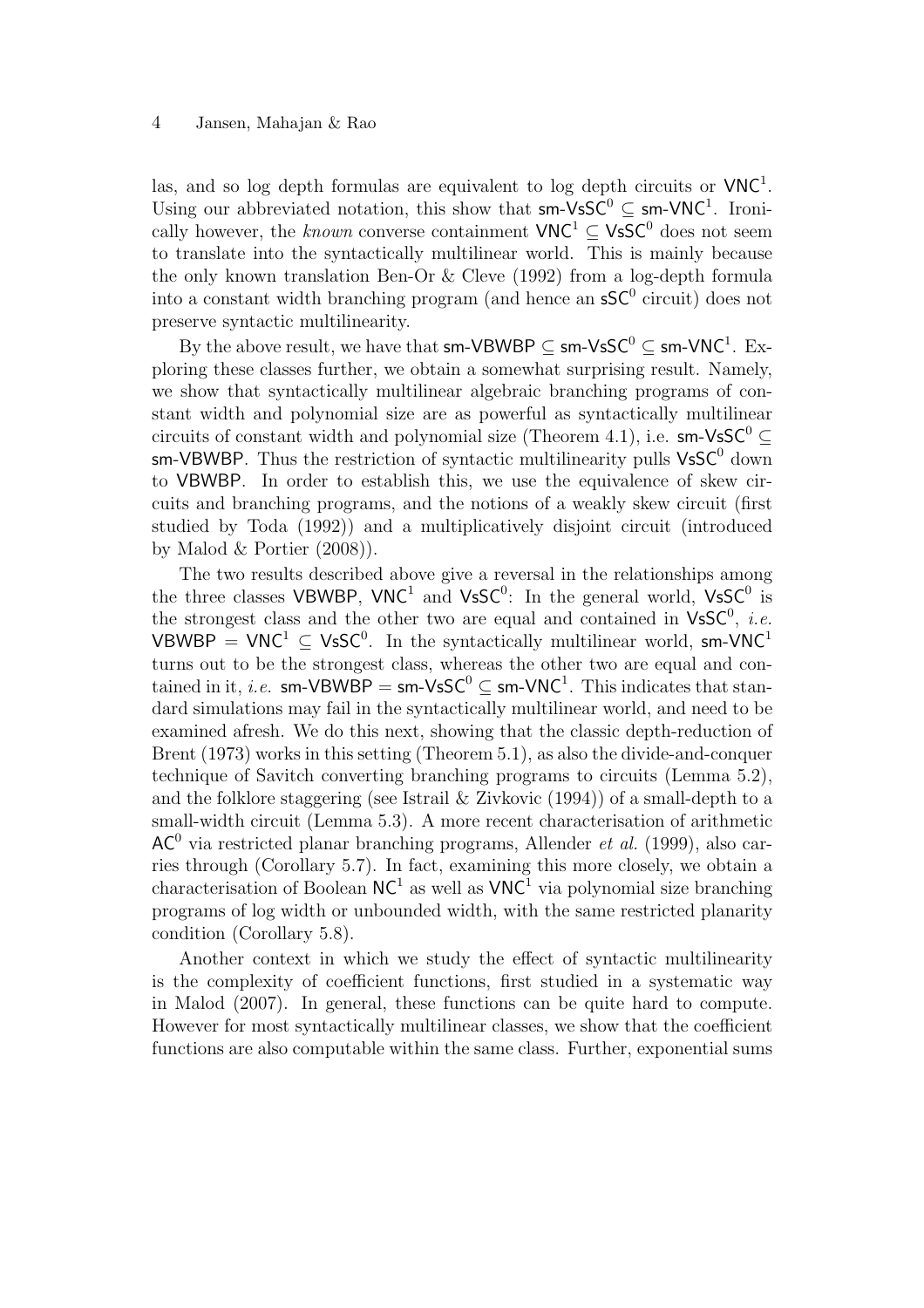are also computable within the respective classes. (Theorems 6.5,6.7)

The rest of the paper is organized as follows: In Section 2 we give formal definitions of syntactically multilinear circuits. Section 3 contains a depth reduction for syntactically multilinear constant-width circuits. In Section 4 we give a width preserving simulation of constant width syntactically multilinear circuits by syntactically multilinear algebraic branching programs. In Section 5 we discuss the relationships among syntactically multilinear classes. In Section 6 we discuss the coefficient functions for syntactically multilinear classes.

#### 2. Preliminaries

2.1. Arithmetic Circuits and Algebraic Branching Programs. Let  $\mathbb K$ be a fixed ring. Let  $X = \{x_1, \ldots, x_n\}$  be variables that take values from K. An arithmetic circuit (or a straight line program) over  $K$  is a directed acyclic multi-graph C, where nodes of zero in-degree are called input gates and are labeled from the set  $\mathbb{K} \cup \{x_1, \ldots, x_n\}$ . The nodes of zero out-degree are called output gates. The remaining nodes of C are labeled from  $\{+, \times\}$ . Whenever not stated explicitly, we assume that in-degree of every node is bounded by 2. A gate f computes a polynomial  $p_f$  in  $\mathbb{K}[X]$  which can be defined inductively in a natural way: an input gate computes a polynomial that is a constant or a single-variable monomial; if  $f = g \times h$ , then  $p_f = p_g \times p_h$ , where  $p_g$  and  $p_h$  are polynomials computed by  $g$  and  $h$  respectively (available by induction); and if  $f = g + h$ , then  $p_f = p_g + p_h$ . The set of polynomials computed at its output gates constitute the polynomials computed by a circuit. If the circuit has a single output gate, we simply refer to the polynomial computed by the circuit. In what follows, we may use the same symbol  $f$  for representing both the gate and the polynomial represented by it. A polynomial family  $(f_n)_{n>0}$  is said to be computed by a circuit family  $(C_n)_{n>0}$  if  $\forall n \geq 0$ ,  $f_n$  is computed by  $C_n$ .

We say that two circuit families are equivalent if they compute the same set of polynomials.

Without loss of generality, we assume that a circuit is layered, *i.e.* there is a partition  $V_1, \ldots, V_\ell$  of the non-input gates in the circuits so that all incoming edges of  $V_i$  are either from input gates or from  $V_{i-1}$ ,  $1 < i \leq \ell$ . Each part  $V_i$  in the partition forms a layer of the circuit. The measures of size, depth, width and syntactic degree of a circuit are defined in the same way as in the case of Boolean circuits: size is the number of gates, depth is the length of the longest path from an input gate to an output gate, width is the maximum number of gates per layer, and the syntactic degree  $d(f)$  of a gate f is inductively defined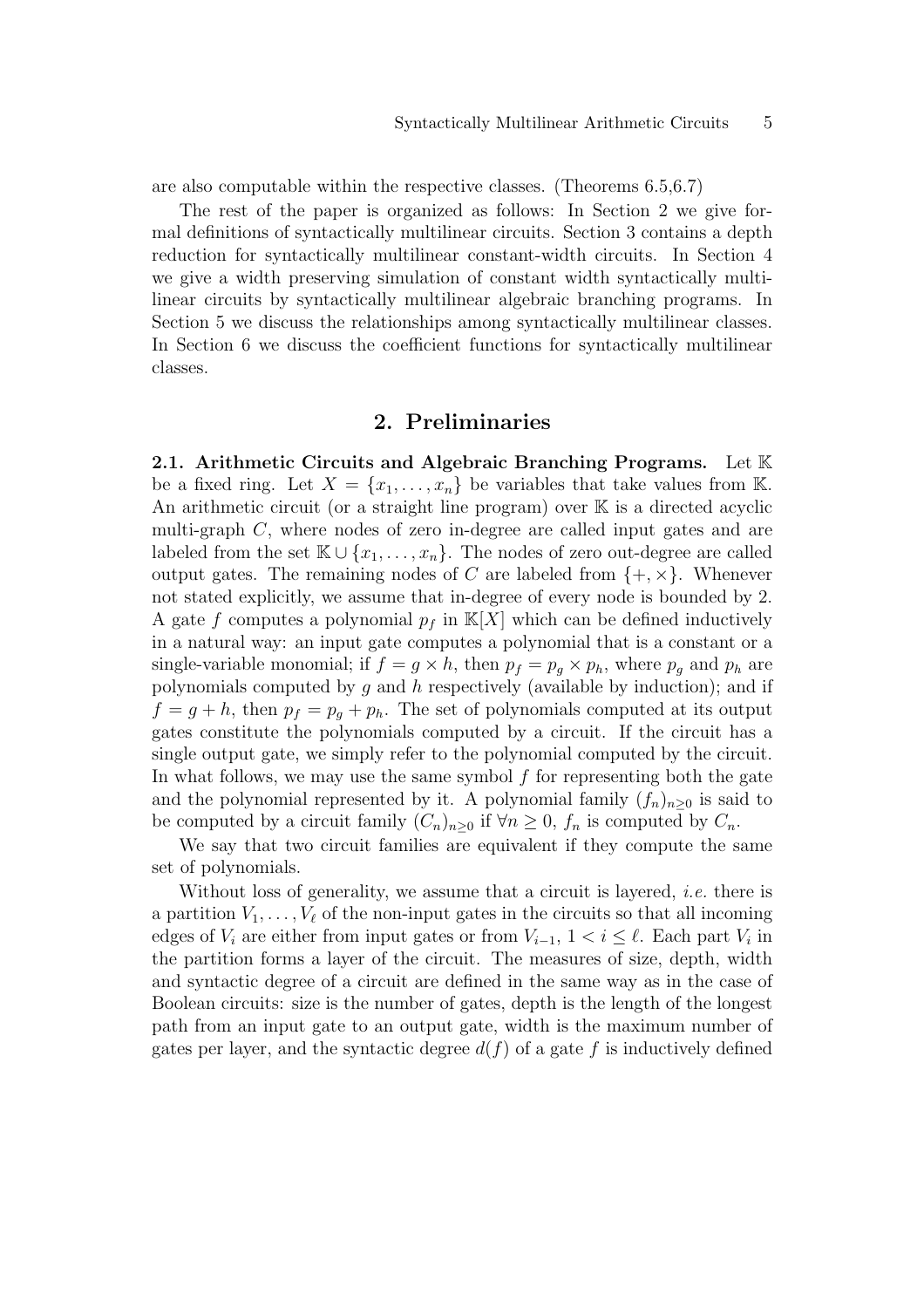#### 6 Jansen, Mahajan & Rao

to be 1 at an input gate,  $\max\{d(g), d(h)\}\$ if  $f = g + h$ , and  $d(g) + d(h)$ if  $f = g \times h$ . The syntactic degree of a gate is an upper bound on the degree of the polynomial computed by that gate.

A formula is a circuit where the out-degree of every gate is bounded by 1. A skew arithmetic circuit is a circuit in which for every gate  $f = g \times h$ , either  $g \in \mathbb{K} \cup X$  or  $h \in \mathbb{K} \cup X$  or both.

An *algebraic branching program* (ABP) over a ring  $K$  is a layered directed acyclic graph  $G$  with two designated nodes  $s$  (of zero in-degree) and  $t$  (of zero out-degree), in which the edges are labeled from  $\mathbb{K}\cup X$ , where  $X = \{x_1, \ldots, x_n\}$ . For any s-t path P in G, weight(P) is defined to be the product of the labels of edges that appear in P. The polynomial  $f_G$  computed by G is defined as  $\sum_{P}$  weight(P), where P ranges over all s-t paths in G. The size of an ABP is the number of nodes in it. Width is the maximum number of nodes at any layer. Length of an ABP is the total number of layers in it. In this paper, we assume (without loss of generality) that the in and out-degrees of every node in the ABP are bounded by a constant.

As in the case of Boolean and counting circuits, a skew arithmetic circuit can be transformed into an algebraic branching program and vice versa. See Vinay (1996) for conversions in the Boolean world; the same carry over in the arithmetic world as well. See also Nisan (1991). In fact this transformation increases the width and size by only a constant factor. (The conversion in Nisan (1991) has quadratic blowup in size because there edges are labelled by linear forms.) A series-parallel construction due to Valiant transforms formulas of size s and depth d into ABPs of width  $O(d)$  and length  $O(s)$ .

We now give formal definitions of the Gap classes discussed in the introduction:

DEFINITION 2.1.

|  | There exists a family $(C_n)_{n\geq 0}$ of polynomial                                                                                                                                                               |
|--|---------------------------------------------------------------------------------------------------------------------------------------------------------------------------------------------------------------------|
|  | GapNC <sup>1</sup> = $\left\{f: \{0,1\}^* \to \mathbb{Z} \mid \begin{matrix} size \ arithmetic \ formulas \ with \ labels \ from \{-1,0,1\} \ such \ that \ \forall x \in \{0,1\}^n, \ f(x) = \end{matrix}\right\}$ |
|  | $C_n(x)$ .                                                                                                                                                                                                          |

 $GapsSC^0 =$  $\sqrt{ }$  $\int$  $\overline{\mathcal{L}}$  $f: \{0,1\}^* \to \mathbb{Z}$  | There exists a family  $(C_n)_{n\geq 0}$  of constant width arithmetic circuits of polynomial size and polynomial syntactic degree with labels from  $\{-1,0,1\}$  such that  $\forall x \in \{0,1\}^n$ ,  $f(x) = C_n(x)$ .  $\mathcal{L}$  $\left\lfloor$  $\int$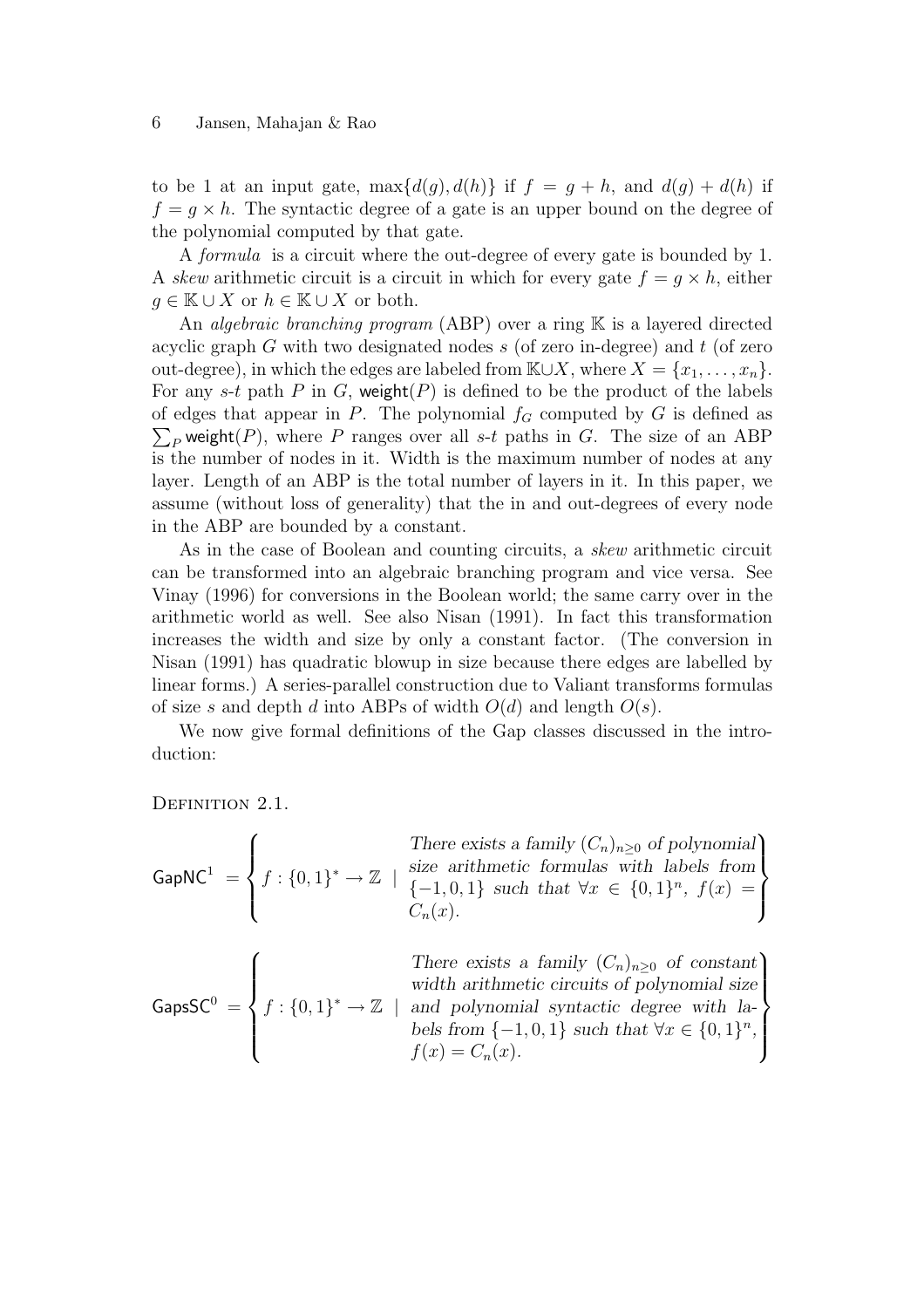**GapBWBP** = 
$$
\begin{cases} \n\text{There exists a family } (B_n)_{n \geq 0} \text{ of polyno-} \\ \nf : \{0,1\}^* \to \mathbb{Z} \mid \text{mind } \text{labels from } \{-1,0,1\} \text{ such that} \\ \forall x \in \{0,1\}^n, \ f(x) = B_n(x). \n\end{cases}
$$

The following proposition collects known relationships among the Gap complexity classes:

PROPOSITION 2.2. Caussinus et al. (1998); Limaye et al. (2010)  $\textsf{GapNC}^1$  =  $\mathsf{GapBWBP} \subseteq \mathsf{GapsSC}^0$ .

G-graphs are graphs that have planar embeddings where vertices are embedded on a rectangular grid, and all edges are between adjacent columns from left to right. In these graphs, the node s is fixed as the leftmost bottom node and t is the rightmost top node. In Allender *et al.* (1999), a restriction of  $G$ graphs is considered where the width of the grid is a constant, and only certain kinds of connections are allowed between any two layers. Namely, for width  $2k + 2$ , the connecting pattern at any layer is represented by one of the graphs  $G_{k,i}$  (see figure 2.1) for  $0 \leq i \leq 2k+2$ . An rGP (short for restricted grid branching program) is an algebraic branching program where the underlying graph is a restricted G-graph of the aforementioned form.

A family of circuits  $(C_n)_{n\geq 0}$  is said to be C-uniform if there is an algorithm that uses resources within the complexity class  $\mathcal C$  and on input  $1^n$ , computes a suitably encoded description of the *n*th circuit  $C_n$ . For the classes considered in this paper, an appropriate notion of uniformity is obtained by letting  $\mathcal C$  be the class  $AC^0$ . However, in the algebraic settings, non-uniform constructions are the norm, so we present our results in a non-uniform framework. Uniform versions are relevant when talking about the counting classes (Gap classes). The interested reader is referred to Barrington et al. (1990); Vollmer (1999) for more details concerning uniformity.

2.2. Valiant's Classes. In Valiant's model, a complexity class is a set of families of polynomials  $f = (f_n)_{n \geq 0}$ , where  $f_n \in \mathbb{K}[X_1, \dots X_n]$ . In this paper, the prefix V denotes an algebraic class in this model. We now define the different complexity classes that are studied in this model. The classes VP, VNP, VP<sub>e</sub>, were defined by Valiant (see, for instance, Bürgisser  $(2000)$ ; Malod & Portier (2008)). We define the other classes in a fashion analogous to VP, by placing resource bounds on the circuits computing the polynomials. In general, for a class  $\mathcal C$  of arithmetic circuits or branching programs, we use the nomenclature VC to denote the class of families of polynomials  $f = (f_n)_{n>0}$  where  $f_n$  has degree polynomial in n, and f can be computed by a circuit family in  $\mathcal{C}$ .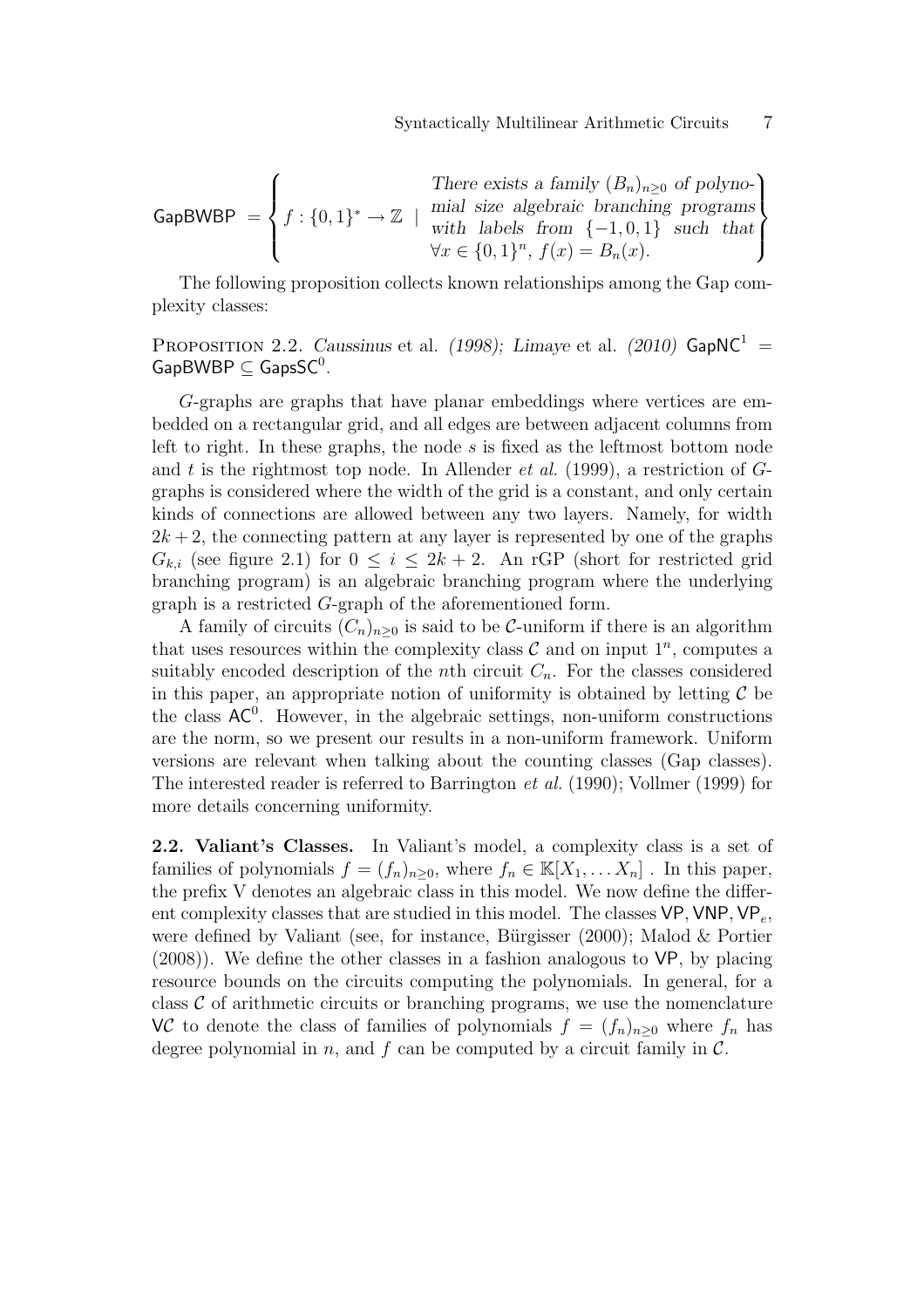# 8 Jansen, Mahajan & Rao



Figure 2.1: The possible patterns between two layers of rGPs. The label  $c$  can take a value in  $X \cup \mathbb{K}$ . Edges without any label are of weight 1.

DEFINITION 2.3.

$$
VP = \left\{ f = (f_n)_{n \ge 0} \mid \begin{array}{l} f_n \text{ can be computed by a polynomial size arith-} \\ \text{metric circuit, and } \deg(f_n) \le \text{poly}(n). \end{array} \right\}
$$
  
\n
$$
VNP = \left\{ f = (f_n)_{n \ge 0} \mid \begin{array}{l} \exists \text{ a polynomial family } g = (g_m)_{m \ge 0} \in VP \text{ such} \\ \text{that } f_n(X) = \sum_{e \in \{0,1\}^{m'}} g_{m'+n}(X,e), \text{ where} \\ m', \deg(f_n) \le \text{poly}(n). \end{array} \right\}
$$
  
\n
$$
VF = VP_e = \left\{ f = (f_n)_{n \ge 0} \mid \begin{array}{l} f \in VP; \text{ and } f_n \text{ can be computed by a} \\ \text{polynomial size arithmetic formula.} \end{array} \right\}
$$
  
\n
$$
VP_{skew} = \left\{ f = (f_n)_{n \ge 0} \mid \begin{array}{l} f \in VP; \text{ and } f_n \text{ can be computed by a poly-} \\ \text{nomial size skew arithmetic circuit.} \end{array} \right\}
$$

VBP = 
$$
\left\{ f = (f_n)_{n \ge 0} \mid \begin{array}{l} f \in \text{VP}; \text{ and } f_n \text{ can be computed by a poly-} \\ \text{nomial size algebraic branching program} \end{array} \right\}
$$

$$
VBP[w] = \left\{ f = (f_n)_{n \ge 0} \mid \begin{array}{c} f_n \text{ can be computed by a polynomial size} \\ \text{algebraic branching program of width } O(w) \end{array} \right\}
$$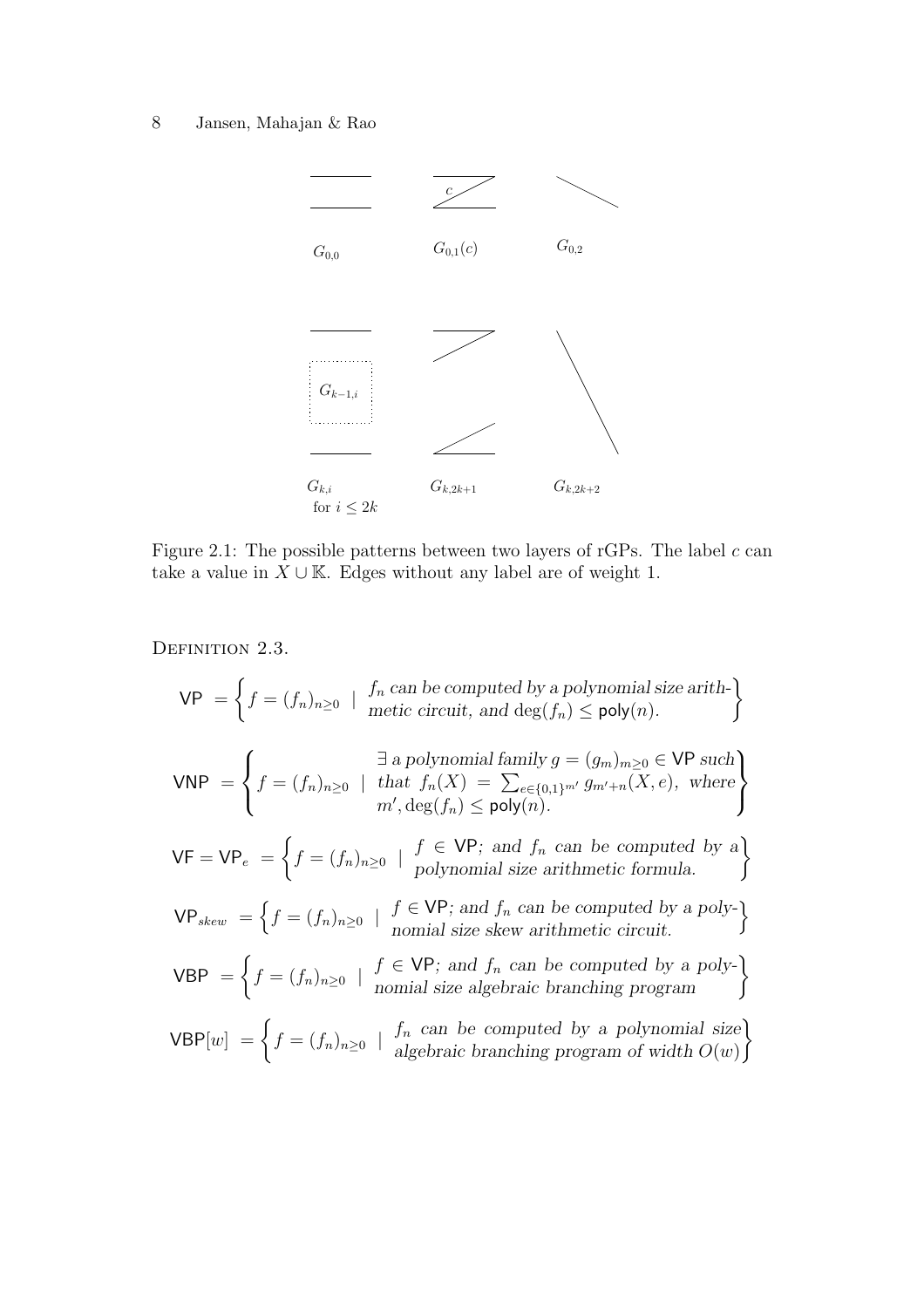VLWBP =  $VBP[log n]$  log width branching programs  $VBWBP = VBP[1]$  bounded width branching programs

$$
\mathsf{VNC}^i = \left\{ f = (f_n)_{n \ge 0} \mid \text{trial size } O(\log^i n) \text{ depth arithmetic circuits} \right\}
$$
  
of constant fan-in

 $VAC^0 =$  $\int$  $f = (f_n)_{n \geq 0}$  |  $f \in VP$ ; and  $f_n$  can be computed by polynomial size and constant depth arithmetic circuits with  $f \in VP$ ; and  $f_n$  can be computed by polynomial<br>size and constant depth arithmetic circuits with<br>unbounded fan-in gates

 $\mathsf{V}\mathsf{S}\mathsf{A}\mathsf{C}^i\ =$ 

 $\sqrt{ }$  $\int$ 

 $\overline{\mathcal{L}}$ 

 $f = (f_n)_{n \geq 0}$  |  $f \in VP$ ; and  $f_n$  can be computed by polynomial size  $O(\log^i n)$  depth arithmetic circuits with constant fan-in for  $\times$  gates and unbounded fan-in for + gates  $\mathcal{L}$  $\overline{\mathcal{L}}$  $\int$ 

$$
\mathsf{VLWF} = \left\{ f = (f_n)_{n \ge 0} \mid \begin{array}{c} f \in \mathsf{VP}; \text{ and } f_n \text{ can be computed by a polyno-} \\ \text{mial size arithmetic formula of } O(\log n) \text{ width} \end{array} \right\}
$$

VrGP = 
$$
\begin{cases} f = (f_n)_{n \ge 0} & | \quad f \in \text{VP; and } f_n \text{ can be computed by polynomial} \\ \text{size restricted grid algebraic branching program} \end{cases}
$$

 $V$ B $W$ r $GP =$  $\int$  $f = (f_n)_{n \geq 0}$  |  $f \in VP$ ; and  $f_n$  can be computed by polynomial size restricted grid algebraic branching  $f \in VP$ ; and  $f_n$  can be computed by polyno-<br>mial size restricted grid algebraic branching<br>program of constant width

 $\mathsf{V}\mathsf{s}\mathsf{SC}^i =$  $\sqrt{ }$  $\left\{\right\}$  $\mathcal{L}$  $f = (f_n)_{n \geq 0}$  |  $f_n$  can be computed by an arithmetic circuit of polynomial size and polynomial syntactic degree, and width  $O(\log^i n)$ . ີ I  $\mathcal{L}$  $\int$ 

$$
\mathsf{VSC}^i = \left\{ f = (f_n)_{n \ge 0} \mid f \in \mathsf{VP}; \text{ and } f_n \text{ can be computed by a polynomial} \right\}
$$
  
size circuit of width  $O(\log^i n)$ 

Figure 2.2 shows the known relationships among some of the classes defined above. The equivalence between **VBWBP** and **VNC<sup>1</sup>** follows from Ben-Or & Cleve (1992); that between  $VNC^1$  and  $VP_e$  from Brent (1973). The other containments follow from the definitions.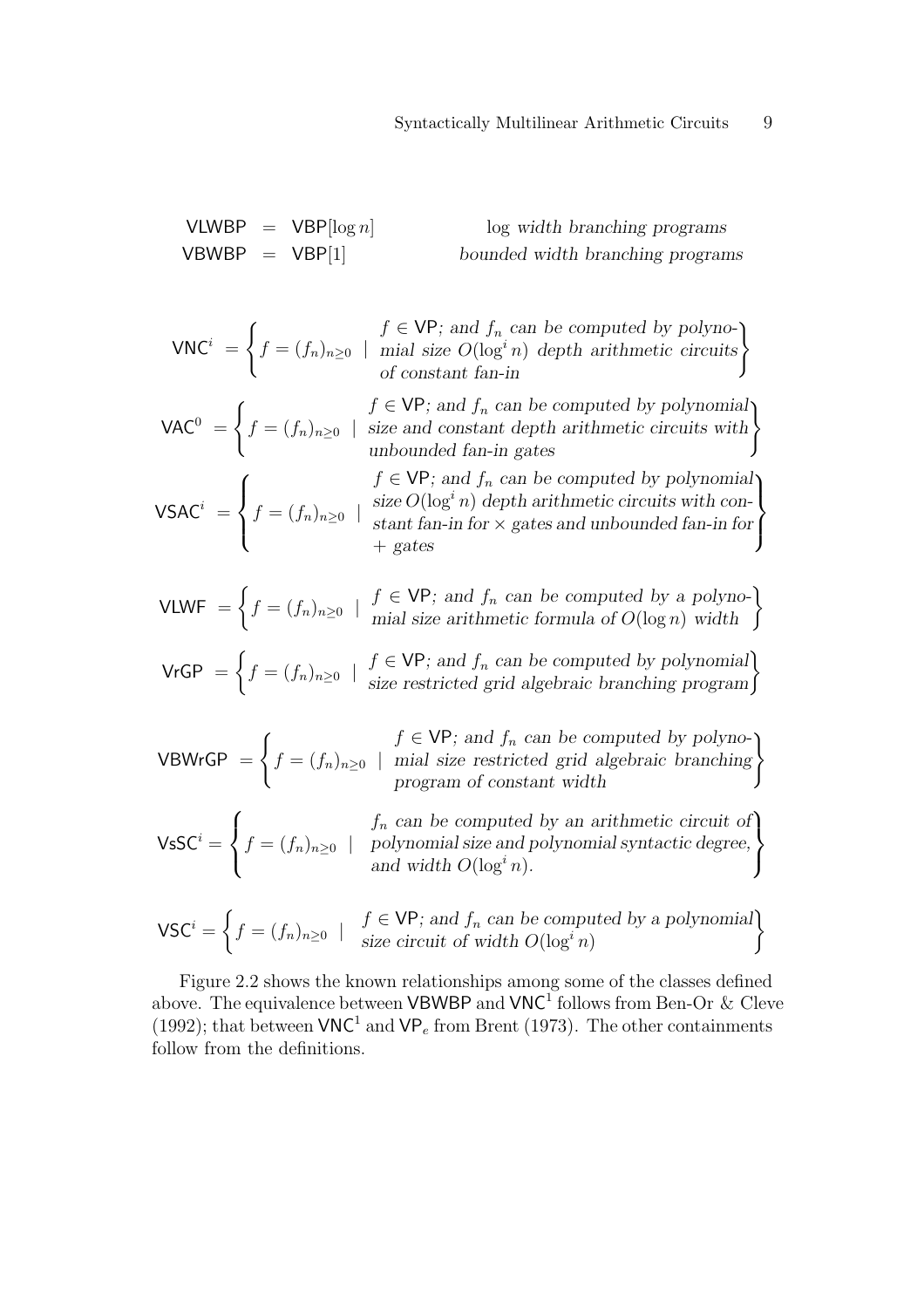

Figure 2.2: Relationships among complexity classes in Valiant's model (Arrows denote containment)

2.3. Syntactically Multilinear Circuits. The notion of multilinear circuits was formally introduced by Nisan & Wigderson (1997). We follow the notations from Raz  $(2009)$ . We call a polynomial p multilinear, if for any monomial of  $p$  the individual degree of every variable is bounded by one. Let C be an arithmetic circuit over the ring K, and let  $X = \{x_1, \ldots, x_n\}$  be its input variables. For a gate g in C, let  $p_q \in K[X]$  be the polynomial computed at g. Let  $X_q \subseteq X$  denote the set of variables that occur in the sub-circuit rooted at g. C is called *multilinear* if for every gate  $g \in C$ ,  $p_q$  is a multilinear polynomial. C is said to be syntactically multilinear if for every multiplication gate  $g = h \times f$  in C,  $X_h \cap X_f = \emptyset$ . Clearly, a syntactically multilinear circuit is also multilinear, though the converse is not necessarily true.

In the case of formulas, the notion of multilinearity and syntactic multilinearity are (non-uniformly) equivalent (Proposition 2.1 in Raz (2009)).

In the case of algebraic branching programs, the notion of syntactic multilinearity coincides with the read-once property, where no variable appears more than once on any path. (See Borodin et al. (1993) for more about Boolean read once branching programs). Namely, we say that an algebraic branching program P is multilinear if for every node v in P, the polynomial  $p_v$  (sum of weights of all  $s$ -to- $v$  paths) is multilinear. Furthermore,  $P$  is defined to be syntactically multilinear if in every path of the program (not just s-to-t paths), no variable appears more than once; *i.e.* the algebraic branching program is syntactic read-once.

For any algebraic complexity class  $VC$ , we denote by  $m-VC$  and  $sm-VC$  respectively the functions computed by multilinear and syntactically multilinear versions of VC.

Raz & Yehudayoff (2008) show that the depth reduction give by Valiant *et al.* (1983) preserves syntactic multilinearity. From the fact that a syntactically multilinear circuit has degree  $O(n)$ , and observing that the construction actually yields a semi-unbounded circuit, we conclude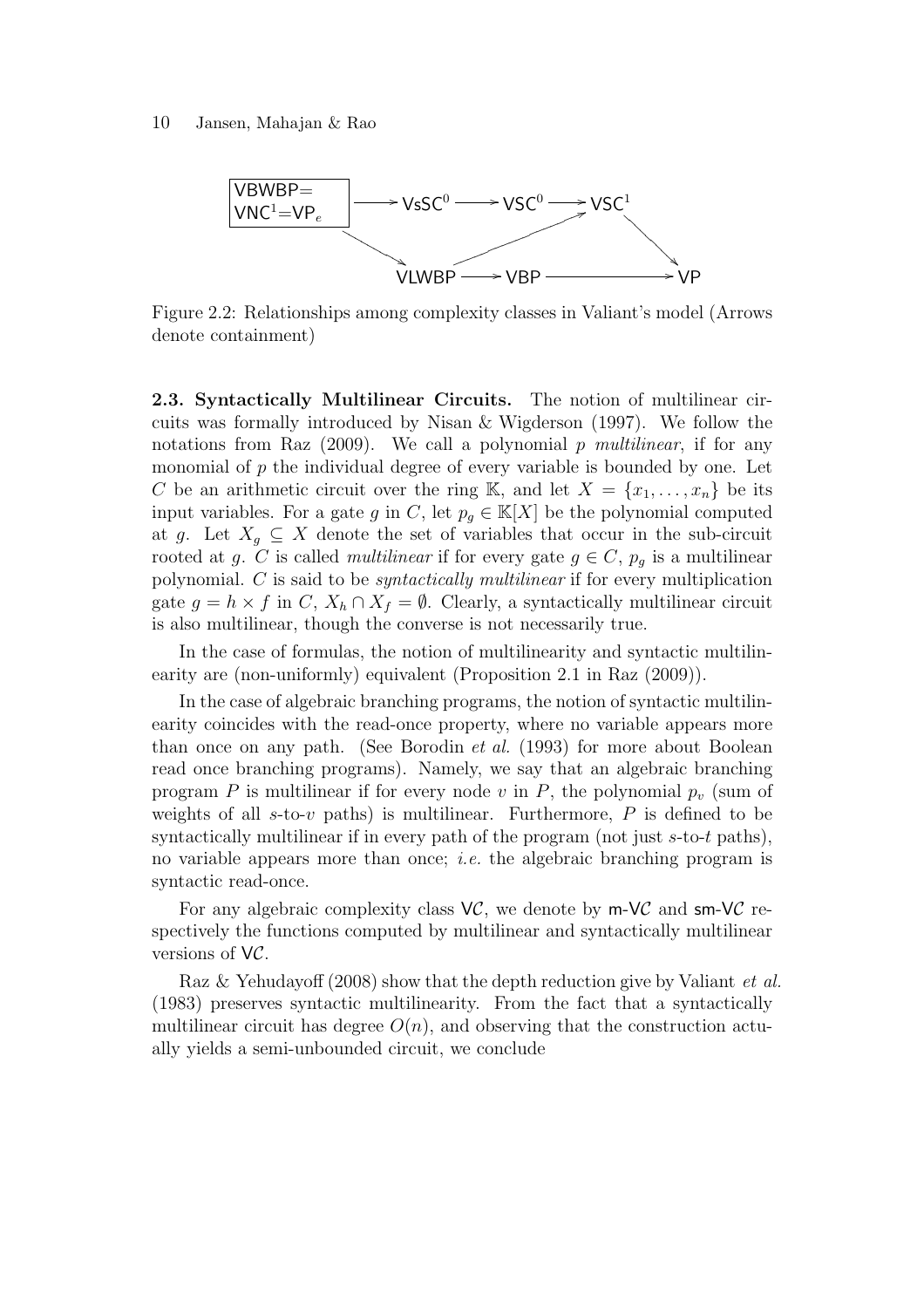PROPOSITION 2.4 (Theorem 3.1 in Raz & Yehudayoff 2008). Any polynomial computed by a syntactically multilinear polynomial size arithmetic circuit is in sm-VSAC $^1$ .

# 3. Depth Reduction in Small Width sm-Circuits

This entire section is devoted to a proof of Theorem 3.1 below, which says that a circuit width bound can be translated to a circuit depth bound, provided the given small-width circuit is syntactically multilinear.

THEOREM 3.1. Let C be a syntactically multilinear arithmetic circuit of depth l and width w and syntactic degree d, with  $X = \{x_1, \ldots, x_n\}$  as the input variables, and constants from the ring K. Then, there is a syntactically multilinear circuit E of depth  $O(w^2 \log \ell + \log d)$  and size  $O(2^{w^2} \ell^{25w^2} + 4\ell w d)$  computing the same polynomial as C.

An immediate corollary is,

COROLLARY 3.2. sm-VsSC<sup>0</sup>  $\subseteq$  sm-VNC<sup>1</sup>.

It can also be seen that if we apply Theorem 3.1 to a syntactically multilinear arithmetic circuit of poly-logarithmic width and quasi-polynomial size and degree, then we get a poly-logarithmic depth circuit of quasi-polynomial size. Thus

Corollary 3.3.

sm-Size, Width,  $\mathsf{Deg}(2^{\mathsf{poly}(\log)},\mathsf{poly}(\log),2^{\mathsf{poly}(\log)})$ 

 $\subseteq$  sm-Size, Width, Depth $(2^{\mathsf{poly}(\log)},\mathsf{poly},\mathsf{poly}(\log))$ 

where sm-Size, Width,  $Deg(s, w, d)$  and sm-Size, Width, Depth $(s, w, d)$  denote the classes of polynomials computable by syntactically multilinear arithmetic circuits of size s, width w and degree d or depth d respectively.

We first give a brief outline of the technique used. We actually show something stronger: not only can we compute the polynomials corresponding to gates at the output level, but also, if we express these polynomials as polynomials exclusively in the variables at the lowest level, then we can compute all coefficients of the new polynomials in small depth. (Note that the coefficients are not necessarily ring elements but are themselves polynomials in the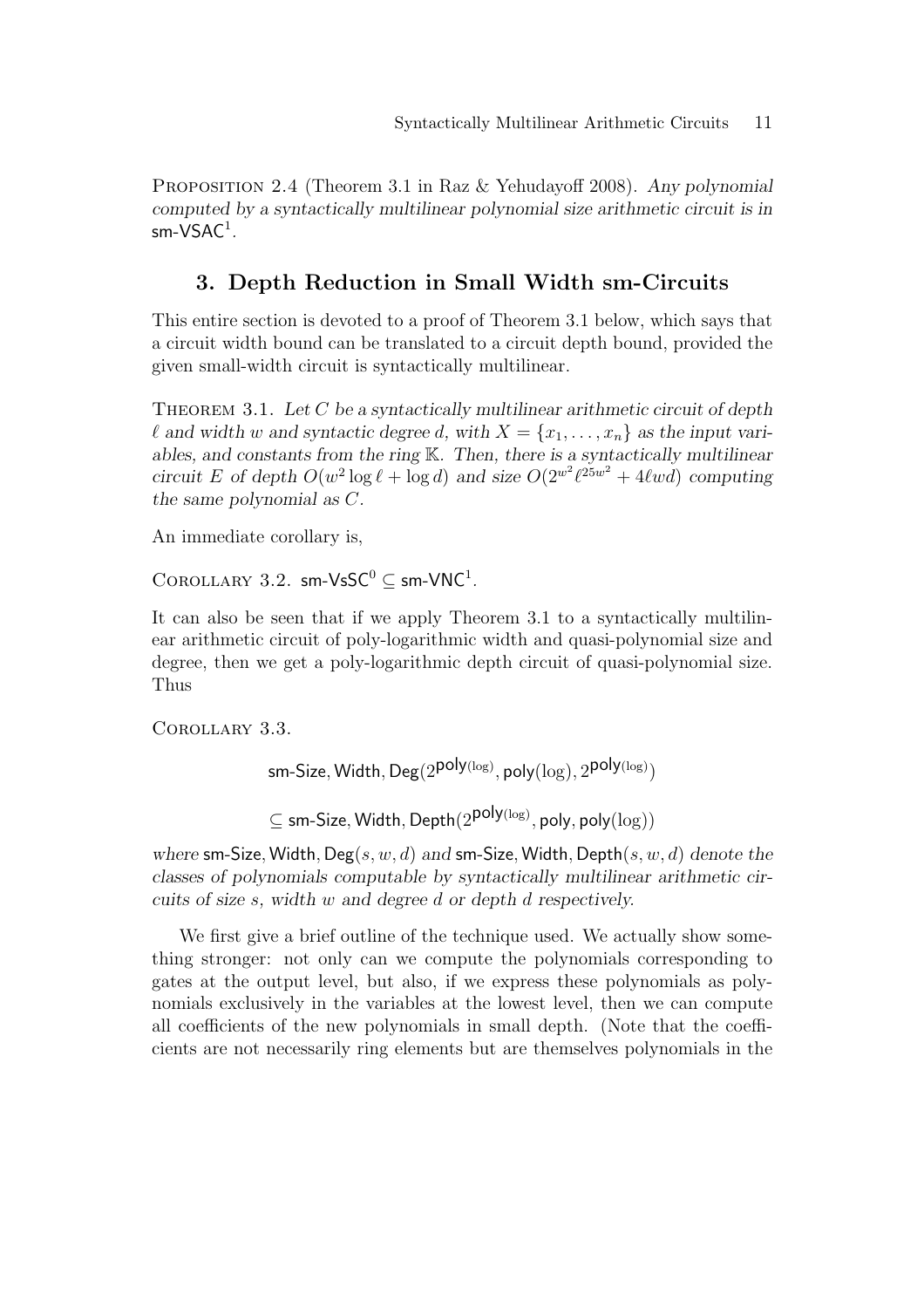

Figure 3.1: Breaking up circuit C into A and B

remaining variables. So when we say we compute the coefficients, we are still computing polynomials and not ring elements.)

To show this stronger claim, we cut the circuit C at depth  $\lceil \frac{\ell}{2} \rceil$  $\frac{\ell}{2}$ , to obtain circuits A (the upper part) and B (the lower part). Let  $M = \{g_1, \ldots, g_w\}$  be the gates of C at level  $\lceil \frac{\ell}{2} \rceil$  $\frac{\ell}{2}$ . A is obtained from C by replacing the gates in M by a set  $Z = \{z_1, \ldots, z_w\}$  of new variables. Each gate g of A (or B) represents a polynomial  $p_q \in K[X, Z]$ , and can also be viewed as a polynomial in  $K[Z]$ , where  $K = \mathbb{K}[X]$ . Since A and B are circuits of depth bounded by  $\lceil \frac{\ell}{2} \rceil$  $\frac{\ell}{2}$ , we use induction on each of them. Now we need additional circuitry to patch together the coefficients so computed and obtain the coefficients corresponding to C. See Figure 3.1.

For this approach to work, we need to eliminate constants, since they may violate syntactic multilinearity if replaced by variables at the slice layer. We say that a gate  $q$  syntactically computes a constant if each input gate that is a descendant of  $q$  is labelled by a constant. Without loss of generality, we can assume that in the circuit  $C$ , no gate syntactically computes a constant. If there is such a gate, simply replace it by an input gate with the computed constant. This is a non-uniform step. Alternatively, to preserve uniformity, identify the gates that syntactically compute constants, label all outgoing wires of these gates by new variables from a set  $Y$ , and proceed with this new circuit. It is easy to see that the new circuit is syntactically multilinear in  $X \cup Y$ .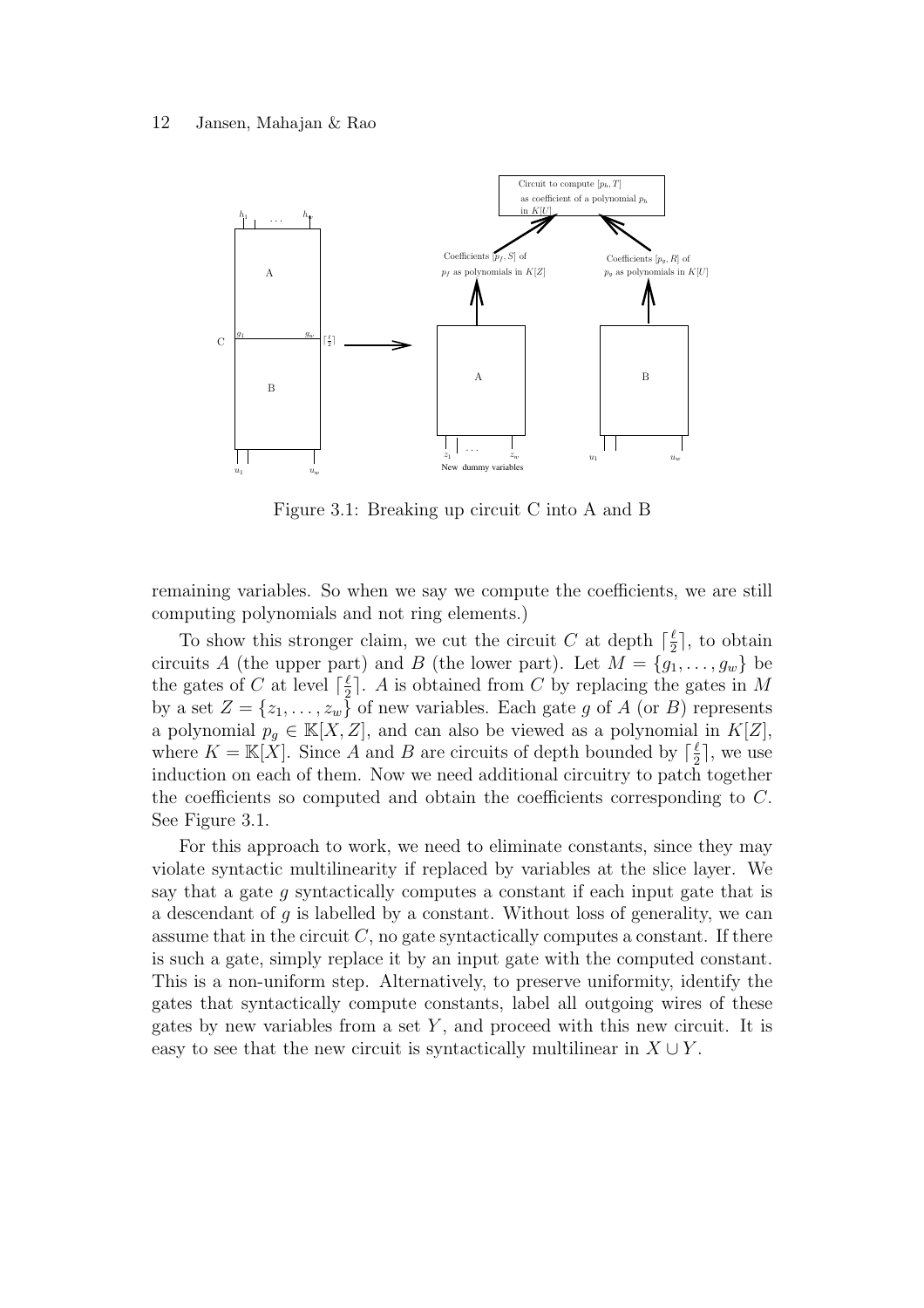To simplify the following construction, we explicitly relabel each input gate labeled by a constant with a new variable from a set Y .

We now show, in Lemma 3.4, how to achieve depth reduction for syntactically multilinear bounded width circuits which have no constants. This completes the proof of Theorem 3.1 as well; all we need to do is to explicitly plug in the constants corresponding to the variables in Y .

LEMMA 3.4. Let  $C'$  be a width w, depth  $\ell$  syntactically multilinear arithmetic circuit with leaves labeled from  $X \cup Y$  (no constants). Then there is an equivalent syntactically multilinear arithmetic formula  $C''$  of size  $O(2^{w^2} \ell^{25w^2})$  and depth  $O(w^2 \log \ell)$  which computes the same polynomial as C'.

To establish lemma 3.4, we use the intuitive idea sketched earlier; slice the circuit horizontally, introduce dummy variables along the slice, and proceed inductively on each part. Now the top part has three types of variables: circuit inputs  $X$ , variables representing constants  $Y$ , and variables along the slice  $Z$ . The variables Z appear only at the lowest level of this circuit for the top part, which is syntactically multilinear in  $Z$  as well.

To complete an inductive proof for Lemma 3.4, we need to show depthreduction for such circuits. We use Lemma 3.5 below, which tells us that viewing each gate as computing a polynomial in Z, with coefficients from  $K =$  $\mathbb{K}[X, Y]$ , there are small-depth circuits representing each of the coefficients. We then combine these circuits to compute the polynomial from the the original circuit.

More formally, let D be a width w, depth  $\ell$ , syntactically multilinear circuit, with all leaves labeled from  $X \cup Y \cup Z$  (no constants), where variables from  $Z = \{z_1, \ldots z_w\}$  appear only at the lowest level of the circuit. Let  $h_1, \ldots, h_w$ be the set of output gates of D *i.e.* gates at level  $\ell$ . Let  $p_{h_i} \in \mathbb{K}[X, Y, Z]$ denote the multilinear polynomial computed at  $h_i$ . Note that  $p_{h_i}$  can also be viewed as a polynomial in  $K[Z]$ , *i.e.* a multilinear polynomial with variables from Z and polynomials from  $\mathbb{K}[X, Y]$  as its coefficients; we use this viewpoint below. For  $T \subseteq \{1, \ldots, w\}$ , let  $[p_{h_i}, T] \in \mathbb{K}[X, Y]$  denote the coefficient of the monomial  $m_T = \prod_{j \in T} z_j$  in  $p_{h_i}$ . The following lemma tells us how to obtain these coefficients  $[p_{h_i}, T]$ .

LEMMA 3.5. With circuit D as above,  $\forall h \in \{h_1, \ldots, h_w\}$  and  $T \subseteq \{1, \ldots, w\}$ , there is a bounded fan-in syntactically multilinear arithmetic formula  $D^{h,T}$ of size bounded by  $2^{w^2}\ell^{25w^2}$  and depth  $O(w^2 \log \ell)$ , with leaves labeled from  $X \cup Y \cup \{0,1\}$ , such that the polynomial computed at its output gate is exactly the coefficient  $[p_h, T]$ .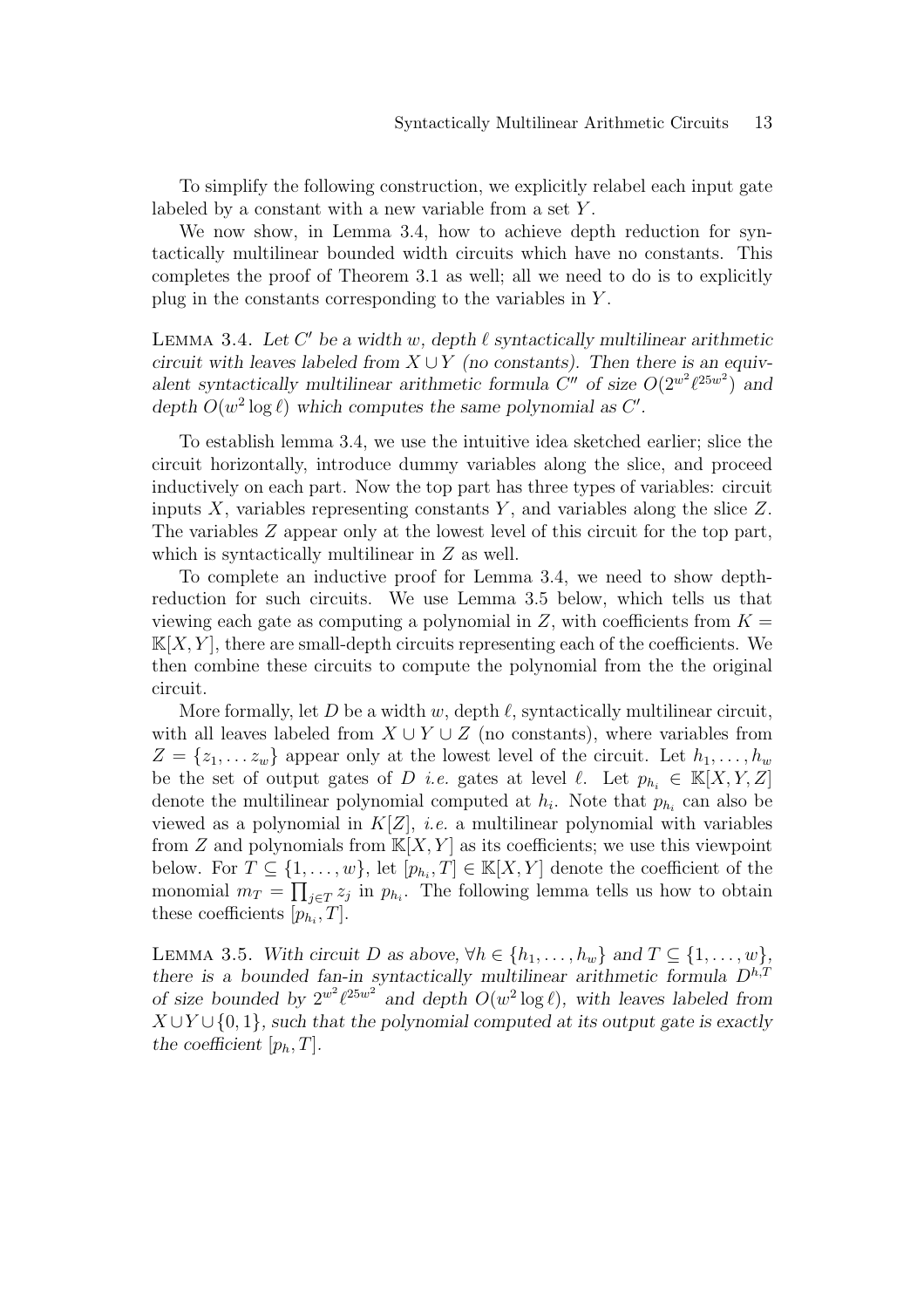**PROOF.** We proceed by induction on the depth  $\ell$  of the circuit.

Basis :  $\ell = 1$ . The different possibilities are as follows. Here, a can take any value in  $X \cup Y \cup \mathbb{K}$ .

 $h = z_i z_j$ :  $[p_h, T] = 1$  for  $T = \{i, j\}$  and 0 otherwise.  $h = az_i$ :  $[p_h, T] = a$  for  $T = \{i\}$  and 0 otherwise.  $h = a:$  [ $p_h, T$ ] = a for  $T = \emptyset$  and 0 otherwise.  $h = z_i + z_j$ :  $[p_h, T] = 1$  for  $T = \{i\}$  or  $T = \{j\}$  and 0 otherwise.  $h = a + z_i$  $[p_h, \emptyset] = a, [p_h, \{i\}] = 1, \text{ and } [p_h, T] = 0 \text{ otherwise.}$ 

Hypothesis: Assume that the lemma holds for all circuits  $D'$  of depth  $\ell' < \ell$ and width w.

Induction Step: Let D be the given circuit of depth  $\ell$ , syntactically multilinear in  $X \cup Y \cup Z$ , where variables from Z appear only at the lowest level of D. Let  $\{h_1, \ldots, h_w\}$  be the output gates of D. Let  $\{g_1, \ldots, g_w\}$  be the gates of D at level  $\ell' = \lceil \frac{\ell}{2} \rceil$  $\frac{\ell}{2}$ . Denote by A the circuit resulting from replacing gates  $g_i$  with new variables  $z'_i$  for  $1 \leq i \leq w$ , and removing all the gates below level  $\ell'$ , and denote by B the circuit with  $\{g_1, \ldots, g_w\}$  as output gates, *i.e.* gates above the  $g_i$ 's are removed. We rename the output gates of A as  $\{f_1, \ldots, f_w\}$ . Let  $Z' = \{z'_1, \ldots, z'_w\}$ . Both A and B are syntactically multilinear circuits of depth bounded by  $\ell'$  and width  $w$ , and of a form where the inductive hypothesis is applicable. For  $i \in \{1, \ldots, w\}$ ,  $p_{f_i}$  is a polynomial in  $K[Z']$  and  $p_{g_i}$  is a polynomial in  $K[Z]$ , where  $K = \mathbb{K}[X, Y]$ .

To simplify the exposition, we first describe how to obtain a depth-reduced circuit, and then describe how to make the new circuit syntactically multilinear.

Applying induction on A and B, for all  $S, Q \subseteq \{1, \ldots, w\}$ ,  $[p_{f_i}, S]$  and  $[p_{g_i}, Q]$  have syntactically multilinear arithmetic circuits  $A^{f_i, S}$  and  $B^{g_i, Q}$  respectively of size  $2^{w^2}(\lceil \ell/2 \rceil)^{25w^2}$  and depth  $w^2 \log(\lceil \ell/2 \rceil)$ . Note that  $p_{h_i}(Z) =$  $p_{f_i}(p_{g_1}(Z), \ldots, p_{g_w}(Z)).$  But due to multilinearity,

$$
p_{f_i}(Z') = \sum_{S \subseteq [w]} \left( [p_{f_i}, S] \prod_{s \in S} z'_s \right) \qquad p_{g_j}(Z) = \sum_{Q \subseteq [w]} \left( [p_{g_j}, Q] \prod_{q \in Q} z_q \right)
$$

Using this expression for  $p_{f_i}$  in the formulation for  $p_{h_i}$ , we have

$$
p_{h_i}(Z) = \sum_{S \subseteq [w]} \left( [p_{f_i}, S] \prod_{s \in S} p_{g_s}(Z) \right)
$$

Hence, we can extract coefficients of  $p_{h_i}$  as follows. For any  $T \subseteq [w]$ , the coefficient of the monomial  $m_T$  in  $p_{h_i}$  is given by

$$
[p_{h_i}, T] = \sum_{S \subseteq [w]} [p_{f_i}, S] \, \big( \text{ coefficient of } m_T \text{ in } \prod_{s \in S} p_{g_s}(Z) \big)
$$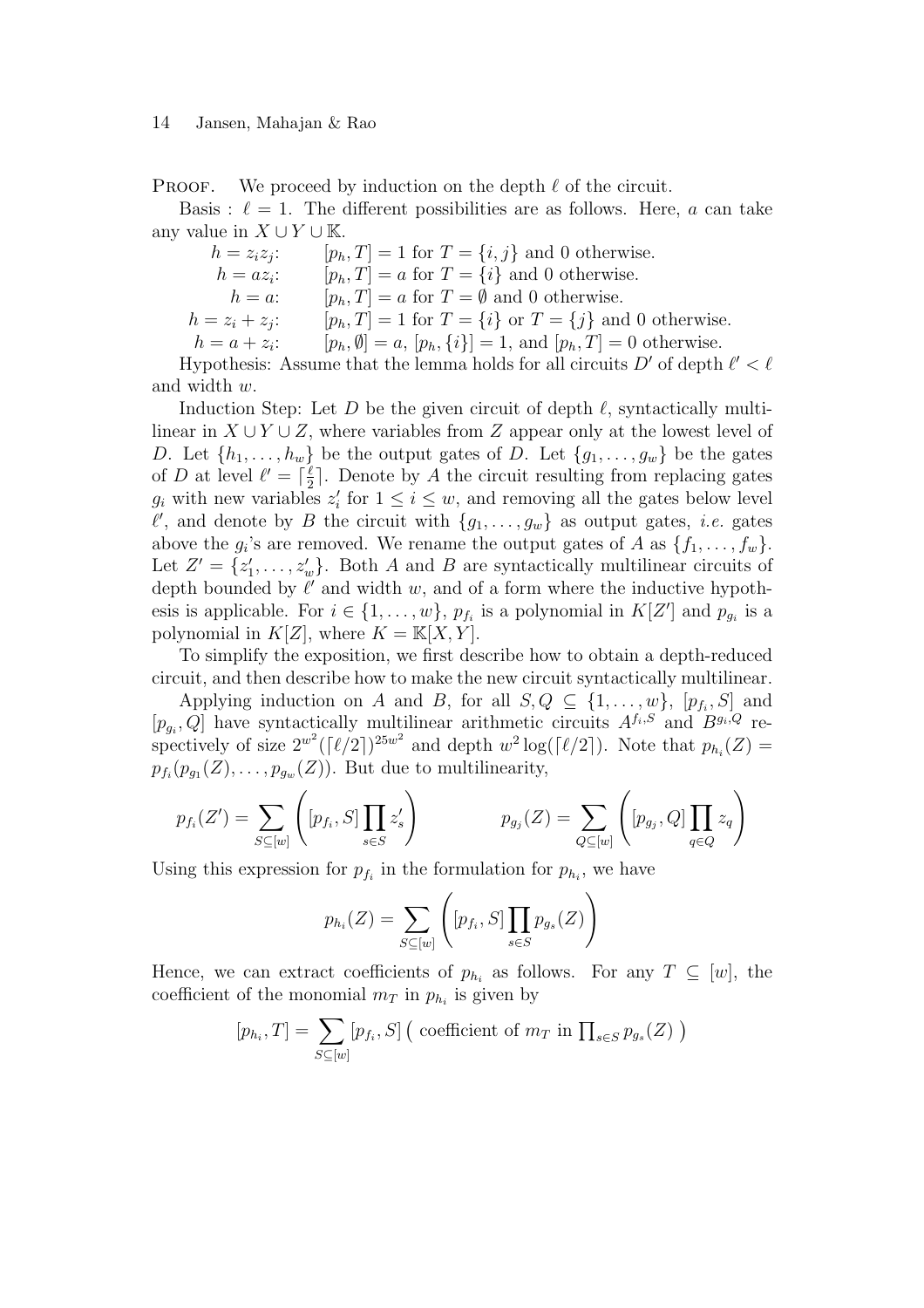If S has t elements, then the monomial  $m<sub>T</sub>$  is built up in t disjoint parts (not necessarily non-empty), where the kth part is contributed by the kth polynomial  $p_q$  in the above expression. So the coefficient of  $m<sub>T</sub>$  is the product of the corresponding coefficients. Hence

(3.6) 
$$
[p_{h_i}, T] = \sum_{S = \{s_1, ..., s_t\} \subseteq [w]} \left( [p_{f_i}, S] \sum_{\substack{Q_1, ..., Q_t \\ \text{partition of } T}} \prod_{k=1}^t [p_{g_{s_k}}, Q_k] \right)
$$

We use this expression to compute  $[p_{h_i}, T]$ . We first compute  $[p_{f_i}, S]$  and  $[p_{g_s}, Q]$  for all  $i, s \in [w]$  and all  $S, Q \subseteq [w]$  using the inductively constructed sub-circuits. Then a circuit on top of these does the required combination. Since the number of partitions of T is bounded by  $w^w$ , while the number of sets S is  $2^w$ , this additional circuitry has size at most  $w^2 2^w w^w \le 2^{w^2}$  (for  $w \ge 2$ ) and depth  $w \log w + w + \log w = O(w^2)$ .

Preserving Syntactic Multilinearity: Clearly, the circuit obtained above need not be syntactically multilinear. To achieve this, we do the following modifications:

- $\circ$  Unwind the expression for each  $[p_{h_i}, T]$  into a formula, by creating necessary copies of  $[p_{f_i}, S]$  and  $[p_{g_s}, Q]$  for all  $S, T, Q \subseteq \{1, \ldots, w\}.$
- $\circ$  Consider a term  $[p_{f_i}, S][p_{g_1}, Q_1] \cdots [p_{g_t}, Q_t]$  which violates syntactic multilinearity. There are two cases:
	- For some  $a \neq b$ ,  $[p_{g_a}, Q_a]$  and  $[p_{g_b}, Q_b]$  share a variable. If the corresponding term  $[p_{f_i}, S][p_{g_1}, Q_1] \cdots [p_{g_t}, Q_t]$  has a non-zero contribution to  $[p_{h_i}, T]$ , then it means that the original syntactically multilinear circuit C has a  $\times$ -gate v such that the gates  $g_a$  and  $g_b$  are reachable via two different input gates of  $v$ . This violates the syntactic multilinearity property. So it must be the case that this partition of Q has no contribution to  $[p_{h_i}, T]$ . Hence this particular term  $[p_{f_i}, S][p_{g_1}, Q_1] \cdots [p_{g_t}, Q_t]$  can be replaced by 0 without changing the output.
	- − For some  $a \in S$ , sub-formulas  $[p_{g_a}, Q_a]$  and  $[p_{f_i}, S]$  share a variable, say x. At least one of the polynomials  $[p_{g_a}, Q_a]$  and  $[p_{f_i}, S]$  does not depend on x, since otherwise there is a  $\times$  gate v in C reachable from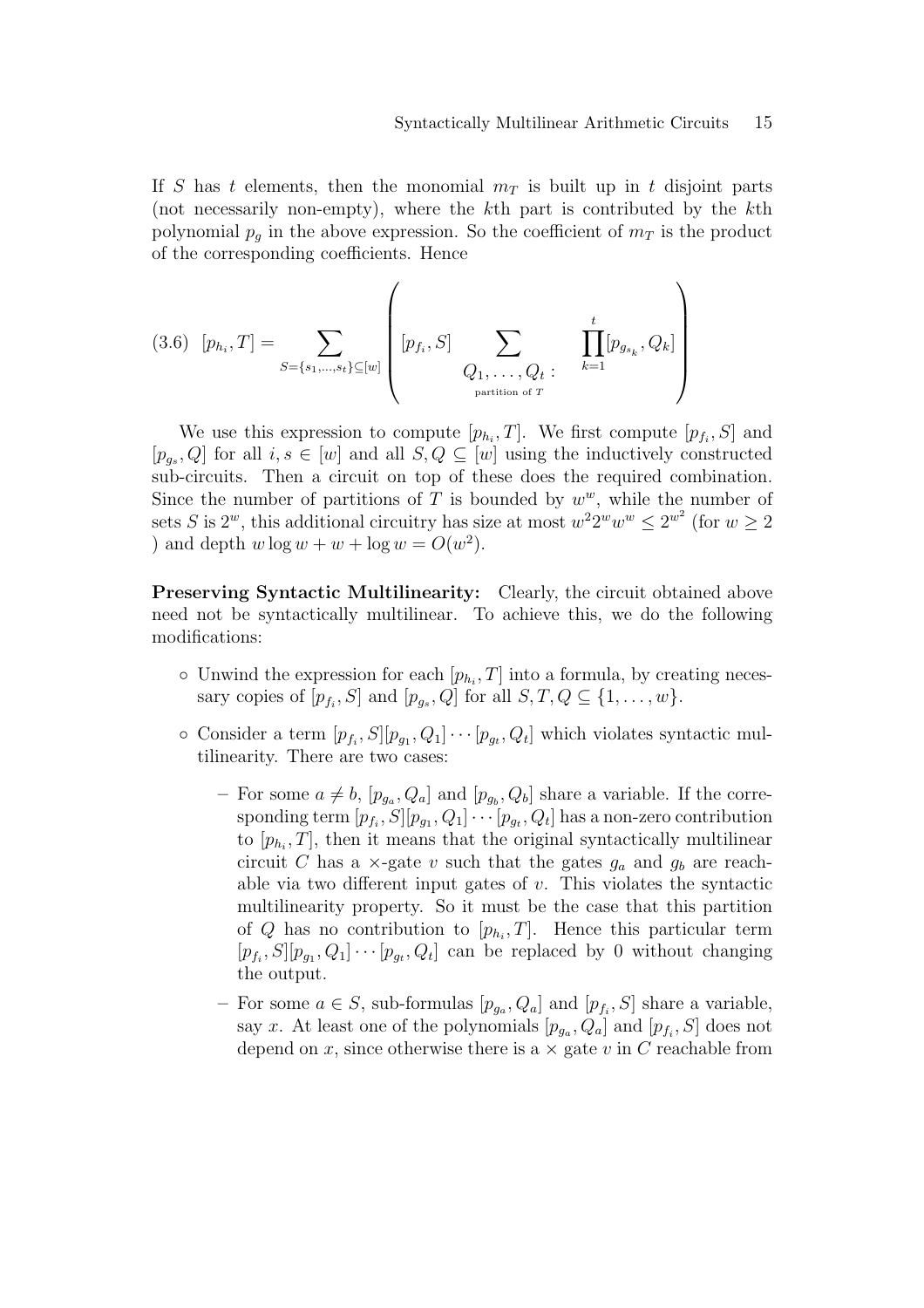$g_a$  with x in both its sub-formulas, violating the assumption of syntactic multilinearity of C. Now replace x with 0 in the corresponding sub-formula that does not depend on  $x$ .

Note that in the above process, we need to unwind the resulting circuit into a formula. By equation 3.6 we need to make at most  $2^{w^2}$  copies of each  $[p_{g_k}, Q_k]$ for  $k \in [w]$ . Hence, the size of the resulting formula will blow up by a factor of  $2w2^w2^{w^2} \leq 2^{2w^2}$  at every induction step.

Let  $s(\ell, w)$  and  $d(\ell, w)$  denote the size and depth of the new circuit  $D^{p_h,T}$ . Then from the construction above, we have the recurrences

$$
s(\ell, w) \le 2^{2w^2} s(\ell', w) + 2^{w^2} \le 2^{3w^2} s(\lceil \ell/2 \rceil, w)
$$

$$
d(\ell, w) \le d(\lceil \ell/2 \rceil, w) + O(w^2)
$$

Note that  $\ell' = \lceil \ell/2 \rceil$  satisfies  $\ell' \leq 3\ell/4$ . Suppose that by induction,  $s(\ell', w) \leq$  $2^{w^2}$ ( $\ell'$ )<sup>cw<sup>2</sup></sup> for some constant c to be chosen later. So

$$
s(\ell, w) \le 2^{3w^2} 2^{w^2} (\ell')^{cw^2} \le 2^{4w^2} (3\ell/4)^{cw^2}
$$
  
=  $2^{w^2} \ell^{cw^2} \left[ 2^{3w^2} (3/4)^{cw^2} \right] \le 2^{w^2} \ell^{cw^2}$ 

where the last inequality holds whenever  $8(3/4)^c \le 1$ , say  $c > 25$ .

Similarly, solving the recurrence for  $d(\ell, w)$  gives  $d(\ell, w) = O(w^2 \log \ell)$ .  $\Box$ 

PROOF ( of lemma 3.4). We first relabel all the nodes at the lowest level by new variables  $z_1, \ldots, z_w$ . Then, applying Lemma 3.5, we obtain circuits for  $[p<sub>g</sub>, T]$ , where g is an output gate of C' and  $T \subseteq \{1, \ldots, w\}$ . Now, to compute  $p_g,$  we sum over all  $T$  the values  $[p_g, T] \times \prod_{j \in T} val(z_j)$ , where  $val(z_j)$  denotes the original variable for which  $z_i$  was substituted. This adds  $O(w)$  to the overall depth of the circuit, thus resulting an overall depth of  $O((w + w^2 \log \ell))$  =  $O(w^2 \log \ell)$ . The resulting circuit size is bounded by  $O(s2^w)$ , where s is an upper bound on the size of the circuits constructed in Lemma 3.5, and hence is bounded by  $O(2^{w^2} \ell^{25w^2})$ ) and the contract of  $\Box$ 

REMARK 3.7. If the constant-width circuit  $C$  we start with is multilinear but not syntactically multilinear, then the circuit A as in Lemma 3.5 need not be multilinear in the slice variables Z. This is the place where the above construction crucially uses syntactic multilinearity, and does not generalize to multilinear circuits. See Figure 3.2 for an example.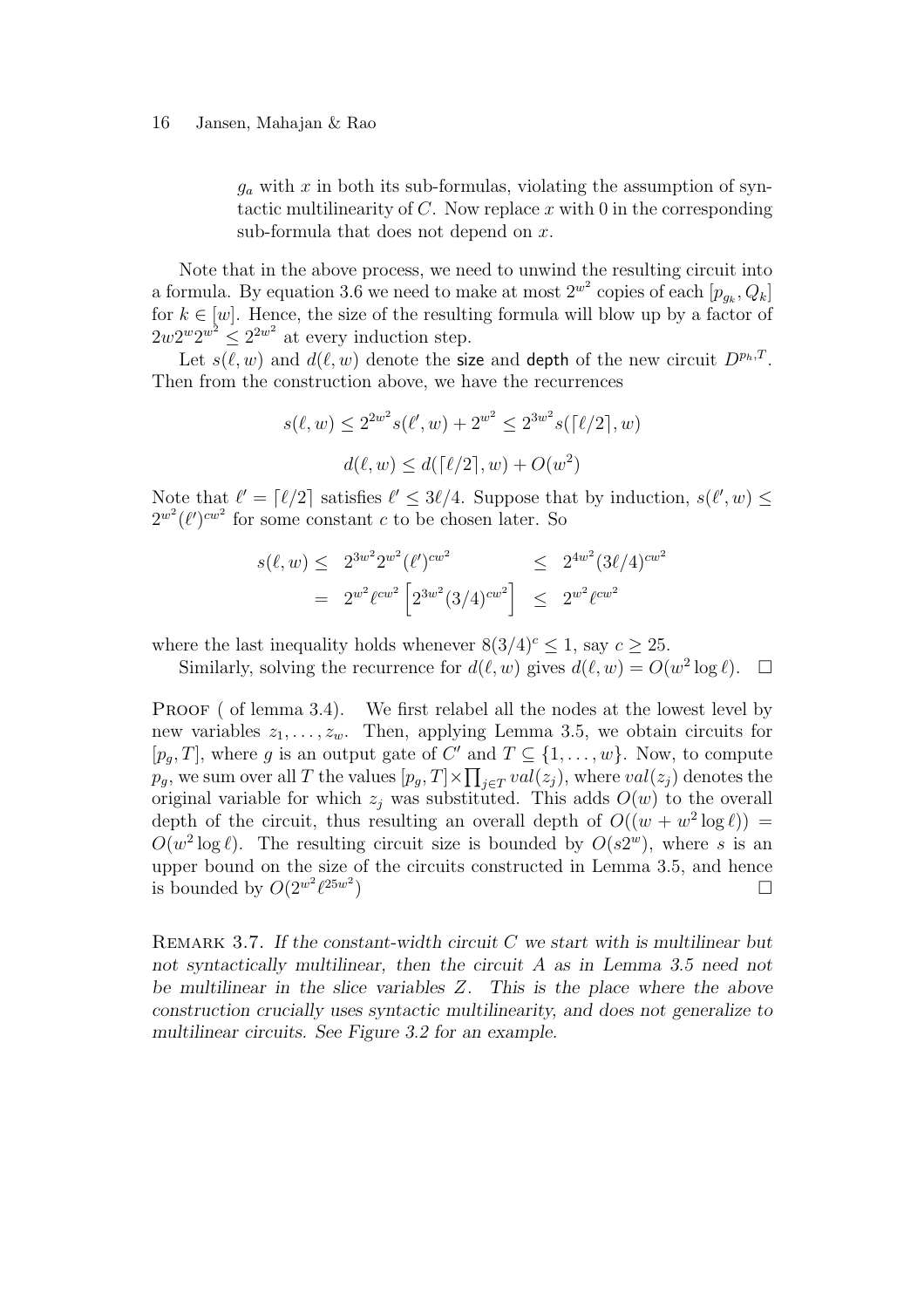

Circuit A below is obtained by replacing gates at level 2 by variables  $\{z_1, z_2, z_3\}.$ 



Figure 3.2: A is not multilinear in the slice variable  $z_2$ .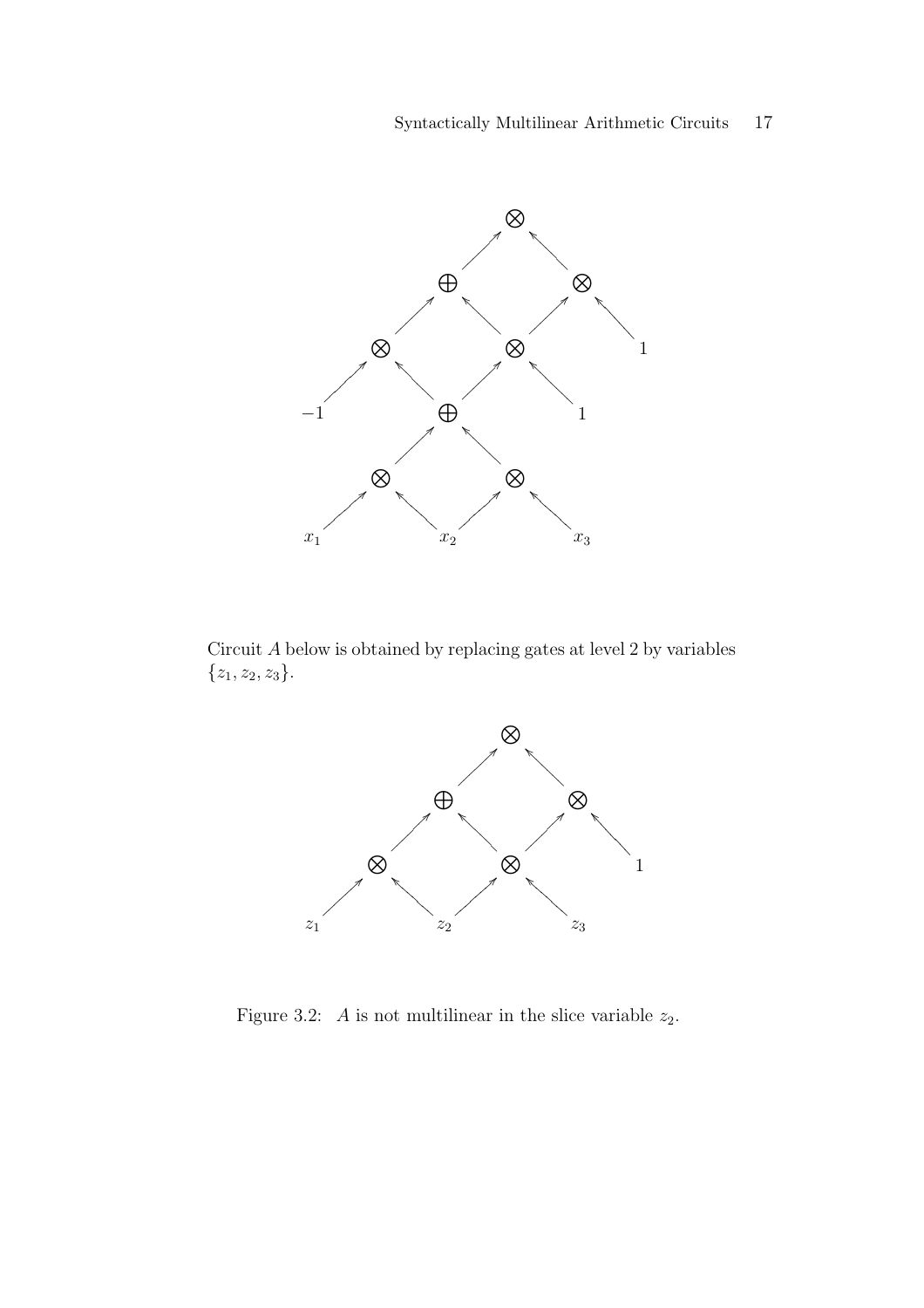#### 18 Jansen, Mahajan & Rao

### 4. Making a Circuit Skew

The purpose of this section is to give a direct simulation of width bounded syntactically multilinear circuits by syntactically multilinear ABPs, yielding the following theorem.

## THEOREM 4.1. sm-VsSC<sup>0</sup>  $\subset$  sm-VBWBP

As sm-VBWBP  $\subseteq$  sm-VsSC<sup>0</sup> is trivially true, this, along with Corollary 3.2 from the previous section, gives the following relations:

# $\text{THEOREM 4.2. sm-VBWBP} = \text{sm-VsSC}^0 \subseteq \text{sm-VNC}^1.$

To establish Theorem 4.1, we proceed as follows. If we use the standard series-parallel construction on a circuit which is not a formula, the size of the resulting ABP can blow up exponentially in the depth of the original circuit (irrespective of its width). But in the case of a syntactically multilinear circuit, one can assume by Proposition 4.3 that the circuit is multiplicatively disjoint (we will define this soon). Along with this, if we have a width bound of  $w$ , then for every multiplication gate, one of its sub-circuits is of width at most  $w-1$ . We exploit this fact to give, in Theorem 4.8, a simulation of constant width syntactically multilinear circuits by syntactically multilinear ABPs of constant width, with only a polynomial blow up in the size. Thereom 4.1 thus follows from Proposition 4.3 and Theorem 4.8. As a warm-up to establishing Theorem 4.8, we first show in Theorem 4.4 such a depth-reducing simulation for weakly-skew syntactically multilinear circuits of small width.

The rest of this section is organized as follows: Section 4.1 introduces the notion of multiplicatively disjoint circuits and weakly skew circuits. In section 4.2, we give a width efficient simulation of weakly skew circuits by ABPs. Section 4.3 gives width efficient simulation of multiplicatively disjoint circuits by ABPs which preserves syntactic multilinearity.

#### 4.1. Multiplicatively Disjointness and Weakly Skewness.

**Multiplicatively Disjoint Circuits:** Let C be an arithmetic circuit. C is said to be *multiplicatively disjoint* (MD for short) if every multiplication gate in C operates on disjoint sub-circuits, *i.e.* if  $f = g \times h$  is a gate in C, then the sub-circuits rooted at  $q$  and  $h$  do not share any node (except the input nodes) between them (see Malod  $&$  Portier (2008)). We denote the multiplicatively disjoint restriction of a class by the prefix  $md$ -, e.g.  $md$ -VSC<sup>i</sup> denotes the class of family of polynomials computed by polynomial size multiplicatively disjoint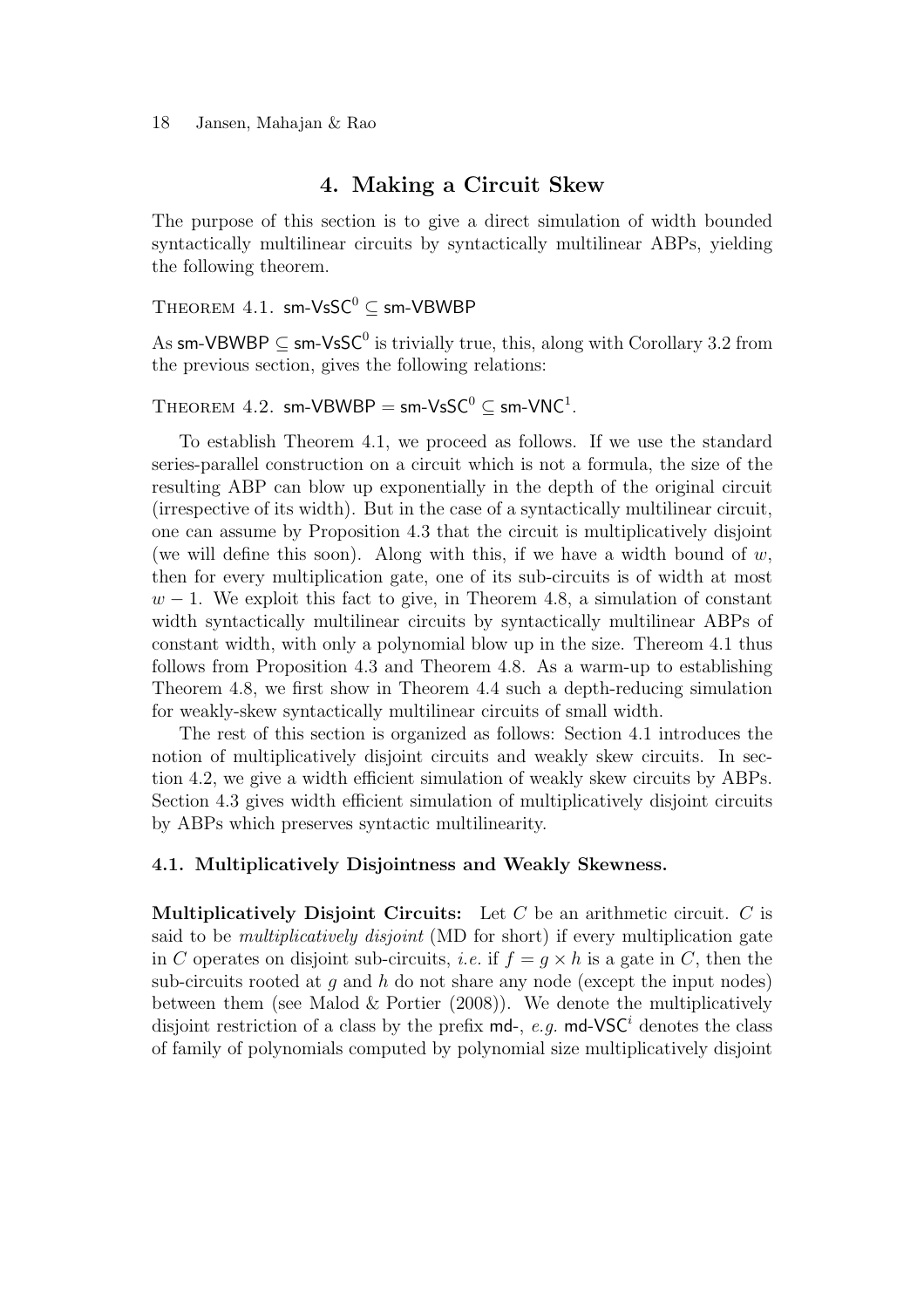arithmetic circuits of width  $O(\log^i n)$ . It is not hard to see that syntactic degree of a multiplicatively disjoint circuit is bounded by its size, hence we have  $\mathsf{md\text{-}VsSC}^i = \mathsf{md\text{-}VSC}^i.$ 

An arithmetic circuit that computes polynomials of polynomial degree can be converted into an equivalent MD-circuit without significant blow up in size Malod & Portier  $(2008)$ . Thus the three restrictions of MD, small syntactic degree and small degree of the output polynomial all coincide at polynomial size and hence are equal to the class VP. However, when the width of the circuit is bounded by poly(log), all these restrictions are seemingly different, with MD circuits being the weakest among them, *i.e.* md-VsSC<sup>*i*</sup> = md-VSC<sup>*i*</sup>  $\subset$  $\mathsf{V}\mathsf{s}\mathsf{SC}^{i} \subseteq \mathsf{V}\mathsf{SC}^{i}.$ 

A multiplicatively disjoint circuit need not be syntactic multilinear. On the other hand, a syntactically multilinear circuit is already almost multiplicatively disjoint. At any  $\times$  gate  $f = g \times h$ , no variable can appear under both q and h, and so the sub-circuits under q and h can only share constants. As long as the constants are inputs, this does not violate multiplicative disjointness. If a shared constant appears internally, then some gate must be syntactically computing the constant. However, this is redundant in a non-uniform setting. Consider any syntactically multilinear circuit  $C$ . Replace all the gates in  $C$  that syntactically compute constants (that is, they are reachable only from leaves labeled by values from  $K$ ) by the values they represent, to obtain a circuit  $C'$ . Now, it is easy to see that  $C'$  is multiplicatively disjoint and syntactically multilinear, and computes the same polynomial. Thus we can assume without loss of generality that a syntactically multilinear circuit is also multiplicatively disjoint. In particular, we have

PROPOSITION 4.3. sm-VsS $C^0 \subseteq$  md-sm-VsS $C^0$ .

Also, note that if the circuit  $C$  is multilinear but not syntactically multilinear, then  $C'$  need not be multiplicatively disjoint.

Weakly Skew Circuits: An arithmetic circuit  $C$  is said to be *weakly skew* if for every multiplication gate  $f = g \times h$  in C, either the edge  $(g, f)$  or the edge  $(h, f)$  is a bridge <sup>1</sup> in the underlying graph. By definition, weakly skew arithmetic circuits are also multiplicatively disjoint. We denote this restriction on a class by the prefix weaklyskew-.

<sup>&</sup>lt;sup>1</sup> A bridge in an undirected graph is an edge  $(u, v)$  whose removal disconnects u from v.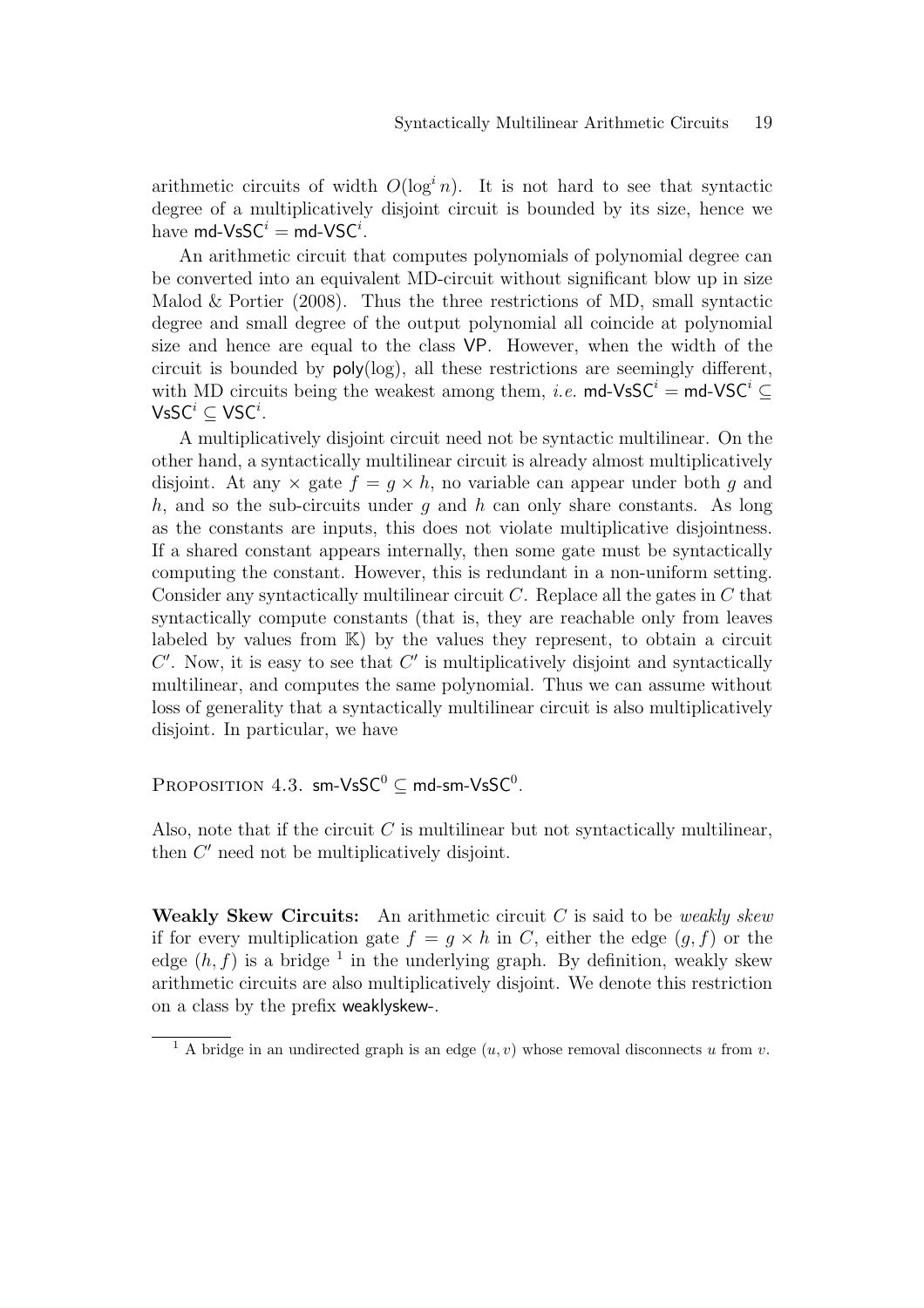Toda (1992) has shown<sup>2</sup> that weakly skew circuits have equivalent skew circuits, *i.e.* weaklyskew-VP = VBP. Jansen (2008) extended this result and showed that weakly skew circuits are equivalent to skew circuits in the syntactically multilinear world too, *i.e.* sm-weaklyskew-VP = sm-VBP. However, the simulation in Jansen (2008) is not width efficient. In the next section, we present a width efficient version of the simulation in Jansen (2008).

4.2. Weakly Skew to Skew. In this section we give a simulation of weakly skew syntactically multilinear constant width arithmetic circuits by syntactically multilinear ABPs of constant width. (Recall, from Section 2, that ABPs are equivalent to skew circuits.) This construction serves as a simpler case of the simulation given in the next section. We include it here since we achieve a slightly better size bound, which allows us to translate the result to higher width (see Corollary 4.7).

We briefly outline the overall idea: Essentially, we do the series-parallel construction. Let  $C$  be the given weakly skew circuit of width  $w$ . All the + gates in C are left untouched. For a multiplication gate  $f = q \times h$ , let  $C_h$ , the sub-circuit rooted at h, be not connected to rest of the circuit. If width $(C_h) \leq w - 1$ , then we are in good shape, since by placing the ABP [h] (available by induction on the structure of  $C$ ) in series with (and after) [g] (again available by induction) we can obtain a width bound of  $O(w^2)$ . If width $(C_h) = w$ , then we have width $(C_q) \leq w - 1$ . In this case, we make a copy of  $[q]$  and place it in series with (and after)  $[h]$  and again can obtain a width bound of  $O(w^2)$ , but the size can blow up. Using a careful analysis we argue that size of the new ABP can be bounded by  $O(2^w s)$ , where s is the size of C. Now we state the main theorem:

THEOREM 4.4. Bounded-width weakly skew circuits can be made skew.

weaklyskew-VsSC<sup>0</sup> = VBWBP. weaklyskew-sm-VsSC<sup>0</sup> = sm-VBWBP.

PROOF. We use the following normal form for circuits:

LEMMA 4.5. Let  $C$  be an arithmetic circuit of width  $w$  and size  $s$ . Then there is an equivalent arithmetic circuit  $C'$  of width  $O(w)$  and size poly(s) such that fan-in and fan-out of every gate is bounded by two, and every layer has at

<sup>2</sup>The *proof* of Theorem 4.3 in Toda (1992) shows this can be done with constant factor overhead. Proofs of this also were given by Kaltofen and Koiran Kaltofen & Koiran (2008) and independently Jansen (2008), based on a construction by Malod  $\&$  Portier (2008).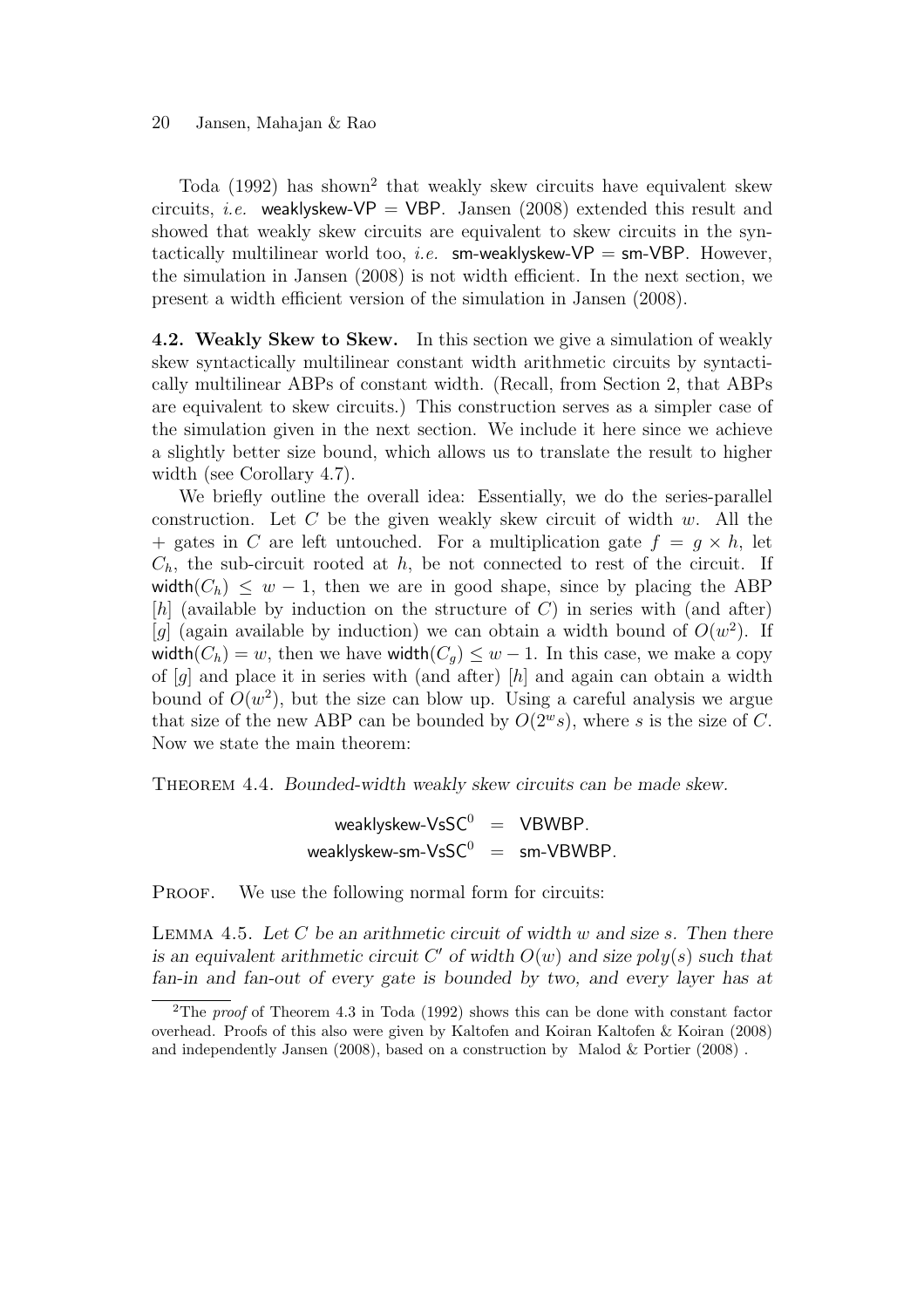most one  $\times$  gate. Moreover,  $C'$  preserves any of the properties of syntactic multilinearity, weakly skewness and multiplicatively disjointness.

**PROOF.** Let k be a bound on maximum fan-in and fan-out of C. First we can reduce the fan-in to two by staggering the circuit and keeping copies of the gates as and when needed. This blows up the width to 2w and size to wks. Now in a similar manner we can ensure that the fan-out of a gate is bounded by two and the size blow up will now be  $w^2k^2s$  and width will be 4w. To ensure the second condition we need to push the gates (using staggering and dummy  $+$  gates) up by at most 4w levels, thus making the total width 8w and size  $2w^2k^2s$ . Since  $k \leq w + n$  and  $w \leq s$  we have size bounded by  $poly(s, n)$ .  $\Box$ 

We need some more definitions and notations. For an ABP B of depth d with a single source s, we say  $B$  is endowed with a mainline, if there exist nodes  $v_1, v_2, \ldots, v_{d-1}$  reachable only along the path  $s, v_1, v_2, \ldots, v_{d-1}$ , and if the labels on this path are all set to the ring's multiplicative identity 1. See Figure 4.1(a). For ABPs  $B_1$  and  $B_2$ , piping the mainline of  $B_1$  into the mainline of  $B_2$  is the operation of removing the edge from the source of  $B_2$  to the first node v of the mainline of  $B_2$ , and adding an edge from the last node w of the mainline of  $B_1$ to v. See Figure 4.1(b).

The following lemma now gives Theorem 4.4:

LEMMA 4.6. Let C be a weakly skew arithmetic circuit of width  $w > 1$  and size  $s > 1$  in the normal form as given by Lemma 4.5. Let  $f_1, \ldots, f_w$  be the output gates of C. Then there is an equivalent ABP [C] of width  $w^2 + 1$ , depth  $2^w s$  and size  $(w^2 + 1)2^w s$ . [C] has a single start node b and terminal nodes  $[f_1], \ldots, [f_w], v$  and will be endowed with a mainline ending in v. Moreover, if C is syntactically multilinear then so is  $[C]$ .

**PROOF.** We proceed by induction on  $s + w$ . If  $s = 2$ , the lemma holds trivially. If  $w = 2$ , then C is a skew-circuit and can be seen as an ABP of width 3 (We also need to add a mainline; hence, width is 3).

Let  $s > 2$  and  $w > 2$  be given, and assume that C has at least 2 layers. By the induction hypothesis, the lemma holds for all circuits of size  $s'$  and  $w'$ , where either  $s' < s$  and  $w' \leq w$  or  $s' \leq s$  and  $w' < w$ .

Without loss of generality, assume that  $f_1$  is a  $\times$  gate and  $f_2, \ldots, f_w$  are  $+$ gates. Let  $C'$  be the circuit obtained by removing the output gates of  $C$ . Let  $g_1, \ldots, g_w$  be the output gates of C'. Assume that (without loss of generality)  $f_1 = g_1 \times g_2$ , and also that the edge  $(g_1, f_1)$  is a bridge in the circuit. We define the sub-circuits  $D$  and  $E$  of  $C'$  as follows:  $D$  is obtained from  $C'$  by deleting the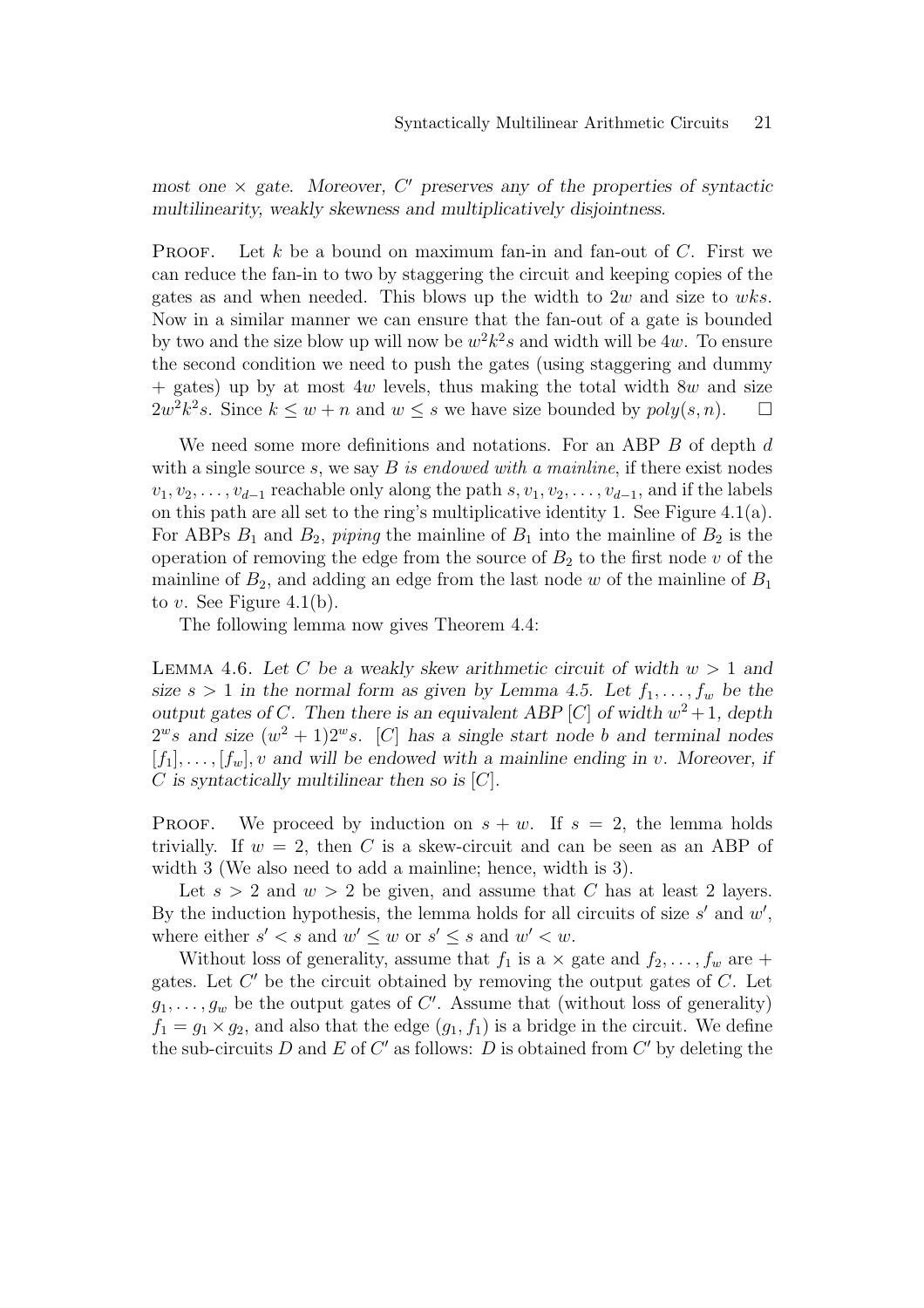

(a) A BP with a mainline

(b) Piping two mainlines

Figure 4.1: BPs with mainlines

sub-circuit rooted at  $g_1$ , E is the sub-circuit rooted at  $g_1$ . See Figure 4.2(a). Let  $s' = \mathsf{size}(C'), \ w' = \mathsf{width}(C'), \ s_J = \mathsf{size}(J) \ \text{and} \ w_J = \mathsf{width}(J) \ \text{for} \ J \in \{D, E\}.$ Note that  $s = s' + w$ , and  $s_J < s$  for  $J \in \{D, E\}$ .

By the induction hypothesis, we have branching programs  $[D]$  and  $[E]$ , both endowed with a mainline. Let  $[g_1], v'$  denote the output of  $[E]$  and  $[g_2], \ldots, [g_w], v''$  denote the output nodes of  $[D]$ , where  $v'$  and  $v''$  are the last nodes on the mainlines. Let  $[F]$  be the subprogram of  $[D]$ , which consists of all paths from the source of  $[D]$  to  $[g_2]$  and  $v''$ . Construct the program  $[C]$  with output nodes  $[f_1], \ldots, [f_w], v$  as follows:

case 1:  $w_E \leq w - 1$ .

We compose the ABPs  $[D]$  followed by  $[E]$  as described below. (See Figure  $4.2(b)$ .)

- 1. For  $i, j \geq 2$ ,  $[g_j]$  has an edge to  $[f_i]$  if and only if  $g_j$  is an input to  $f_i$ .
- 2. For input gates  $f_i$ , draw an edge from  $v''$  to  $[f_i]$  with the appropriate label.
- 3. Identify  $[g_2]$  with the start node of  $[E]$  and relabel the output node of  $[E]$ as  $[f_1]$ . Pipe the mainline of  $[D]$  into the mainline of  $[E]$ .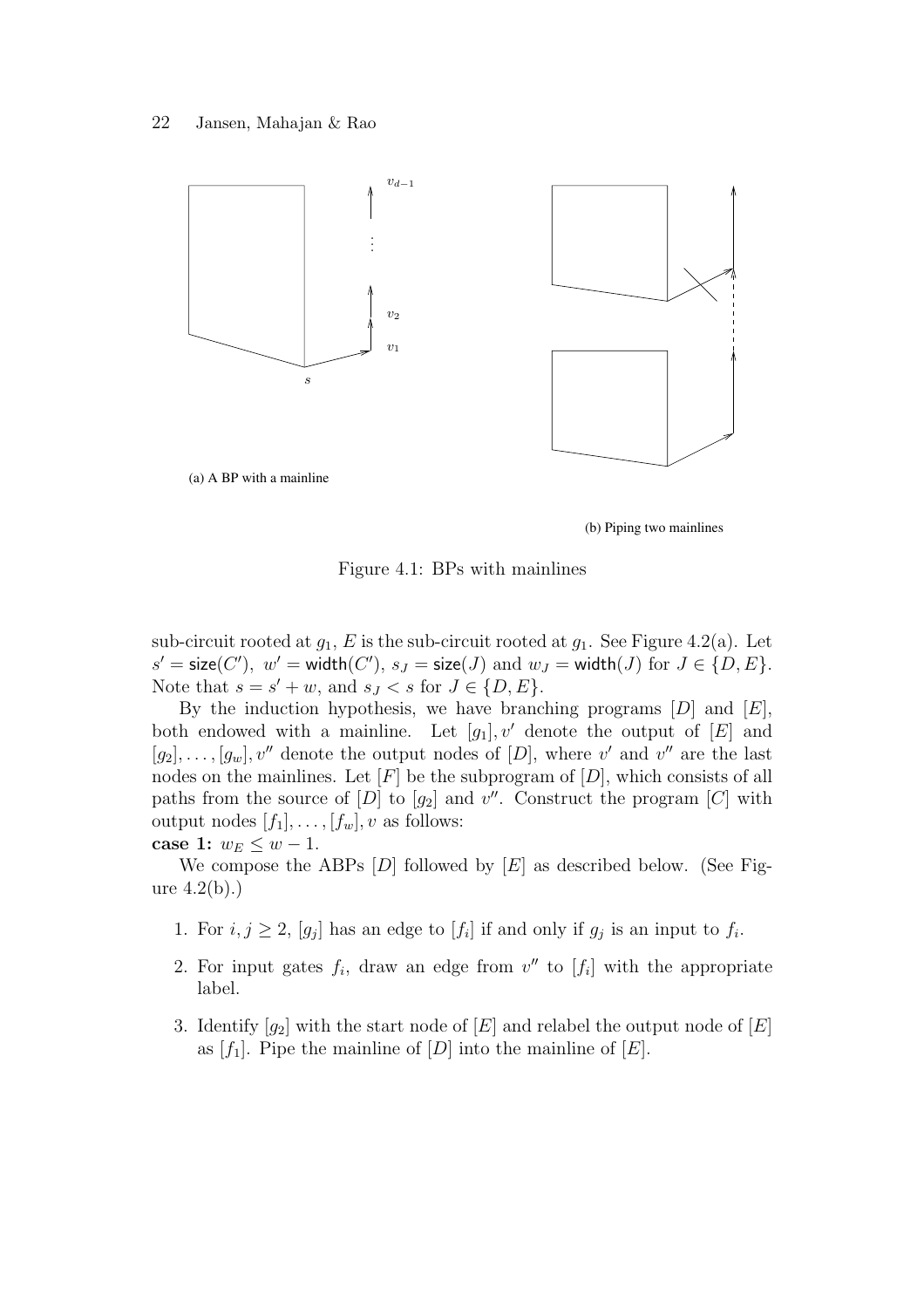

Figure 4.2: Weakly skew circuits to skew circuits

4. Stagger the nodes  $[f_2], \ldots, [f_w]$  until the last level of the new program. Size and width analysis: By the induction hypothesis, we have

$$
\begin{aligned}\n\text{width}([E]) &\leq (w_E)^2 + 1 \leq (w - 1)^2 + 1 \\
\text{width}([D]) &\leq w^2 + 1 \\
\text{length}([E]) &\leq 2^{w-1} size(E) \\
\text{length}([D]) &\leq 2^w size(D)\n\end{aligned}
$$

Hence 
$$
width([C]) = \max\{width([D]), width([E]) + w - 1\} \leq w^2 + 1
$$
 and  $length([C]) = \text{length}([D]) + \text{length}([E])$  $\leq 2^{w_D} s_D + 2^{w_E} s_E$  $\leq 2^{w_D} s_D + 2^{w-1} s_E \leq 2^{w_S}$  (as  $s = s_D + s_E + w$ ).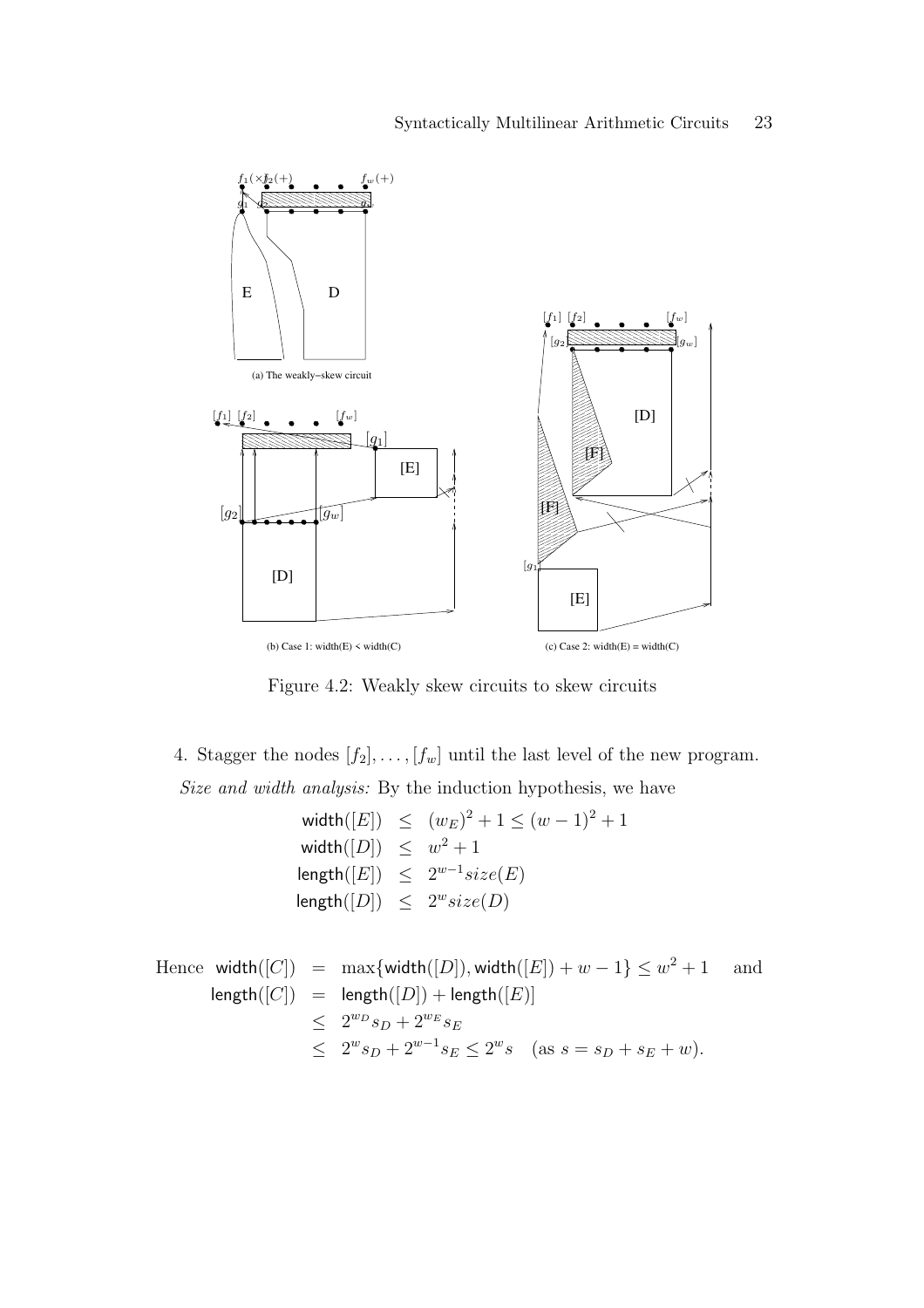case 2:  $w_E = w$ , and hence  $w_F \leq w - 1$  and  $w_D \leq w - 1$ .

We compose ABPs  $[E]$ ,  $[F]$  and  $[D]$  as follows. (See Figure 4.2(c). Note that a copy of  $[F]$  is also inside  $[D]$ , but when we refer to  $[F]$  below, we mean the independent copy.)

- 1. Identify  $[g_1]$  with the source of  $[F]$ , and pipe the mainline of  $[E]$  into the mainline of  $[F]$ .
- 2. Add an edge from  $v'$  (last node of mainline of  $[F]$ ) to the source of  $[D]$ ,
- 3. Pipe the mainline of  $[F]$  into the mainline of  $[D]$ .
- 4. Alongside [D] stagger the output of [F] (which now equals  $[f_1]$ ).
- 5. For  $i, j \geq 2$ ,  $[g_j]$  has an edge to  $[f_i]$  if and only if  $g_j$  is an input to  $f_i$ .
- 6. Finally, for input gates  $f_i$ , draw an edge  $(v'', [f_i])$  with the appropriate label.

Size and width analysis: By induction hypothesis,

$$
\begin{aligned}\n\text{width}([E]) &\leq w^2 + 1 \\
\text{width}([D]) &\leq (w - 1)^2 + 1 \\
\text{width}([F]) &\leq (w - 1)^2 + 1\n\end{aligned}
$$

Observe that

$$
\begin{array}{rcl}\text{width}([C]) & \leq & \max(\text{width}([E]), \text{width}([F]), \text{width}([D]) + 1) \\ & \leq & w^2 + 1\end{array}
$$

Further, length([C]) = length([E]) + length([F]) + length([D]) + 1  
\n
$$
\leq 2^{w}s_{E} + 2^{w-1}s_{F} + 2^{w-1}s_{D} + 1
$$
\n
$$
\leq 2^{w}(s_{D} + s_{E}) + 1 \leq 2^{w}s.
$$

Since the size of a layered ABP is length  $\times$  width, we have the required size bound. If C was syntactically multilinear to start with, then it is easy to see that so is  $[C]$ .

This completes the proof of Theorem 4.4.

By the parameters in the Lemma 4.6, it is not hard to see that if we start with a syntactically multilinear weakly skew circuit of width  $O(\log n)$ , we get a syntactically multilinear ABP of width  $O(\log^2 n)$ , *i.e.*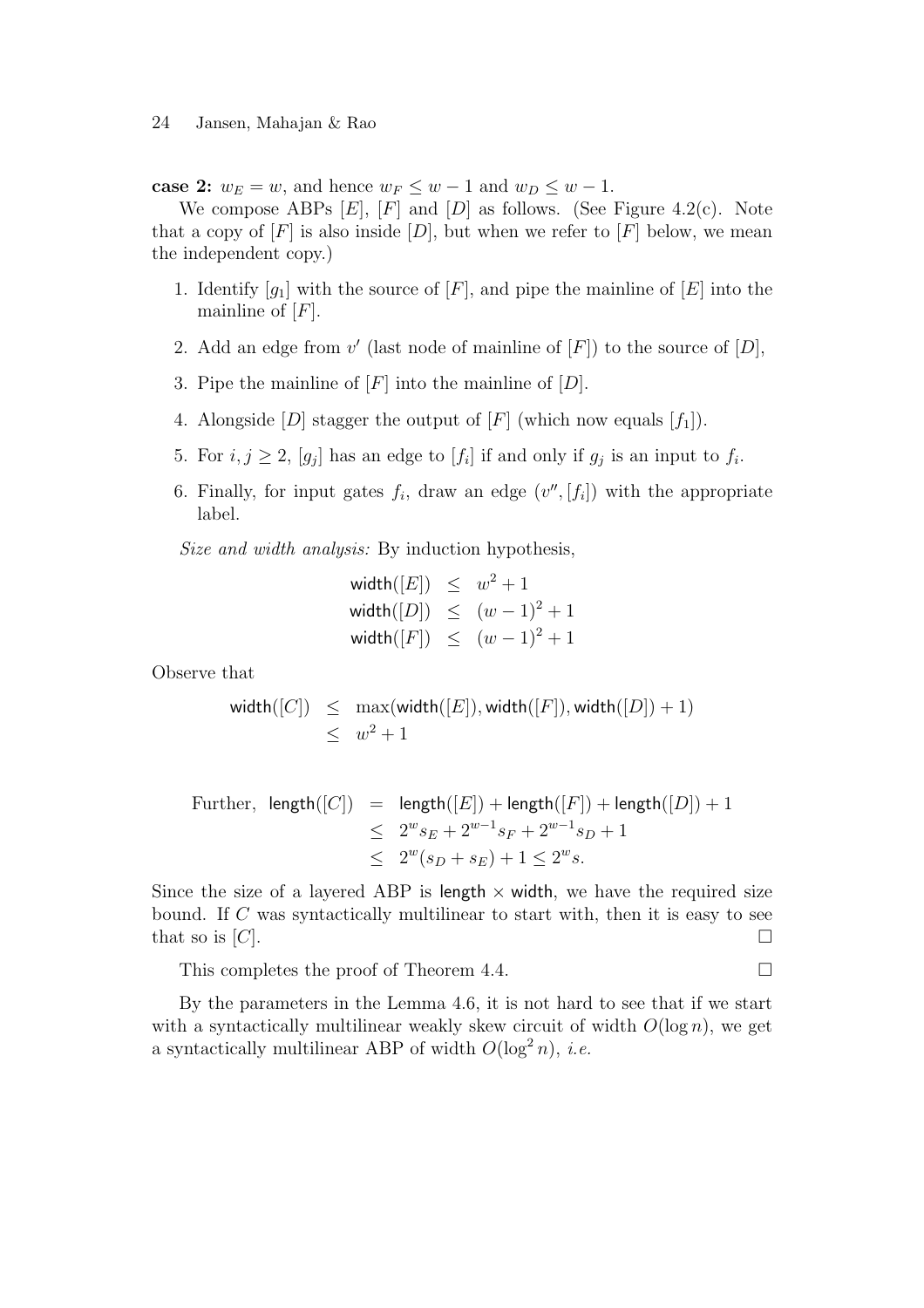COROLLARY 4.7. weaklyskew-sm-VsSC<sup>1</sup>  $\subseteq$  sm-VBP[width  $=$   $\log^2 n$ ].

4.3. Multiplicatively Disjoint to Skew. We extend the simulation in Lemma 4.6, and hence Theorem 4.4, to multiplicatively disjoint circuits.

Theorem 4.8. Bounded-width multiplicatively disjoint circuits can be made skew.

$$
md\text{-}VsSC^0 = VBWBP.
$$
  
md-sm-VsSC<sup>0</sup> = sm-VBWBP.

The theorem follows directly from the lemma stated below. The idea is the same as that used in Lemma 4.6, but with a weaker bound on the size of the resulting ABP:  $O(s^w)$  instead of  $O(2^w s)$ .

LEMMA 4.9. C be a multiplicatively disjoint arithmetic circuit of width w and size s in the normal form as given by Lemma 4.5. Let  $f_1, \ldots, f_w$  be the output gates of  $C$ . Then there exists an equivalent arithmetic branching program  $[C]$ of width  $O(w^2)$ , length  $O(s^w)$ , and size  $O(w^2s^w)$ . [C] has a single start node b and terminal nodes  $[f_1], \ldots, [f_w], v$ , and is endowed with a mainline ending in v. Moreover, if C is syntactically multilinear, then so is  $[C]$ .

**PROOF.** We proceed by induction on  $s + w$ . If  $s = 2$ , the lemma holds trivially. If  $w = 2$ , C is a weakly skew circuit, and hence can be seen as a BP of width 5.

Let  $s > 2$  and  $w > 2$  be given, and assume that C has at least 2 layers. Suppose, by induction hypothesis that the lemma holds for all circuits of size s' and w', where either  $s' < s$  and  $w' \leq w$  or  $s' \leq s$  and  $w' < w$ .

Let C' be the sub-circuit obtained by deleting  $f_1, \ldots, f_w$ . Let  $g_1, \ldots, g_w$  be the output gates of C'. Without loss of generality, let  $f_1 = g_1 \times g_2$  be the only multiplication gate at the output layer of  $C$ . Let  $D$  denote the sub-circuit rooted at  $g_1$  and E be the sub-circuit rooted at  $g_2$ . Since C is multiplicatively disjoint, we have either width $(D) \leq w - 1$  or width $(E) \leq w - 1$ . Without loss of generality, assume that  $width(D) \leq w - 1$ .

Let  $s' = \textsf{size}(C'), s_D = \textsf{size}(D), w' = \textsf{width}(C'), \text{ and } w_D = \textsf{width}(D).$  By induction hypothesis, we obtain ABPs  $[C']$  and  $[D]$ .  $[C']$  has  $w + 1$  output nodes, namely  $[g_1], \ldots, [g_w], v$ . [D] has two output nodes  $[g'_1]$  and  $v'$ .

Now construct the ABP [C] with output nodes  $[f_1], \ldots, [f_w], v$  by composing [C'] followed by [D] as follows: For all  $i \geq 2$ , connect  $[g_j]s$  to  $[f_i]s$  according to the edges in the circuit C, i.e edge  $([g_j], [f_i])$  is in [C] if and only if  $g_j$  is an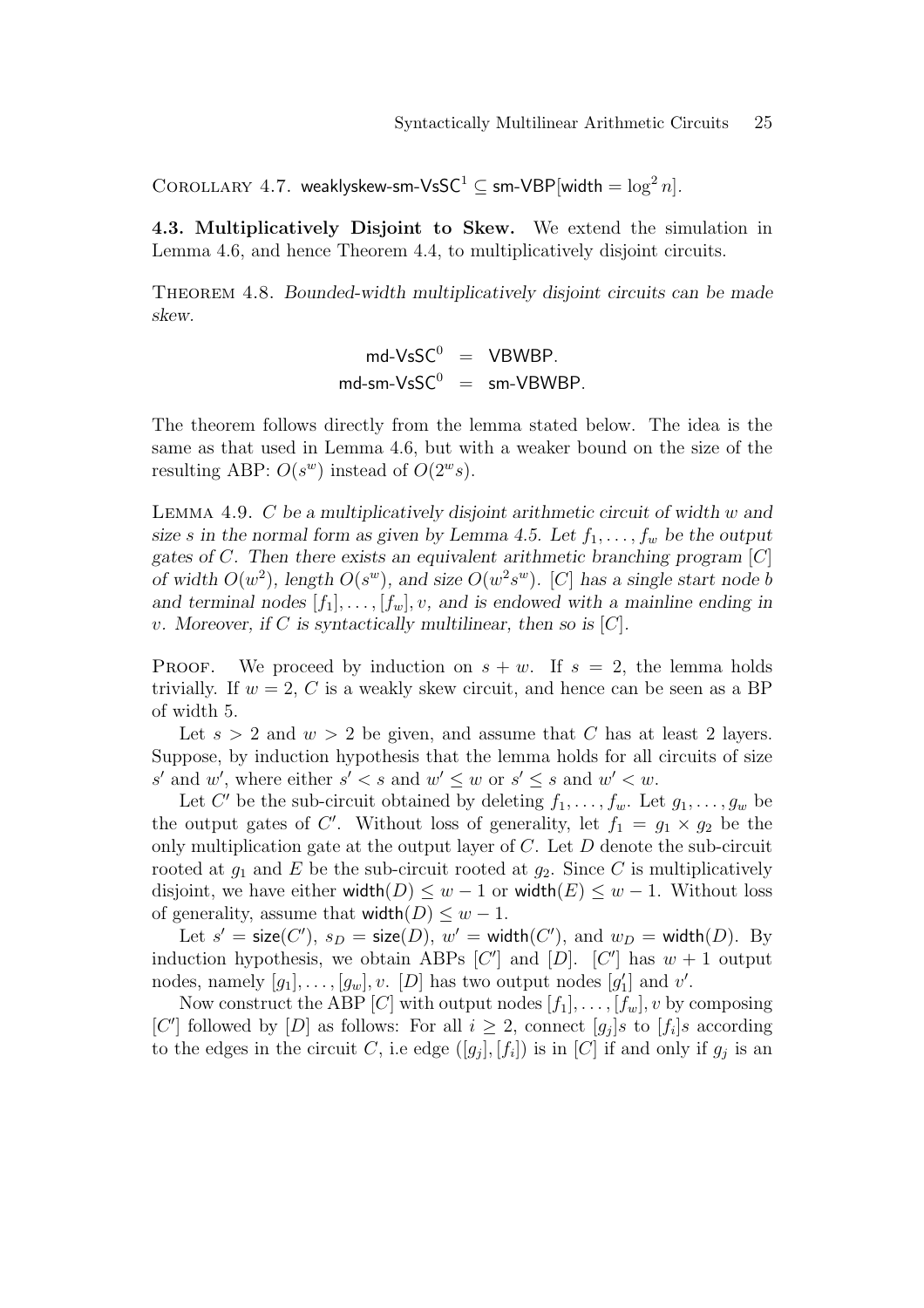

Figure 4.3: Multiplicatively disjoint to skew

input for  $f_i$ . In case  $f_i$  is an input gate, draw an appropriately labeled edge from v. Put an edge from  $[g_2]$  to  $[f_1]$ . Now identify the start node of  $[D]$  with  $[f_1]$  and re-label the terminal node of  $[D]$  as  $[f_1]$ . Do the necessary staggerings to carry on the values  $f_2, \ldots, f_w$  to the last layer. We also pipe the mainline of  $[C']$  into the mainline of  $[D]$ .

Analysis: As  $s' = s - w$  and  $w' \leq w$ , using the induction hypothesis we have

$$
\text{length}([C']) \le s'^{w'} \le (s - w)^w.
$$

Furthermore, as  $s_D \leq s - w$  and  $w_D \leq w - 1$ , we have

$$
\begin{array}{lcl} \mathsf{width}([C']) & \leq & w'^2 + 1 \leq w^2 + 1 \\ \mathsf{length}([D]) & \leq & s_D^{w_D} \leq (s - w)^{w - 1} \\ \mathsf{width}([D]) & \leq & (w - 1)^2 + 1 \end{array}
$$

Now, by the construction,

$$
\begin{array}{rcl}\n\text{width}([C]) & = & \max\{\text{width}([C'], \text{width}([D]) + w - 1\} \\
& \leq & \max\{w^2 + 1, (w - 1)^2 + w - 1\} \leq w^2 + 1\n\end{array}
$$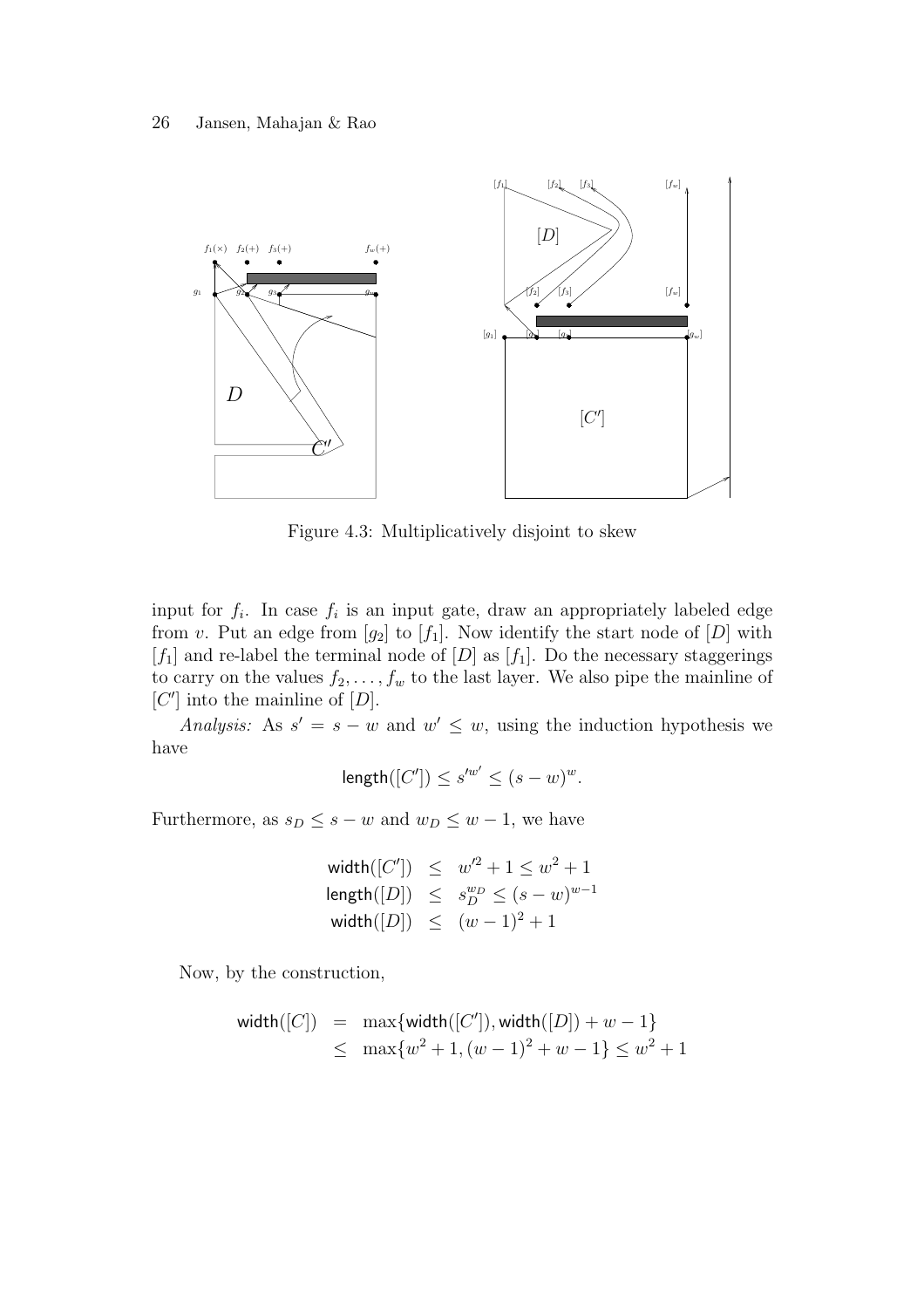Also,

$$
\begin{array}{rcl}\n\mathsf{length}([C]) & = & \mathsf{length}([C']) + \mathsf{length}([D]) \\
& \leq & (s - w)^w + (s - w)^{w - 1} \leq s^w\n\end{array}
$$

for  $w > 2$  and  $w < s$ . Thus,  $size([C]) = (w^2 + 1)s^w$ . It is easy to see that this construction preserves the syntactic multilinearity property.

Note that Lemma 4.9 works for all multiplicatively disjoint circuits. Consequently, the class  $\mathsf{md}\text{-}\mathsf{VSC}^0$  becomes the "largest" fragment of  $\mathsf{V}\mathsf{sSC}^0$  known to us, that is still equivalent to  $VNC^1 = VBWBP$ . Recall that md-VsSC<sup>0</sup> =  $md$ -VSC<sup>0</sup>. We summarize the situation as follows:

 $COROLLARY 4.10. weakly skew-VSC<sup>0</sup> = md-VSC<sup>0</sup> = VNC<sup>1</sup> = VBWBP$ 

REMARK 4.11. The simulation of weakly skew circuits from Lemma 4.6 carries over to multilinear circuits too. However, as a multilinear circuit need not be multiplicatively disjoint (see Section 4.1), Lemma 4.9 does not work for multilinear circuits which are not syntactically multilinear.

### 5. An Overview of Syntactically Multilinear Classes

Now we turn our attention to the overall picture of the algebraic classes around  $VNC<sup>1</sup>$  in the syntactically multilinear world. In other words, we attempt to redraw the Figure 2.2 when all the classes are restricted to be syntactically multilinear. We consider and compare the classes  ${\sf sm}\text{-}{\sf VP}_e,$   ${\sf sm}\text{-}{\sf VNC}^1,$   ${\sf sm}\text{-}{\sf V}\text{s}{\sf SC}^0,$ sm-VBWBP, and sm-VrGP.

A classical result from Brent (1973) shows that for every arithmetic formula  $F$  of size  $s$ , there is an equivalent arithmetic formula  $F'$  which has depth  $O(\log s)$  and size poly(s). A careful observation of this proof shows that if we start with a syntactically multilinear formula  $F$ , then the depth-reduced formula  $F'$  is also syntactically multilinear.

THEOREM 5.1. Every syntactically multilinear formula with  $n$  leaves has an equivalent syntactically multilinear circuit of depth  $O(\log n)$  and size  $O(n)$ . In particular,  $\mathsf{sm}\text{-}\mathsf{VP}_e \subseteq \mathsf{sm}\text{-}\mathsf{VNC}^1$ .

PROOF. By simultaneous induction on the number of leaves in the formula, we can prove the following statements. This is exactly the construction of Brent (1973), analyzed carefully for syntactic multilinearity. For a formula  $F$ , let  $|F|$  denote the number of leaves in F. We inductively establish the following statements: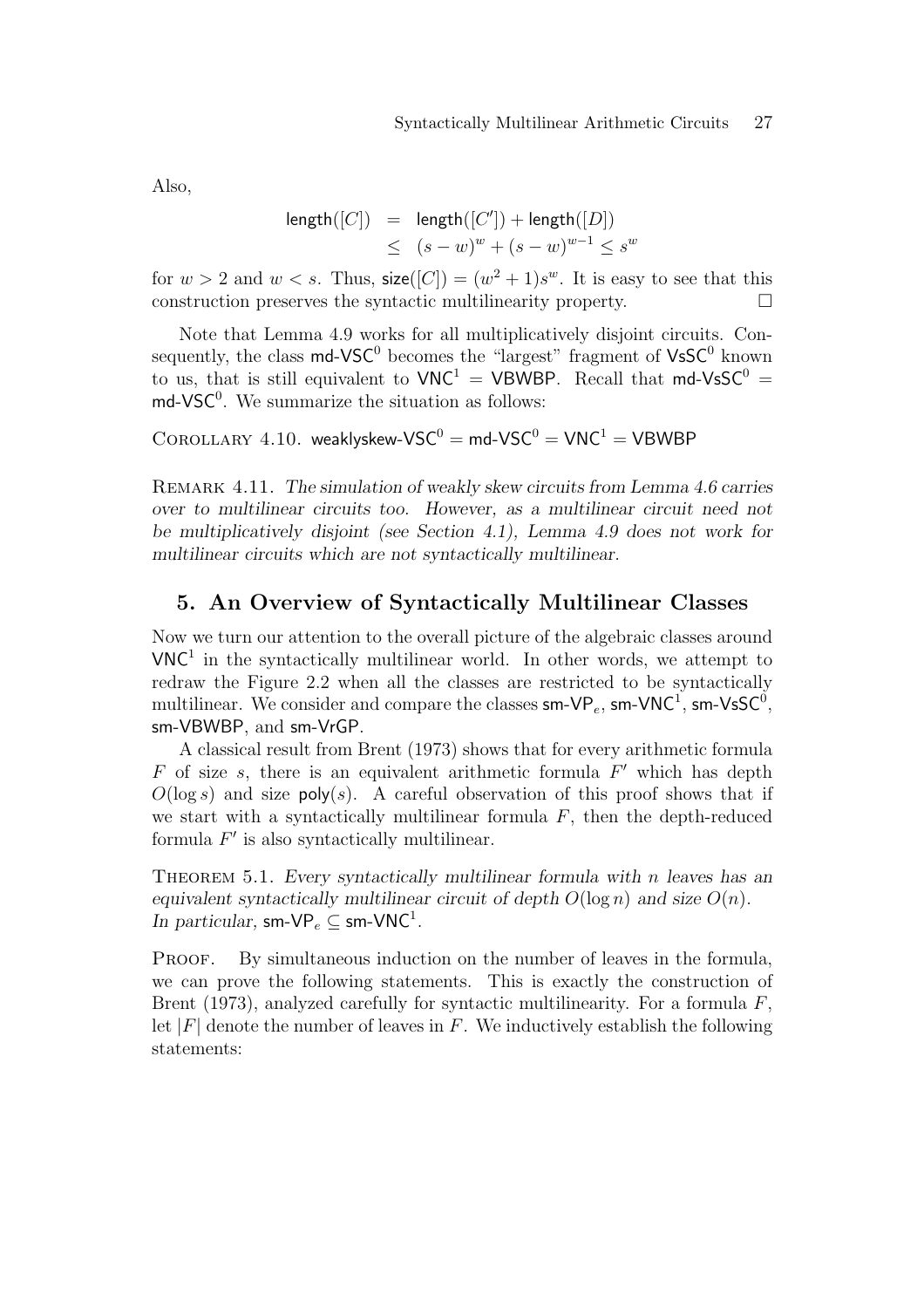#### 28 Jansen, Mahajan & Rao

- (i) If F is a syntactically multilinear formula with n leaves, then there is an equivalent syntactically multilinear circuit  $F'$  of depth  $\lceil 4 \log n \rceil$  and size 2n.
- (ii) If x is an input gate in F, then we can express F as  $F' = Ax + B$ , where  $A, B$  are syntactically multilinear circuits that do not depend on  $x$  and are of depth  $\lceil 4 \log |A| \rceil$  and  $\lceil 4 \log |B| \rceil$  respectively.

Then we can unwind the circuit so obtained into a syntactically multilinear formula; due to the depth bound, the resulting formula will still be of polynomial size.

In the base case, there is either a single variable or a constant, and the claim holds trivially.

To proceed by induction, we use the folklore tree separator theorem which says that in any rooted binary tree  $T$ , we can find a node  $u$  such that the sub-tree  $T_u$  rooted at u and the sub-tree  $T \setminus T_u$  are both of size at most  $3/4|T|$ . Here the size of a tree is the number of leaf nodes (nodes with degree one) in it.

Let X be a tree separator for F, with children  $L, R$ , so that  $X = L$  op R. Replace the whole subtree under  $X$  by a new variable  $x$ . By inductive statement (ii), we have  $F' = Ax + B$  where A, B are as above (*i.e.* they are both syntactically multilinear and do not depend on X). Also by inductive statement (i), we have syntactically multilinear formulas  $L', R'$  equivalent to  $L, R$  of small depth. Thus we have  $F' = A \times (L' \text{ op } R') + B$ . Since A does not depend on any variable below X, F' is syntactically multilinear. Also,  $depth(F') =$  $\max{\{\textsf{depth}(A)+2,\textsf{depth}(L')+3,\textsf{depth}(R')+3,\textsf{depth}(B)+1\}} \leq \lceil 4\log n \rceil.$ 

To prove the second half of the statement above, let  $x$  be any input gate in F. Now find a tree separator  $X = L$  op R such that the subtree at one of its children, say L, contains x as a leaf node and is of size  $\langle n/2 \rangle$ . Then, by inductive statement (ii) applied to  $L, L' = Ax + B$ , where A, B are independent of x, syntactically multilinear and of small depth. Now replace the subtree at  $X$ by a new variable y. Applying inductive statement (ii), we have  $F' = Cy + D$ , where  $C, D$  are syntactically multilinear small depth formulas which do not depend on y (*i.e.* L op R). Applying inductive statement (i) to R, we have an equivalent small-depth  $R'$ .

**Case 1:** op = +. Then  $F' = C((Ax + B) + R') + D = CAx + (CB + CR' + D)$ . This is again syntactically multilinear since  $C$  does not depend on  $y$ , *i.e.*  $Ax + B + R$ .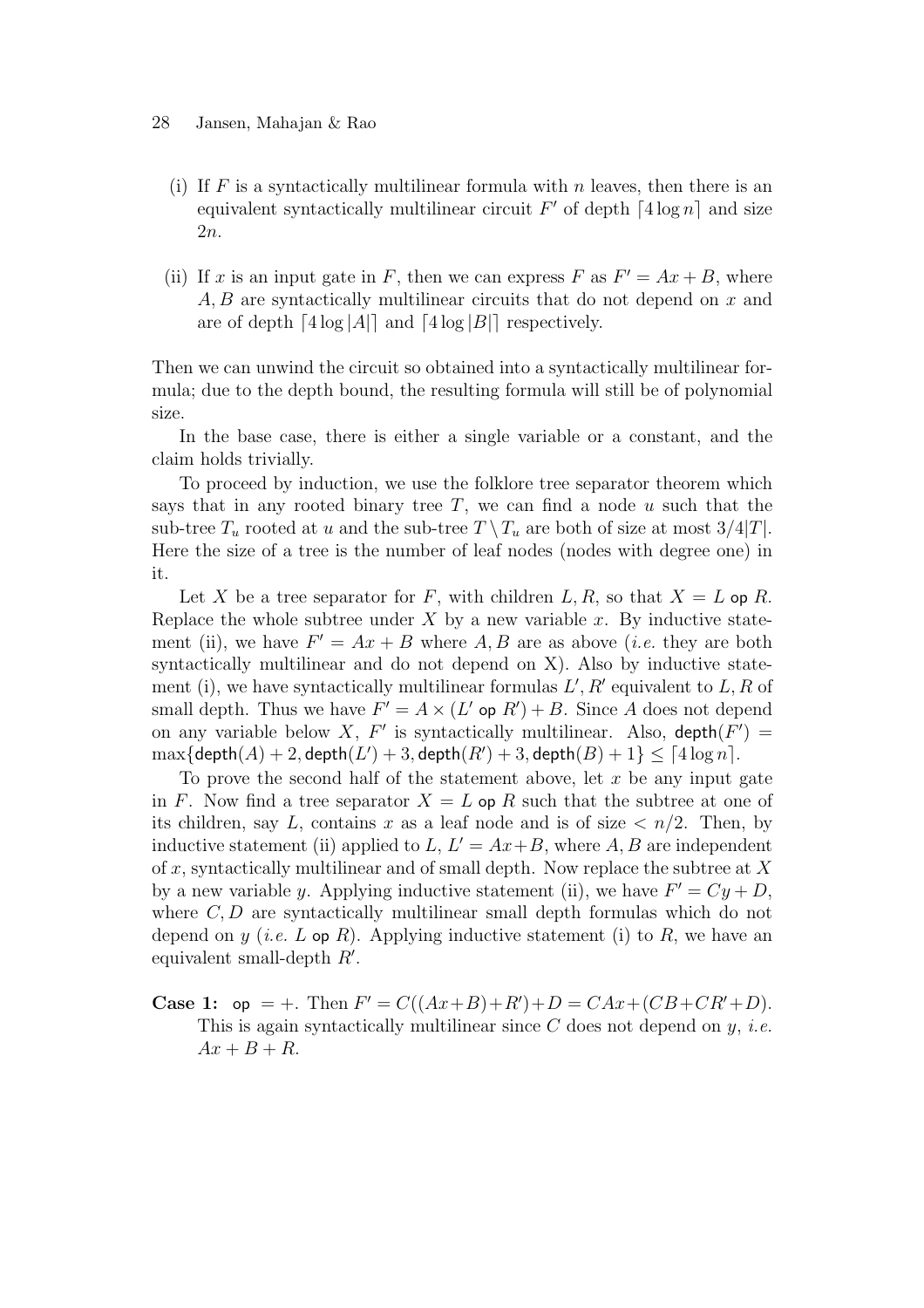**Case 2:** op =  $\times$ . Then  $F' = C(Ax + B)R' + D = CAR'x + (CBR' + D)$ . Here again  $F'$  is syntactically multilinear since  $C$  does not depend on  $A, B, R'$ , and also because A and B do not share any variables with  $R'$ .

Since we are constructing a circuit and not a formula, we don't need to replicate the circuits for  $C$  and  $R'$ . For details about the size/depth, see the analysis in Brent (1973).  $\Box$ 

It is easy to see that the path-preserving simulation of a constant width branching program by a log depth circuit preserves syntactic multilinearity:

Lemma 5.2. For any syntactically multilinear branching program P of width w and size s over ring  $K$ , there is an equivalent syntactically multilinear circuit C of depth  $O(\log s)$  and size  $O(s)$  with fan-in of  $+$  gate bounded by w (or alternatively, depth  $O(\log w \log s)$  and bounded fan-in). In particular, sm-VBWBP  $\subseteq$  sm-VNC<sup>1</sup> and sm-VBP  $\subseteq$  sm-VSAC<sup>1</sup>.

**PROOF.** Let  $\ell$  be the length of  $P$  ( $s = \ell w$ ), and let  $p_{s,t}$  denote the weighted sum of the directed paths between nodes s and t. Let  $v_1, \ldots v_w$  denote the nodes at the level  $\ell' = \lceil \ell/2 \rceil$  of P. Then  $p_{s,t} = \sum_{i=1}^{w} p_{s,v_i} \times p_{v_i,t}$ . Thus the depth and size of the inductively constructed circuit satisfy the recurrences  $d(\ell) = 2 + d(\ell')$  and  $s(\ell) = (3w)s(\ell')$ , giving the desired bounds. It is clear that the circuit so constructed is syntactically multilinear; if it were not, the offending  $\times$  gate would pinpoint a path in P that reads some variable twice.  $\Box$ 

Note that Lemma 5.2 and Theorem 4.1 together give another proof of Corollary 3.2.

It is also straightforward to see that the construction of Istrail & Zivkovic (1994), staggering a small-depth formula into a small-width one, preserves syntactic multilinearity. Thus

LEMMA 5.3. Let  $\Phi$  be any sm-formula with depth d and size s. Then there is an equivalent syntactically multilinear formula  $\Phi'$  of depth 2s and width d. In particular, sm-VNC<sup>1</sup>  $\subset$  sm-VLWF.

PROOF. For completeness we give a detailed proof here. The construction is by induction on the structure of the formula  $\Phi$ . The base case is when  $\Phi$  is a single variable or a constant, in which case the lemma holds trivially.

Suppose the lemma holds for any formula of depth at most  $d-1$ . Consider the root gate f of a formula  $\Phi$  of depth d. Suppose  $f = \sum_{i=1}^{k} g_i$  (respectively  $f = \prod_{i=1}^{k} g_i$ . As the depth of each formula  $g_i$  is bounded by  $d-1$ , by induction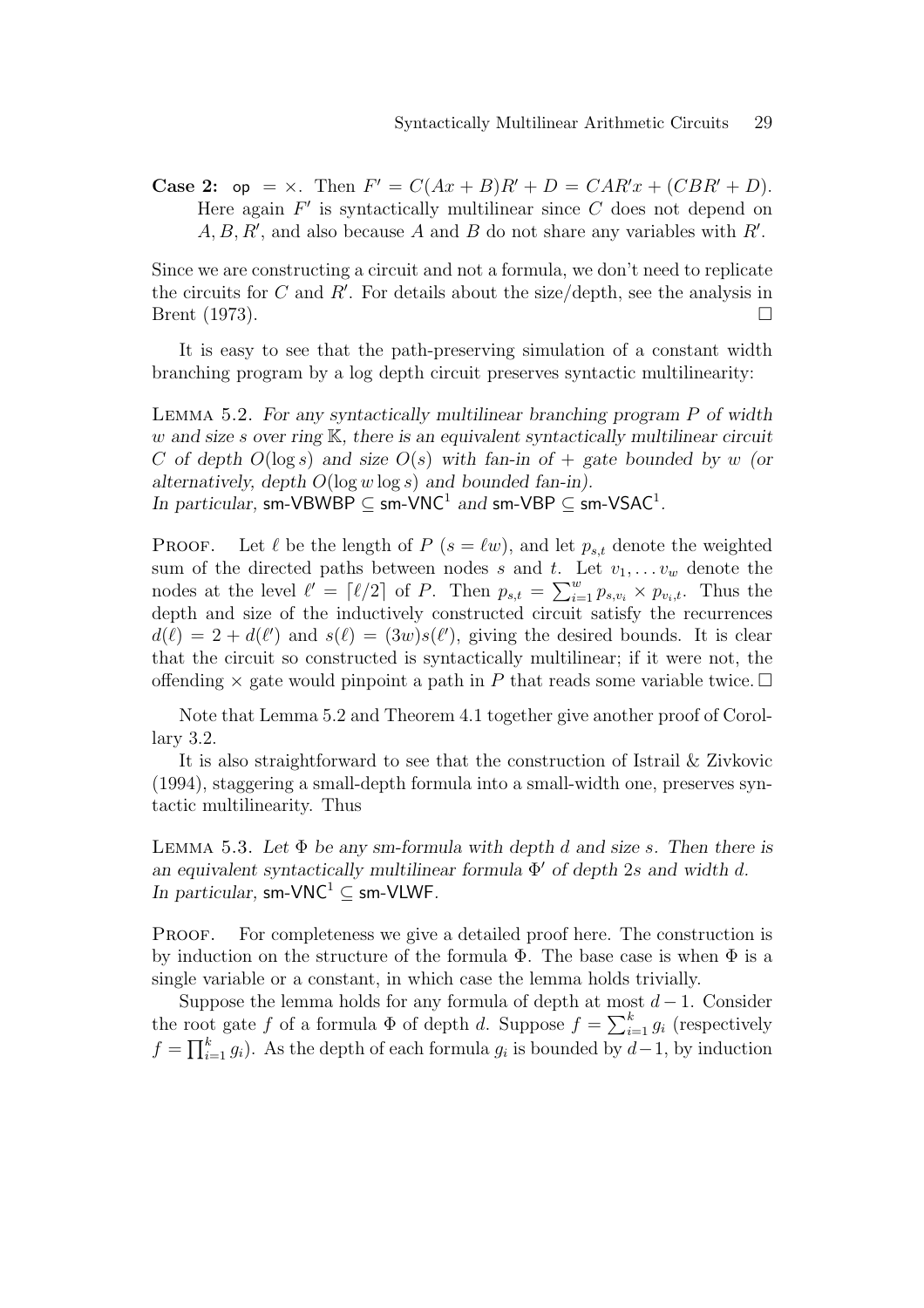#### 30 Jansen, Mahajan & Rao

we have formulas  $g'_i$  of width  $d-1$  and depth bounded by  $s_i$  (the size of  $g_i$ ), computing the same function as  $g_i$ s. Place the node corresponding to f with two children. At one child, place the formula  $g'_1$ ; at the other, place a series of no-op (*i.e.*  $\times 1$  or  $+0$ ) gates till the last level of  $g'_1$ . Then give the last no-op gate two children, place  $g'_2$  at one child, and so on. The width of the new formula  $\Phi'$  thus obtained is bounded by  $\max_i \text{width}(g'_i) + 1$ , and its depth is bounded by  $\sum_i$  depth $(g'_i) + 1 \leq \sum_i s_i + 1 \leq s$ . Note that in this process, for any gate  $g$  in  $\Phi$  the variables it operates on are not changed in the new formula  $\Phi'$ , that is, the only new gates which are introduced in  $\Phi'$  are the no-op gates which are used for staggering, which only multiply by the constant 1. Thus if  $\Phi$  is syntactically multilinear then so is  $\Phi$ .

From Lemma 5.3 and Theorem 5.1, we have the following equivalence.

#### COROLLARY 5.4. Over any ring  $K$ ,

 $sm\text{-}VP_e = sm\text{-}V\text{LWF} = sm\text{-}V\text{NC}^1 = sm\text{-}Formula\text{-}Depth, Size(log, poly).$ 

In Allender et al. (1999) a characterisation for unbounded fanin bounded depth arithmetic circuits in terms of counting number of paths in a restricted version of bounded width grid graphs is presented. We note that the characterisation given in Allender et al. (1999) works for unbounded fanin bounded depth arithmetic circuits over arbitrary rings, showing that  $VBWrGP = VAC^0$ . By closely examining the parameters in Allender et al. (1999), we obtain a characterisation for  $VNC<sup>1</sup>$  in terms of the restricted version of log width grid branching programs. We also note that these constructions preserve syntactic multilinearity. In the statement and proof below, we use the notion of alternation-depth: a circuit  $C$  has alternation depth  $a$  if on every input-to-root path, the number of maximal segments of gates of the same type is at most a. Also, for an rGP (and in fact any branching program) P, we denote by  $\text{Var}(P)$ the set of variables that appear on some  $s$ -to-t path in P. For a formula  $F$ ,  $Var(F)$  denotes the variables appearing anywhere in the formula F; if h is the root of F, then without loss of generality  $\text{Var}(F) = X_h$ .

LEMMA 5.5. Let  $\Phi$  be an arithmetic formula of size s and alternation depth 2d over K and with input variables  $X \in \mathbb{K}^n$ . Then there is a restricted grid program P of length  $s^2+2s$  (i.e. the number of edge layers) and width  $\max\{2, 2d\}$ , where the edges are labelled from  $\text{Var}(\Phi) \cup \mathbb{K}$ , such that the weighted sum of s-to-t paths in P is equal to the function computed by  $\Phi$ . Further, if  $\Phi$  is syntactically multilinear, then so is P.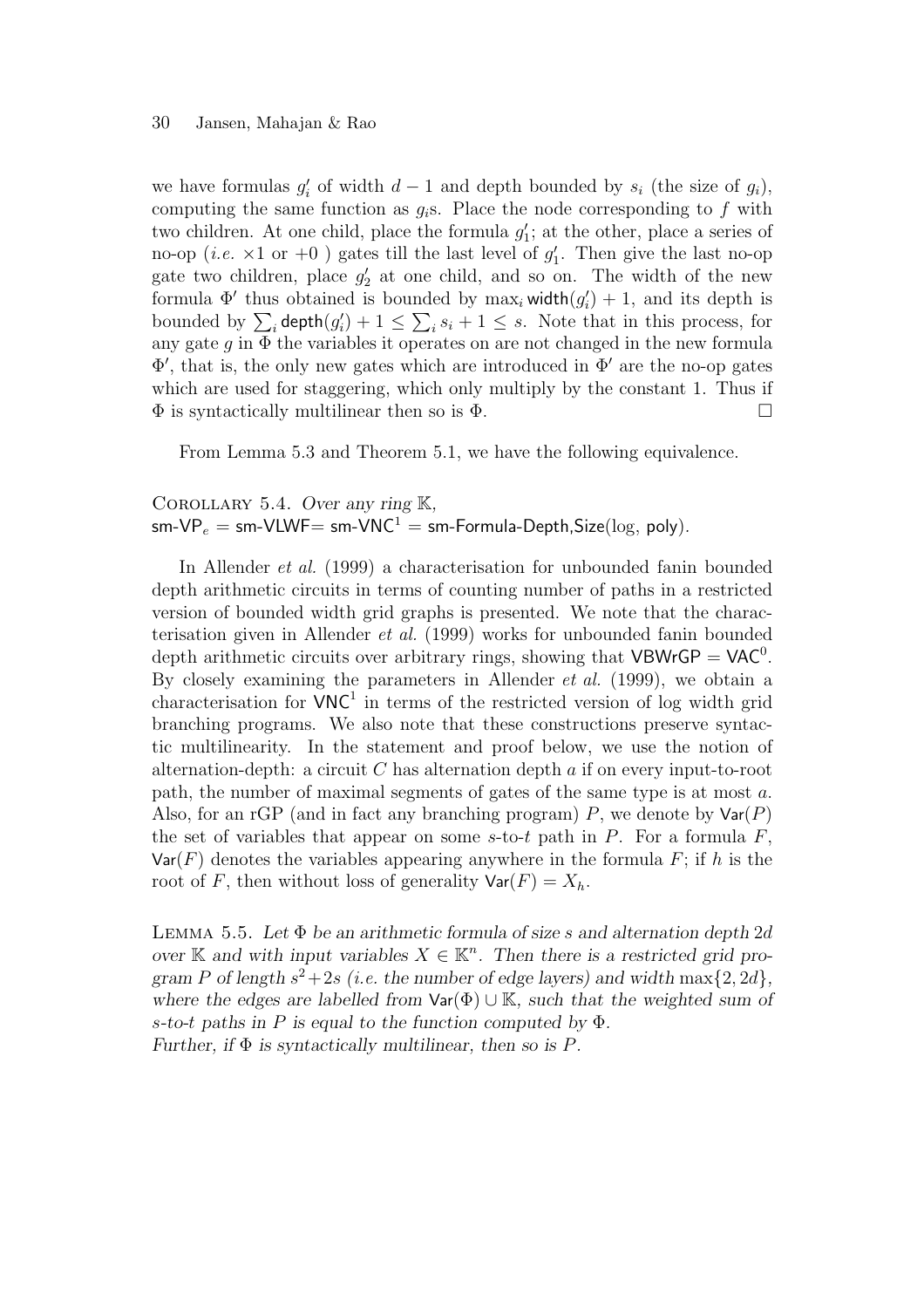**PROOF.** We first use associativity of  $+$  and  $\times$  and convert the input formula to a depth  $2d$  unbounded fan-in formula  $\Phi'$ . We can thus assume without loss of generality that in  $\Phi'$ , all nodes in a particular layer represent the same type of gate and two successive layers have different kind of gates. Also, we can assume that  $\Phi'$  is height balanced, *i.e.* any root-to-input path in  $\Phi'$  is of length exactly 2d. We further assume that the root is a  $\times$  gate. If these conditions do not hold, then ensuring them will blow up the size of  $\Phi'$  to at most  $s^2$ , and increase the depth by at most 2. (Since  $\Phi'$  has unbounded fan-in gates, its size is measured by the number of wires rather than the number of gates.)

So now we assume that s and  $a = 2d$  are the number of wires and the alternation depth of a formula  $\Phi$  already in this normal form. The construction here is exactly the same as in Allender *et al.* (1999); it is included here for completeness in arguing, over more general parameters, that syntactic multilinearity is preserved.

We proceed by induction on the depth of the formula Φ. The base case is when  $d \leq 1$ . If the depth is 0, then  $\Phi$  is either a variable or a constant in the underlying ring. In this case the graph is  $G_{0,1}(c)$  where  $\Phi = c$ . If  $d = 1$ , then  $\Phi$  is a product of linear factors, and a suitable composition of  $G_{0,1}(c)$  graphs and  $G_{0,2}$  represents it.

Suppose that for any (syntactically multilinear) formula  $F$  with alternation depth  $2d' < 2d$  and number of wires s' (in the normal form described above), there is a (syntactically multilinear) restricted grid program  $P$  of width  $2d'$  and length  $s'^2 + 2s'$ , where P uses variables from  $\text{Var}(F)$ .

Now let  $\Phi$  be a normal form formula with alternation depth 2d. Consider the root gate g of  $\Phi$ . Let  $g_1, \ldots, g_k$  be the children of g, where  $g_i = \sum_{j=1}^{t_i} g_{i_j}$ . Let  $s_{i_j}$  and  $2d_{i_j} = 2d - 2$  respectively denote the number of wires and alternation depth of the sub-formula rooted at  $g_{i_j}$ . Note that  $s = k + \sum_i (t_i + \sum_j s_{i_j})$ . Applying induction on the sub-formula rooted at each  $g_{i_j}$ , let  $Q_{i_j}$  denote the resulting restricted grid program for the formula at  $g_{i_j}$ . Now place the  $Q'_{i_j}$ s  $(1 \leq j \leq t_i)$  as in Figure 5.2 to get the program  $P_i$ , and connect the  $P_i$ 's as shown in Figure 5.1 to get the desired program  $P$ . By the inductive hypothesis,  $\mathsf{length}(Q_{i_j}) \leq s_{i_j}^2 + 2s_{i_j}$  and  $\mathsf{width}(Q_{i_j}) \leq 2d_{i_j}.$  From the construction as above, we have  $\mathsf{length}(P_i) = t_i + 1 + \sum_j \mathsf{length}(Q_{i_j}) \leq t_i + 1 + \sum_j (s_{i_j}^2 + 2s_{i_j})$  and hence  $\mathsf{length}(P) = k-1 + \sum_i \mathsf{length}(P_i) \leq k-1 + \sum_i ((t_i+1) + \sum_j (s_{i_j}^2 + 2s_{i_j})) \leq$  $s^2 + 2s$ . Note that the construction in Figure 5.2 adds 2 to the width and the construction in Figure 5.1 does not change the width. Hence the width of  $P$  is bounded by  $2 \max_{i,j} d_{i,j} + 2 = 2d$ .

If  $\Phi$  is syntactically multilinear, then the formulas rooted at  $g_{i_j}$  are all syntactically multilinear, and for  $i \neq i'$ ,  $\textsf{Var}(g_i) \cap \textsf{Var}(g_{i'}) = \emptyset$ . Thus, by the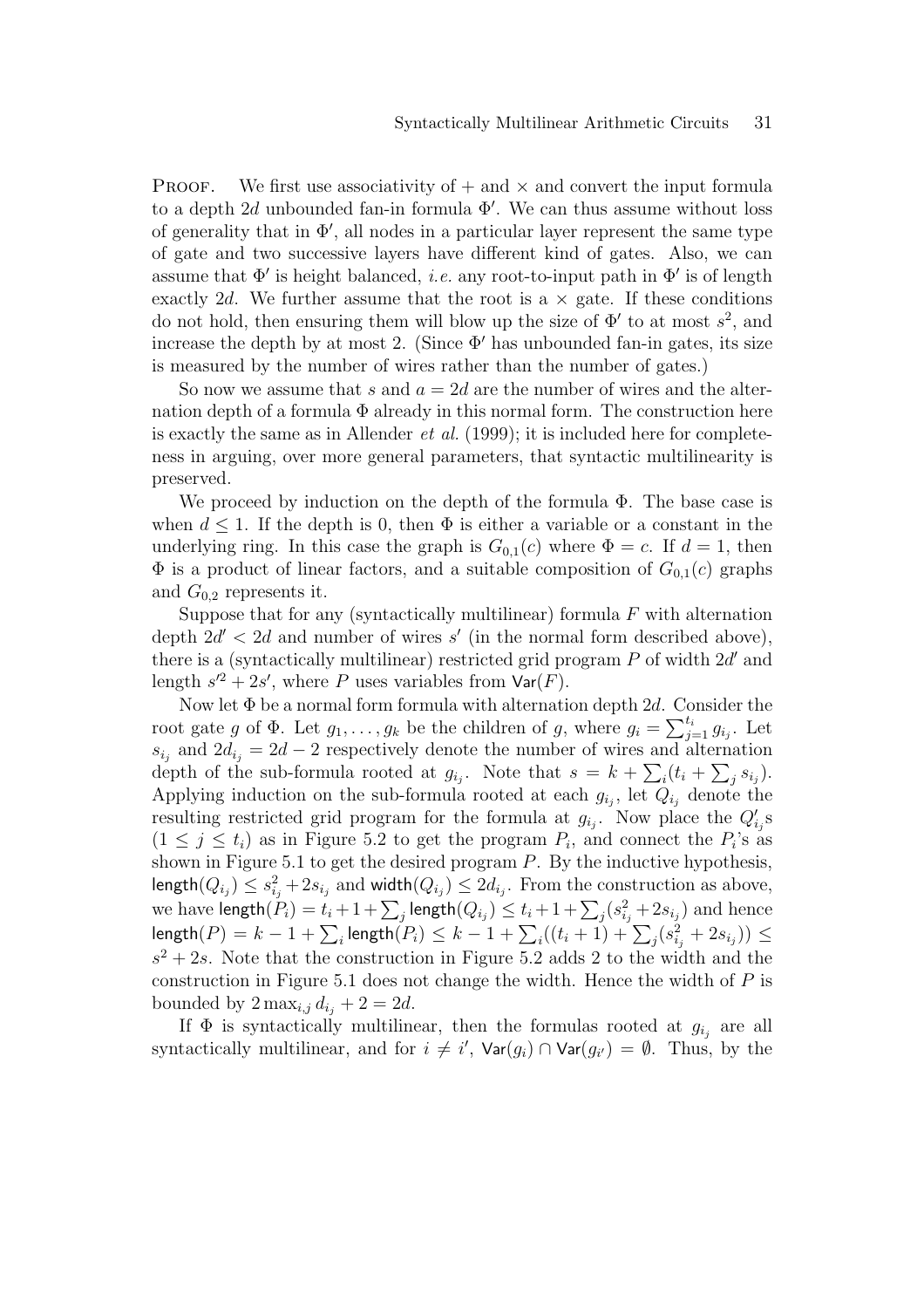

Figure 5.1: Multiplication of rGP's



Figure 5.2: Addition of rGP's

inductive hypothesis, the programs  $Q_{i_j}$  are syntactically multilinear, and only use variables from  $\textsf{Var}(g_{i_j})$ , and hence the programs  $P_i$  (for each i) only use variables from  $\textsf{Var}(g_i)$ . Thus for every  $i \neq i'$ ,  $\textsf{Var}(P_i) \cap \textsf{Var}(P_{i'}) = \emptyset$ . Since each path in the final program goes through exactly one  $Q_{i_j}$  for each i, it follows that  $P$  is syntactically read-once.

We now establish the converse to Lemma 5.5. The proof of the converse as in Allender et al. (1999) is uniform and it produces a circuit rather than a formula. If we do not insist on uniformity of the circuit, then we actually get a formula. Thus it can be shown that functions computed by width  $2w+2$ , length  $\ell$  restricted grid programs can be computed (non uniformly) by unbounded fanin formulas of depth  $2w + 2$  with  $O(\ell)$  wires.

LEMMA 5.6. Let P be an arithmetic rGP of length  $\ell$  (number of edge layers) and of width  $2w+2$  with variables from  $X \in \mathbb{K}$ . Then there exists an equivalent arithmetic formula  $\Phi$  over K, with alternation depth at most  $2w + 2$ , size at most  $2\ell$ , and  $\text{Var}(\Phi) = \text{Var}(P)$ .

Further, if P is syntactically multilinear, then so is  $\Phi$ .

**PROOF.** Again, this construction is the same as in Allender *et al.* (1999); it is presented here with the induction unfolded to allow arguing, over more general parameters, that syntactic multilinearity is preserved. It yields an unbounded fan-in circuit of depth  $d = 2w + 2$  with  $2\ell$  wires, which can then be converted to a bounded fan-in circuit of the same size with alternation depth d.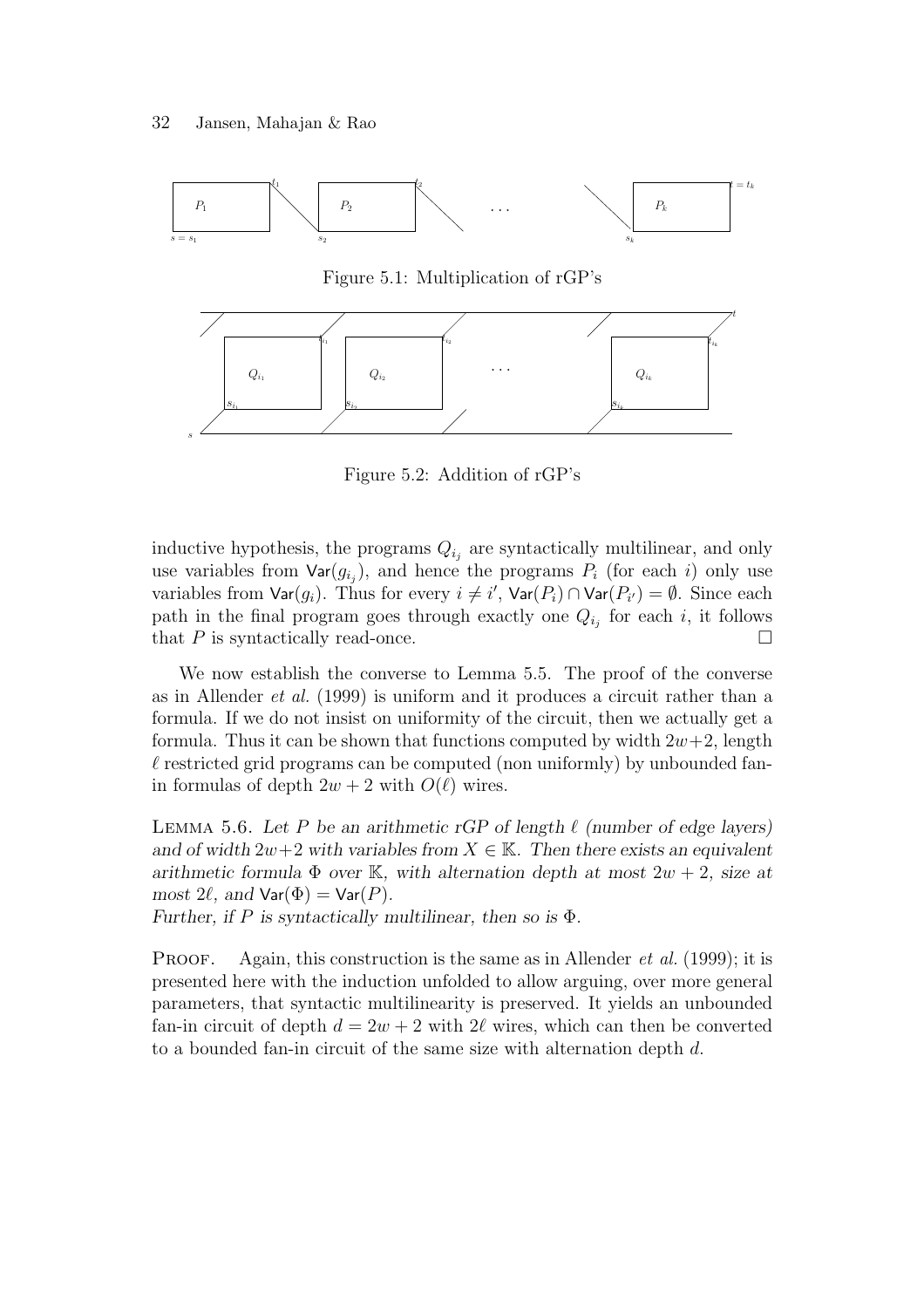For a program B, let  $f(B)$  denote the function computed by B. We proceed by induction on w. The base case is when  $w = 0$ , *i.e.* we have a rGP P of width 2. A contiguous sequence of layers with pattern  $G_{0,1}(c_1), G_{0,1}(c_2), \ldots, G_{0,1}(c_r)$ computes  $c_1 + c_2 + \ldots + c_r$ . If two such maximal sequences are connected by a layer with  $G_{0,2}$ , then the corresponding functions are multiplied. Thus  $f(P)$ can be computed by a depth 2 formula with one  $\times$  gate as root and a number of  $+$  gates as its inputs, where the  $+$  gates get input from  $X \cup K$ . The total fan-in of the  $+$  gates is bounded by the number of layers which contain the graph  $G_{0,1}(c)$ , for some c. The fan-in of the  $\times$  gate is one more than the number of layers which have the graph  $G_{0,2}$ . (The layers having  $G_{0,0}$  do not contribute to the formula.) Thus the total number of wires is bounded by  $\ell + 1 \leq 2\ell$ , and depth is 2. If  $P$  is syntactically multilinear, no path reads the same variable twice, and so the inner blocks separated by  $G_{0,2}$  have disjoint sets of variables. Hence the top  $\times$  gate operates on disjoint sets of variables.

Suppose that for any  $w' < w$  the claim holds, *i.e.* for a (syntactically multilinear) rGP P' of width  $2w' + 2$  and length  $\ell'$ , there is an equivalent (syntactically multilinear) formula  $\Phi'$  of depth  $2w' + 2$  and size  $2\ell'$  and using only variables from  $\textsf{Var}(P')$ .

Now P is the given rGP of width  $2w + 2$ , length  $\ell$ . Let P be composed as  $g_1, \ldots, g_\ell$ . Let  $i_1 < i_2 < \ldots < i_m$  be the (uniquely defined) set of all indices where  $g_{i_1}, \ldots, g_{i_m}$  are the graph  $G_{w, 2w+2}$ . Define  $i_0 = 0, i_{m+1} = \ell + 1$ .

For each  $0 \leq j \leq m$ , let  $P_j$  denote the program  $g_{i_j+1}, \ldots, g_{i_{j+1}-1}$  sandwiched between the j<sup>th</sup> and  $(j + 1)$ <sup>th</sup> incidence of  $G_{w,2w+2}$ .

The nodes  $s_j$  and  $t_j$  for each  $P_j$  are defined accordingly. Let  $\ell_j$  denote the length of  $P_j$ ; then  $\ell = m + \sum \ell_j$ . Note that these  $P_j$ s do not have  $G_{w,2w+2}$  at any layer, and  $f(P) = \prod_j f(P_j)$ .

Consider  $P_j$  for some j. Let  $h_{j_1}, \ldots, h_{j_{r_j}}$  denote the layers of  $P_j$  which are the connecting graph  $G_{w,2w+1}$ . Let  $Q_{j,k}$  denote the part of the program between  $h_{j_k}$  and  $h_{j_{k+1}}$ , and  $Q_{j,0}$  denote the part between  $g_{i_j}$  and  $h_{j_1}$  and  $Q_{j,r_j}$  denote the part between  $h_{j_r}$  and  $g_{i_{j+1}}$ . Let  $Q'_{j,k}$  denote the graph obtained from  $Q_{j,k}$  be removing the top-most and bottom-most lines and the edges connecting them. Then width $(Q'_{j,k})$  = width $(Q_{j,k}) - 2 = 2w$ . Let  $\ell_{j,k}$  denote the length of  $Q'_{j,k}$ ; so  $\ell_j \leq r_j + \sum_{k=1}^{r_j-1} \ell_{j,k}$ . The nodes  $s'_{j,k}$  and  $t'_{j,k}$  for  $Q'_{j,k}$  are defined accordingly. Now  $f(P_j) = \sum_{k=1}^{r_j-1} f(Q'_{j,k})$ . (Note that  $Q_{j,0}$  and  $Q_{j,r_j}$ , even if non-trivial, play no role in  $f(P_i)$  because there is no connection from  $s_i$  to these blocks.)

By induction, for each  $Q'_{j,k}$  we obtain an equivalent (syntactically multilinear) formula  $\Phi_{j,k}$  with variables from  $\textsf{Var}(Q'_{j,k})$ , size $(\Phi_{j,k}) = s_{j,k} = 2\ell_{j,k}$  and  $\mathsf{depth}(\Phi_{j,k}) = d_{j,k} = 2w.$  Now define  $\Phi = \prod_j \sum_{k=1}^{r_j-1} \Phi_{j,k}.$  Then  $\mathsf{size}(\Phi) = s = 0$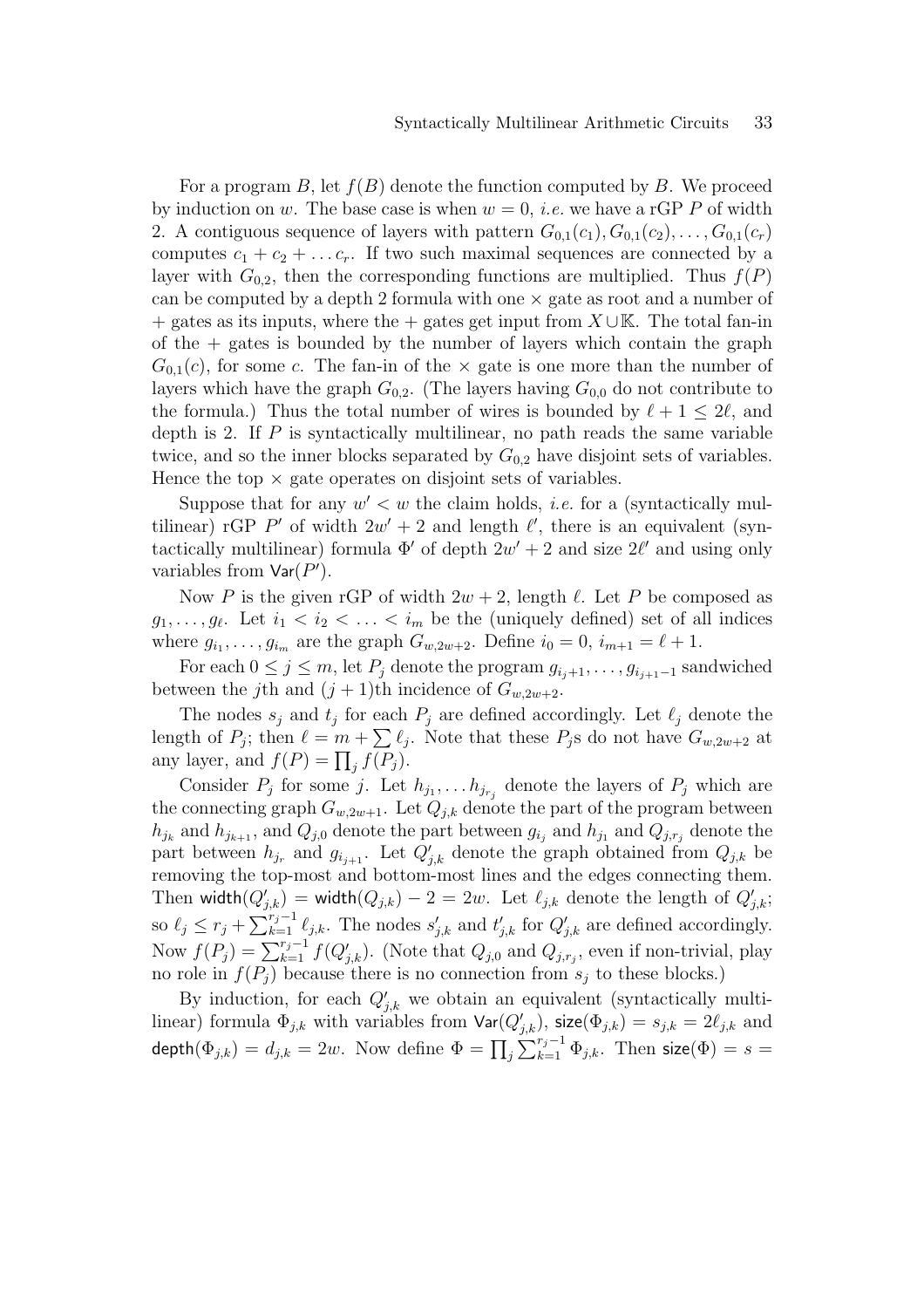$m+\sum_j(r_j-1+\sum_k2\ell_{j,k})\,\leq\,2\ell$  and  $\mathsf{depth}(\Phi)=2w+2$  as desired. Clearly  $Var(\Phi) = Var(P)$ .

If P is syntactically multilinear, then inductively we have  $\Phi_j = \sum_{k=1}^{r_j} \Phi_{j,k}$ operating on  $\text{Var}(P_j)$ , and each  $\Phi_{j,k}$  is syntactically multilinear. Consider the root gate of  $\Phi$ . If it is not syntactically multilinear, then for some  $j < j'$ , and for some  $k, k', \Phi_{j,k}$  and  $\Phi_{j',k'}$  use the same variable x. Thus, by induction,  $P_j$  has an  $s_j$ -to- $t_j$  path using x, and  $P_{j'}$  also has an  $s_{j'}$ -to- $t_{j'}$  path using x. Combining these paths with (1) the s-to-s<sub>j</sub> path along the bottom-line, (2) the  $t_j$ -to-s<sub>j'</sub> path using  $g_{i_j+1}$  and then the bottom line, and (3) the  $t_{j'}$ -to-t path along the top line, gives a path in  $P$  that reads  $x$  twice, contradicting the readonce property of  $P$ .

As an immediate consequence of the above two lemmas, we have:

COROLLARY 5.7. (i) sm-VAC<sup>0</sup> = sm-VBWrGP;

(ii)  $VNC^1 = VrGP = VLWrGP$ .

(iii)  $sm\text{-}VNC^1 = sm\text{-}VrGP = sm\text{-}VIWrGP$ .

PROOF. (1) follows directly from Lemmas 5.5 and 5.6.

(2)  $VNC^1 \subseteq VLWrGP \subseteq VrGP \subseteq VP_e = VNC^1$ , where the first containment follows from Lemma 5.5, the second is obvious, the third follows from Lemma 5.6, and the last equality from Brent (1973).

(3) is similar to (2), with the last equality following from Theorem 5.1.  $\Box$ 

Further, noting that the constructions do not introduce constants other than 0 and 1, we see that they hold in the Boolean setting as well. Therefore we have the following corollary.

 $COROLLARY 5.8. NC<sup>1</sup> = rGP = LWrGP.$ 

We summarize these relationships in Figure 5.3.

#### 6. Coefficient Functions

Let f be a polynomial over variables  $X = \{x_1, x_2, \ldots, x_n\}$ ; we denote this by  $Var(f) = X$ . For a monomial m in variables from X, the partial coefficient function  $\text{coef}(f, m)$  is defined to be the unique polynomial q such that f can be written as  $f = mg + h$ , where h is a polynomial with none of its monomials divisible by m.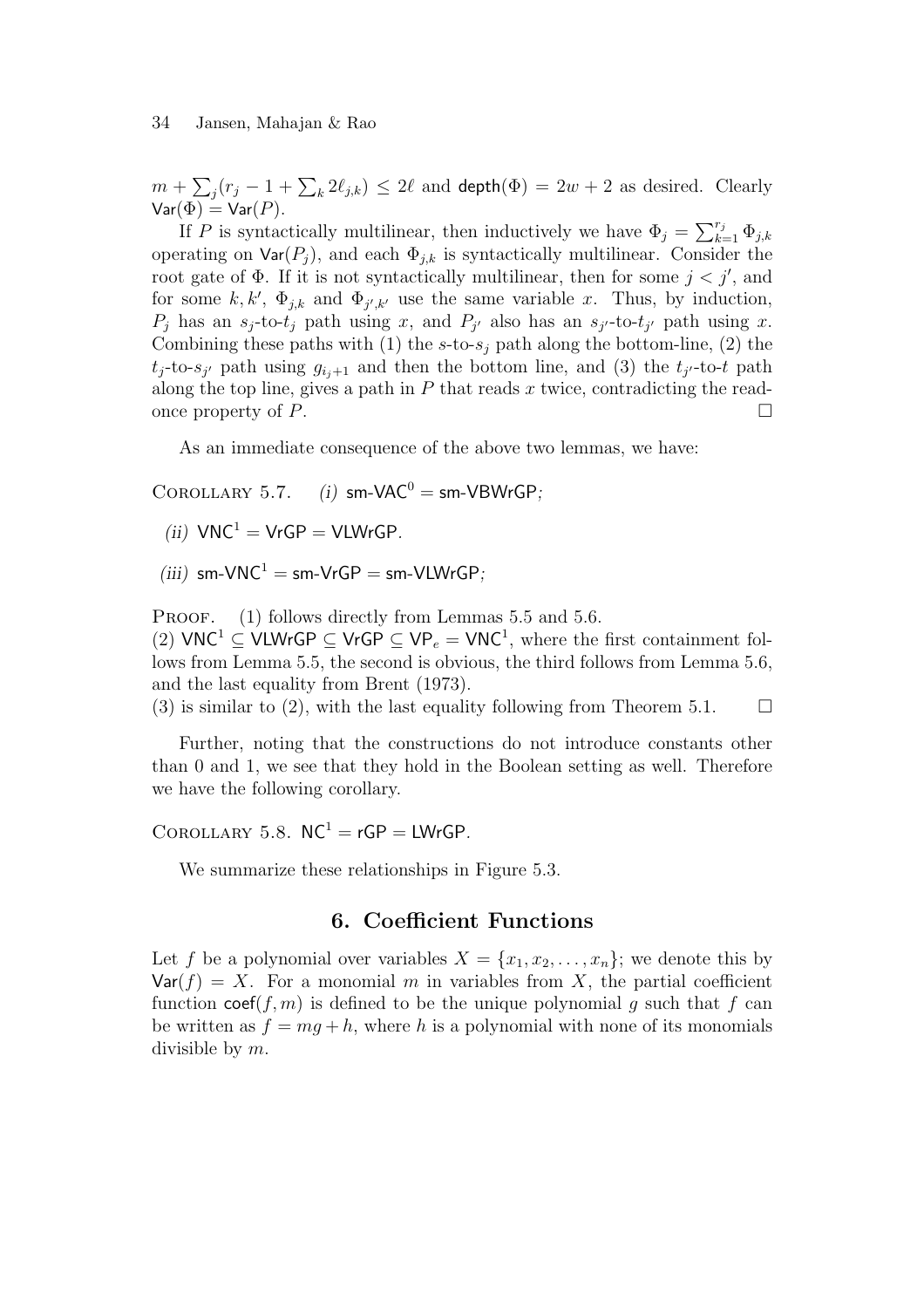

Figure 5.3: Relationship among syntactically multilinear classes

Malod studies the complexity of computing coefficient functions of polynomials computed by classes of arithmetic circuits Malod (2007). From an old observation by Hammon, it can be seen that the permanent polynomial equals  $\text{coef}(f, y_1y_2 \ldots y_n)$ , where f can be computed by the depth-3 formula  $f = \prod_{i \in [n]} \sum_{j \in [n]} x_{ij} y_j$ . In Malod (2007) it is shown that the Hamiltonian polynomial can be represented as a coefficient of a polynomial  $g$  computed by polynomial size arithmetic circuits. A closer inspection shows that this polynomial  $g$  is actually in VBP. Thus arithmetic circuit classes which are only as powerful as  $\mathsf{VAC}^0$  or  $\mathsf{VBP}$  can generate  $\mathsf{VNP\text{-}complete}$  polynomials as coefficient functions, and hence the coefficient functions are hard in general.

In the case of polynomials computed by syntactically multilinear circuits we will prove that the situation is markedly different compared to the general case. For a multilinear polynomial f over variables  $x_1, x_2, \ldots, x_n$ , we define the coefficient function  $\mathsf{mcoeff}(f, \cdot)$  as follows:

for each 
$$
a = a_1 a_2 ... a_n \in \{0, 1\}^n
$$
,  $\text{mcoeff}(f, a) = \text{coeff}(f, x_1^{a_1} x_2^{a_2} ... x_n^{a_n})$ .

Given mcoef(f, ·), there is a unique multilinear polynomial  $q(x, e)$  in variables from X and E, such that for all  $a \in \{0,1\}^n$ ,  $g(x,a) = \text{mcoef}(f, a)$ . This polynomial can be obtained from f by interpolation, as follows:

$$
g(x,e) = \sum_{b \in \{0,1\}^n} \text{mcoef}(f,b) \prod_{i=1}^n \left(e_i b_i + (1-e_i)(1-b_i)\right).
$$

With some abuse of notation we will denote this polynomial q by  $\mathsf{mcoef}(f, e)$ .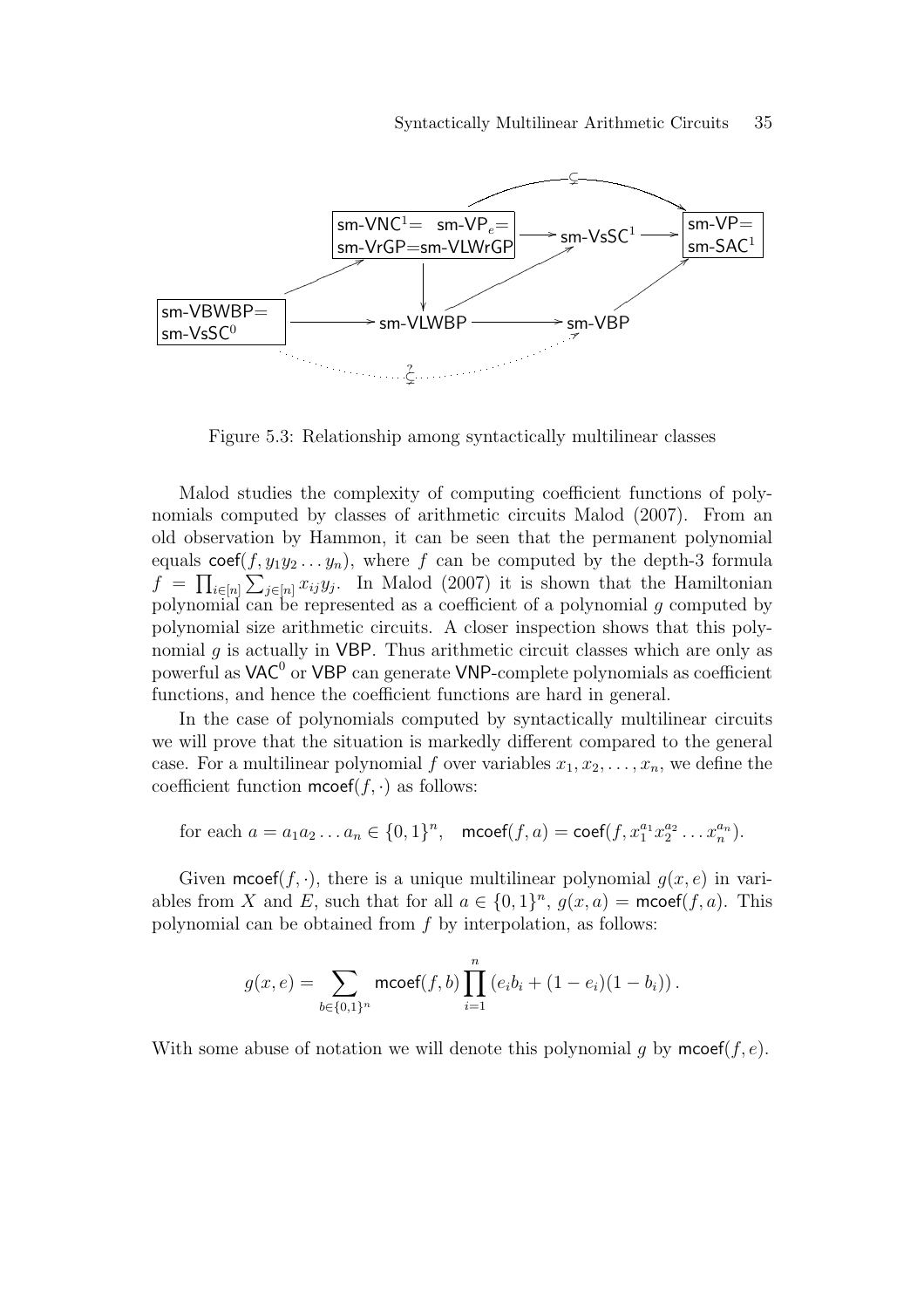36 Jansen, Mahajan & Rao

**6.1. Closure Property.** A syntactically multilinear complexity class sm- $\mathcal{C}$ is said to be *closed under taking coefficients*, if for any polynomial  $f \in \mathsf{sm-}\mathcal{C}$ , the polynomial mcoef( $f, e$ ) is also in sm-C. We have the following identities:

For any polynomials f and g, and for all  $a_1, \ldots, a_n \in \{0, 1\}$ , the partial coefficient of  $x_1^{a_1} \cdots x_n^{a_n}$  in  $f + g$  is the sum of the coefficients of  $x_1^{a_1} \cdots x_n^{a_n}$  in f and g. Hence

$$
(6.1) \qquad \qquad \mathsf{mcoeff}(f+g,e) \ = \ \mathsf{mcoeff}(f,e) + \mathsf{mcoeff}(g,e)
$$

Let f and g be multilinear polynomials in  $\mathbb{K}[x_1, \ldots, x_n]$  with  $\mathsf{Var}(f) \cap$  $\textsf{Var}(g) = \emptyset$ . For  $a_1, \ldots, a_n \in \{0, 1\}$ , if there is an i such that  $a_i = 1$  and  $x_i \notin \textsf{Var}(g)$ , then the partial coefficient of  $x_1^{a_1} \cdots x_n^{a_n}$  is zero. Otherwise, since  $\textsf{Var}(f) \cap \textsf{Var}(g) = \emptyset$ , the monomial  $x_1^{a_1} \cdots x_n^{a_n}$  factors across f and g in a unique way,  $i.e.$ 

$$
(6.2)\text{rocef}(fg,e) = \text{mcoef}(f,e^f) \cdot \text{mcoef}(g,e^g) \cdot \left(\prod_{x_i \notin \text{Var}(f) \cup \text{Var}(g)} (1-e_i)\right)
$$

where  $e^f$  and  $e^g$  are the projection of e to  $\text{Var}(f)$  and  $\text{Var}(g)$  (*i.e.*  $e_i^f = 0$  for  $x_i \not\in \textsf{Var}(f), e_i^f = e_i \text{ for } x_i \in \textsf{Var}(f); \text{ similarly for } e^g$ ).

For individual variables  $x_i$  and constants  $\mu$  we have

(6.3) 
$$
\text{mcoef}(x_i, e) = (x_i(1 - e_i) + e_i) \left( \prod_{j \in [n], j \neq i} (1 - e_j) \right)
$$

(6.4) 
$$
\operatorname{mcoef}(\mu, e) = \mu \left( \prod_{j \in [n]} (1 - e_j) \right)
$$

THEOREM 6.5. Each of the following syntactically multilinear classes is closed under taking coefficients: sm-VP, sm-VBP, sm-VNC<sup>1</sup>, sm-VSC<sup>i</sup>, sm-VBWBP, and sm-VAC<sup>*i*</sup>, for all  $i \geq 0$ .

**PROOF.** Let C be a syntactically multilinear circuit computing the polynomial f. We inductively construct a circuit  $C'$  on variables  $X \cup e = \{x_1, \ldots, x_n\} \cup$  ${e_1 \dots, e_n}$ , computing mcoef(f, e), as follows:

**Base Case** If C is a single input gate,  $C = a$  where  $a \in X \cup \mathbb{K}$ , then the coefficient function is given by Equations 6.3,6.4.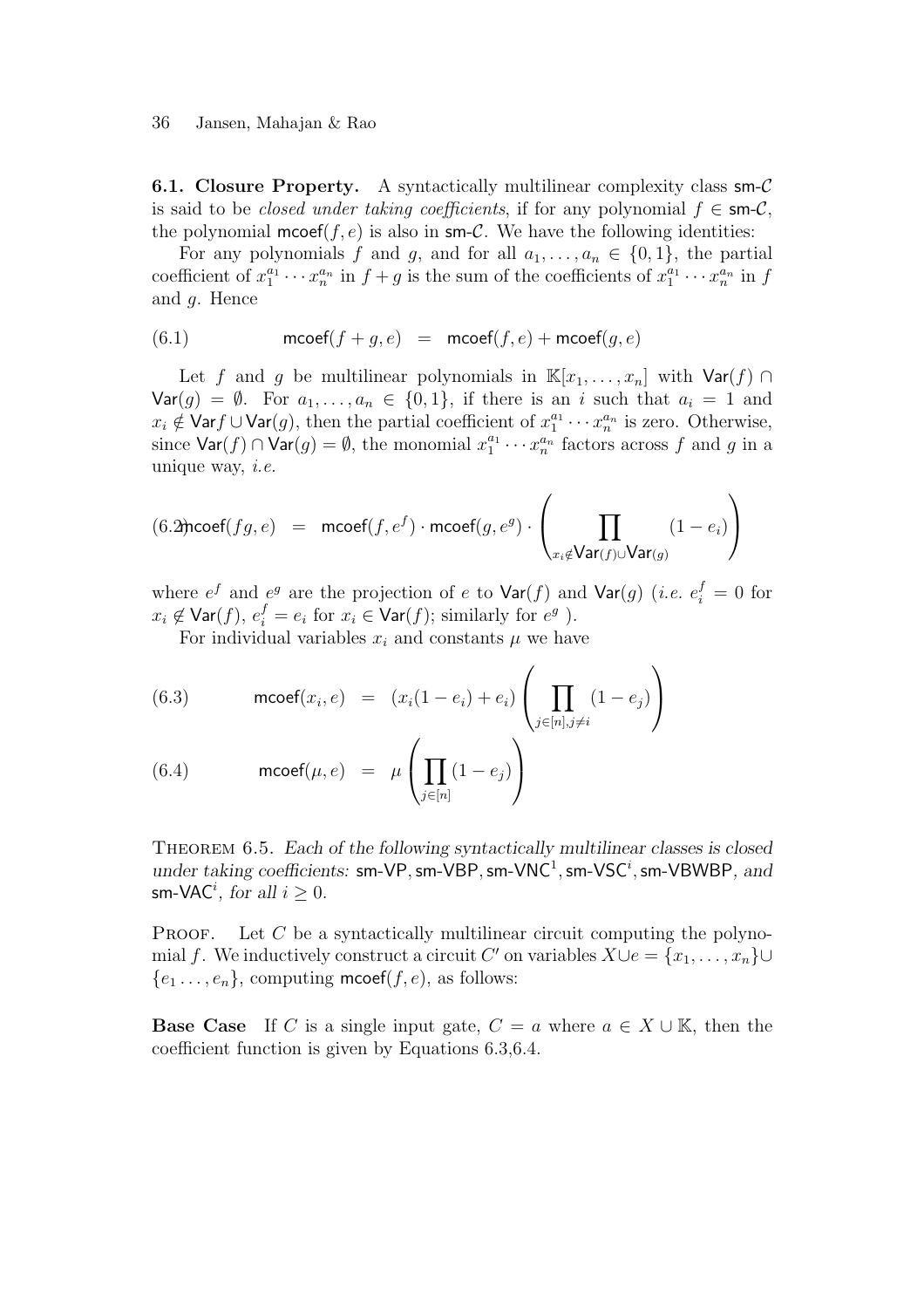#### Induction

- $\circ$   $C = C_1 + C_2$ : Let  $C'_1$  and  $C'_2$  be the circuits obtained from induction for the coefficient functions of the polynomials computed by  $C_1$  and  $C_2$ . Then from Equation 6.1,  $C'(X, e) = C'_1(X, e) + C'_2(X, e)$ .
- $\circ$   $C = C_1 \times C_2$ : Let  $C'_1$  and  $C'_2$  be the circuits obtained from induction for the coefficient functions of the polynomials computed by  $C_1$  and  $C_2$ . From syntactic multilinearity of C we know that  $\text{Var}(C_1) \cap \text{Var}(C_2) = \emptyset$ . Then from Equation 6.2, we have  $C'(X, e) = C'_1(X, e') \times C'_2(X, e'') \times C'_1(X, e)$  $\left(\prod_{x_i\notin \textsf{Var}(C_1)\cup \textsf{Var}(C_2)}(1-e_i)\right)$ , where  $e' = \{e_i \mid x_i \in \textsf{Var}(C_1)\}\$  and  $e'' = \{e_j \; | \; x_j \in \text{Var}(C_2)\}.$

We first establish that  $C'$  is syntactically multilinear. The construction for the base case is trivially syntactically multilinear. When  $C = C_1 + C_2$ , by induction hypothesis  $C'_1$  and  $C'_2$  are syntactically multilinear, so  $C' = C'_1 + C'_2$ is also syntactically multilinear. For  $C = C_1 \times C_2$ , as  $\text{Var}(C_1) \cap \text{Var}(C_2) = \emptyset$ , we have  $e' \cap e'' = \emptyset$ . So, by definition  $\text{Var}(C_1'(X, e') \cap \text{Var}(C_2'(X, e'')) = \emptyset$ . As the  $e_i$  variables that appear in the product  $\prod_{x_i \notin \mathsf{Var}(C_1) \cup \mathsf{Var}(C_2)} (1 - e_i)$  do not appear in either  $C'_1(X, e')$  or  $C'_2(X, e'')$ , we conclude that  $C'$  is syntactically multilinear.

Now we consider the size/depth of  $C'$ . Each  $+$  gate of  $C$  has a corresponding + gate in  $C'$ . Each  $\times$  gate in C is replaced by a product of n terms in C'. Hence  $size(C') \leq O(n \times size(C))$ . The products add a  $O(log n)$  multiplicative factor to the depth. Since the *n*-term product can be computed using staggering with just one additional gate per layer, we have width $(C') \leq$  width $(C) + 1$ . Moreover, if  $C$  is a formula to begin with, then so is  $C'$ . Thus all the claims in the Theorem are established.

Consequently, it follows from Raz (2009) that we have no analogue of Hammon's observation for the permanent with  $f \in \mathsf{sm}\text{-}\mathsf{VNC}^1$ .

Corollary 6.6. The Permanent and the Determinant polynomials cannot be expressed as a coefficient of some monomial of a polynomial computed by a syntactically multilinear arithmetic formula of polynomial size.

**6.2. Stability.** Following Malod (2007), we say a complexity class sm-C is stable for coefficient functions if it satisfies the following two conditions:

1.  $\mathsf{sm}\text{-}\mathcal{C}$  is closed under taking coefficients, and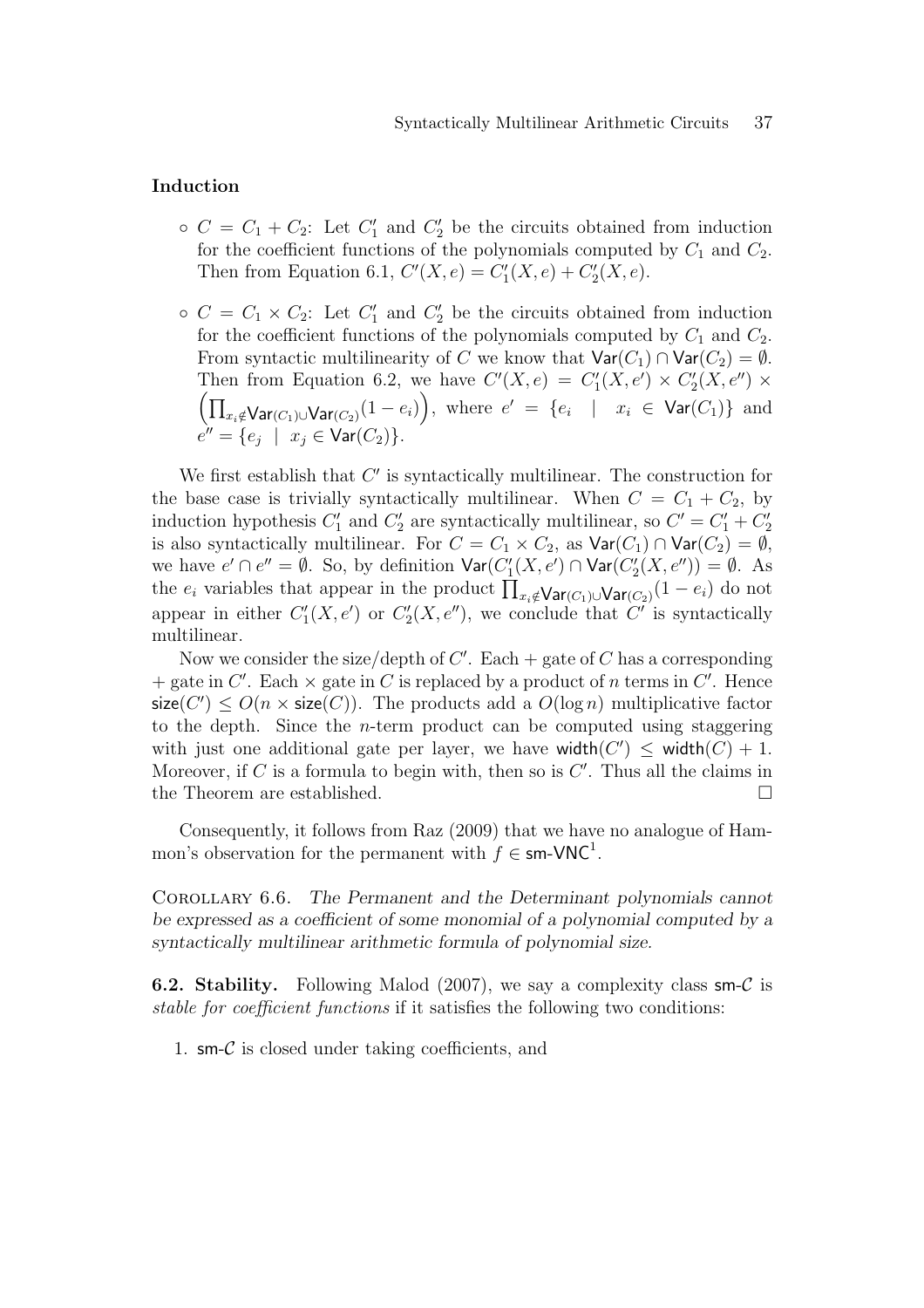#### 38 Jansen, Mahajan & Rao

2. Whenever mcoef(f, e)  $\in$  sm-C, then  $f \in$  sm-C.

For a multilinear polynomial  $f(x, e)$ , let  $\Sigma(E)$  f denote  $\sum_{b \in \{0,1\}^m} f(x, b)$ . We say a complexity class sm-C is *closed under taking exponential sums*, if whenever  $f(x, e) \in \text{sm-}C$ , then  $\Sigma(E)f \in \text{sm-}C$ . One can obtain the permanent as  $\Sigma(E) f$ , for  $f \in VNC^1$  Valiant (1982), cf. Bürgisser (2000). But the situation is contrary for the syntactically multilinear case, because of the following theorem.

THEOREM 6.7. The following syntactically multilinear classes are closed under exponential sums, and hence are stable for coefficient functions: sm-VP, sm-VBP, sm-VNC<sup>1</sup>, sm-VSC<sup>i</sup>, sm-VBWBP, and sm-VAC<sup>i</sup>, for all  $i\geq 0.$ 

The theorem is an easy consequence of the following straightforward proposition, by patching a given circuit at gates with constant multiplications of appropriate powers of two.

PROPOSITION 6.8. Let f and q be multilinear polynomials over X and E. Then

$$
\Sigma(E) (f+g) = 2^a \Sigma(\text{Var}(f) \cap E) f + 2^b \Sigma(\text{Var}(g) \cap E) g,
$$

where  $a = |E - \text{Var}(f)|$  and  $b = |E - \text{Var}(g)|$ . Furthermore, if f and g are defined on disjoint variables sets, then

$$
\Sigma(E) \; fg = 2^c \left[ \Sigma(\text{Var}(f) \cap E) \; f \right] \cdot \left[ \Sigma(\text{Var}(g) \cap E) \; g \right]
$$

where  $c = |E| - |\text{Var}(f) \cup \text{Var}(q)|$ .

#### 7. Conclusion and Open Questions

We have studied the relationships among syntactically multilinear arithmetic circuit classes. In the syntactically multilinear world, the relationship VBWBP  $\mu = \mathsf{VNC}^1 \ \subseteq \ \mathsf{V}\mathsf{sSC}^0 \ \mathsf{gets} \ \ \mathsf{reversed}, \ \ i.e. \ \ \mathsf{sm}\text{-}\mathsf{VBWBP} \ = \ \mathsf{sm}\text{-}\mathsf{V}\mathsf{sSC}^0 \ \subseteq \ \mathsf{sm}\text{-}\mathsf{VNC}^1.$ Except the simulation from arithmetic formulas to constant width branching programs Ben-Or & Cleve (1992), all known equivalences translate into the multilinear world.

We have  $sm\text{-}VsSC^0 = sm\text{-}VBWBP \subseteq sm\text{-}VNC^1 \subseteq sm\text{-}VLWBP \subseteq sm\text{-}VBP$ . Can any one of these containments be shown to be strict? To separate  $sm\text{-}VNC^1$ from sm-VBP, it would be sufficient to show that the full rank polynomial of Raz & Yehudayoff (2008) can be computed by syntactically multilinear ABPs. The separation of sm-VBWBP from sm-VBP would also be interesting, though this will be slightly weaker than separating  $sm\text{-}VNC^1$  from  $sm\text{-}VBP$ . One reason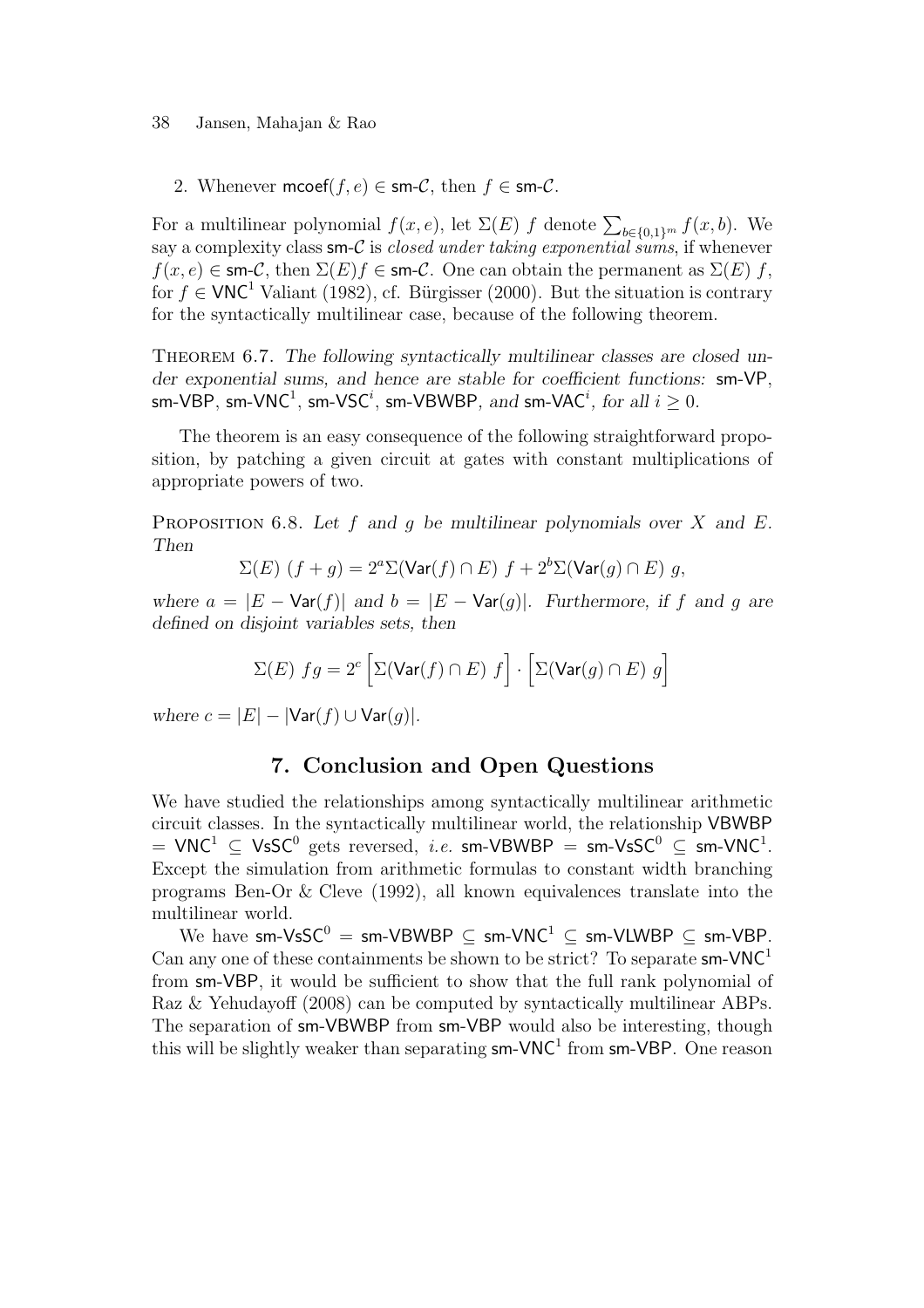why the separation of  $sm-VBWBP$  from  $sm-VBP$  would be interesting and possible is that they are defined over the same model, algebraic branching programs. The result of Raz (2006); Raz & Yehudayoff (2008) can be seen as separation of constant + fan-in circuits from polynomial fan-in circuits at logarithmic depth and polynomial size. Analogously, separating sm-VBWBP from sm-VBP can be viewed as separating constant width from polynomial width in ABPs of polynomial size.

# Acknowledgements

The results in this paper were announced in MFCS 2008 and CSR 2009, in Jansen & Rao (2009); Mahajan & Rao (2008). We thank the anonymous referees of MFCS 2008, CSR 2009, and of this journal for their insightful comments and suggestions for improving the presentation of the paper. This work was done while the last author was at the Institute of Mathematical Sciences, Chennai.

### References

Eric Allender, Andris Ambainis, David A.Mix Barrington, Samir Datta  $&$  HUONG LÊTHANH (1999). Bounded Depth Arithmetic circuits: Counting and Closure. In *International Colloquium on Automata, Languages, and Programming ICALP*, ICALP'99, 149–158.

David A. Mix Barrington, Neil Immerman & Howard Straubing (1990). On uniformity within NC<sup>1</sup> . *Journal of Computer and System Sciences* 41(3), 274 – 306. ISSN 0022-0000.

Michael Ben-Or & Richard Cleve (1992). Computing Algebraic Formulas Using a Constant Number of Registers. *SIAM J. Comput.* 21(1), 54–58.

A. Borodin, A. Razborov & R. Smolensky (1993). On lower bounds for readk-times branching programs. *Comput. Complex.* 3(1), 1–18. ISSN 1016-3328.

Richard P. Brent (1973). The parallel evaluation of arithmetic expressions in logarithmic time. In *Complexity of sequential and parallel numerical algorithms (Proc. Sympos., Carnegie-Mellon Univ., Pittsburgh, Pa., 1973)*, 83–102. Academic Press, New York.

PETER BÜRGISSER (2000). *Completeness and Reduction in Algebraic Complexity Theory*. Algorithms and Computation in Mathematics. Springer-Verlag.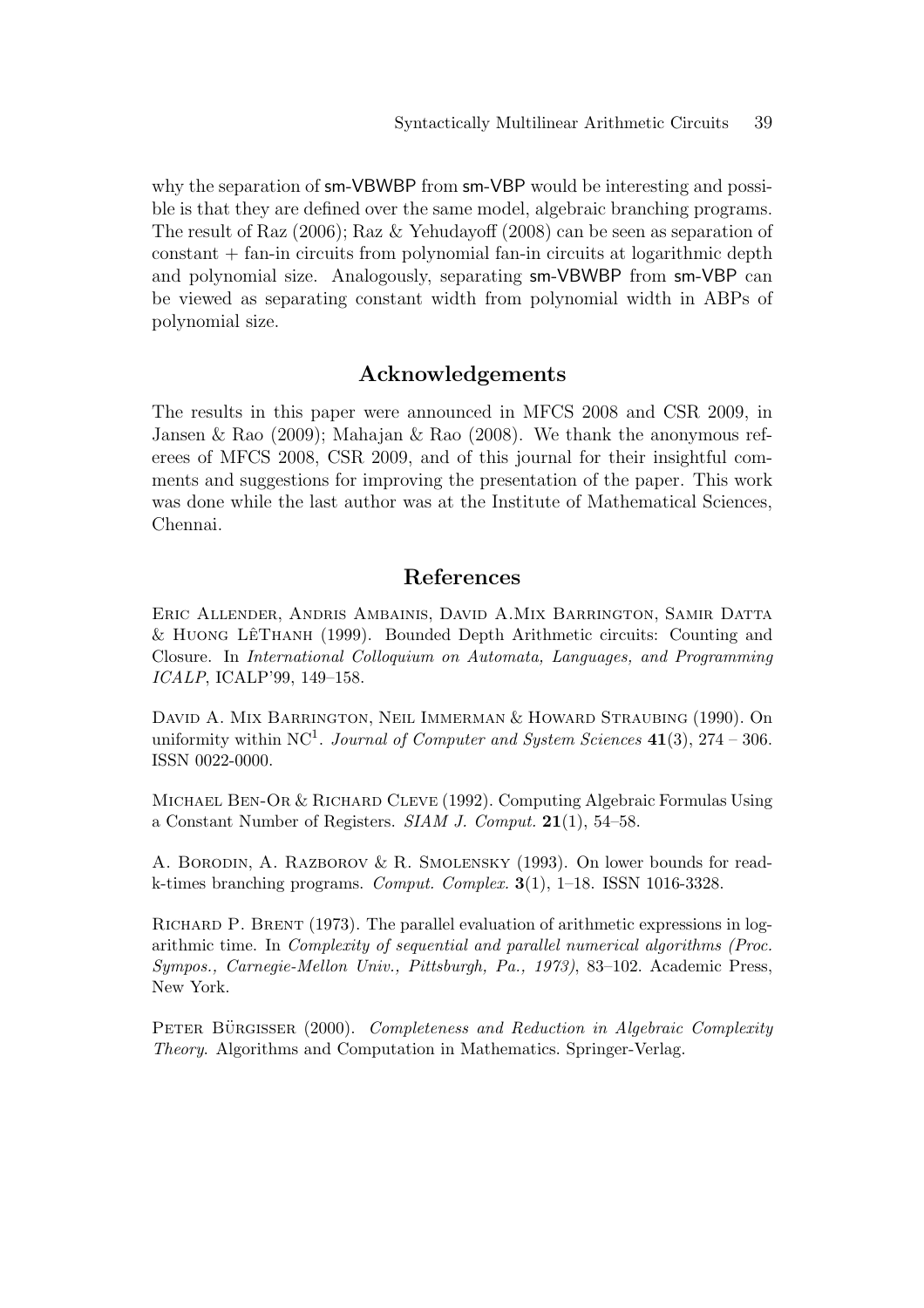HERVÉ CAUSSINUS, PIERRE MCKENZIE, DENIS THÉRIEN & HERIBERT VOLLMER (1998). Nondeterministic NC<sup>1</sup> Computation. *Journal of Computer and System Sciences* 57, 200–212.

Stephen A. Cook (1979). Deterministic CFL's Are Accepted Simultaneously in Polynomial Time and Log Squared Space. In *Proceedings of the ACM Symposium on Theory of Computing STOC*, 338–345.

SORIN ISTRAIL & DEJAN ZIVKOVIC (1994). Bounded width polynomial size Boolean formulas compute exactly those functions in AC<sup>0</sup>. *Information Processing Letters* 50, 211–216.

Maurice Jansen & B.V.Raghavendra Rao (2009). Simulation of Arithmetical Circuits by Branching Programs Preserving Constant Width and Syntactic Multilinearity. In *CSR, LNCS Vol. 5675*, 179–190.

Maurice J. Jansen (2008). Lower Bounds for Syntactically Multilinear Algebraic Branching Programs. In *MFCS LNCS vol. 5162*, 407–418.

David S. Johnson (1990). A Catalog of Complexity Classes. In *Handbook of Theoretical Computer Science, Volume A: Algorithms and Complexity (A)*, Jan van Leeuwen, editor, 67–161. Elsevier and MIT Press.

E. KALTOFEN & P. KOIRAN  $(2008)$ . Expressing a fraction of two determinants as a determinant. In *Proceedings, The 19th International Symposium on Symbolic and Algebraic and Computation (ISSAC)*, 141–146.

Nutan Limaye, Meena Mahajan & B. V. Raghavendra Rao (2010). Arithmetizing Classes Around NC<sup>1</sup> and L. *Theory of Computing Systems* 46(3), 499–522. Preliminary version in STACS 2007, LNCS vol. 4393 pp. 477–488.

Meena Mahajan & B. V. Raghavendra Rao (2008). Arithmetic Circuits, Syntactic Multilinearity and Skew formulae. In *MFCS, LNCS vol. 5162*, 455–466. Full version in ECCC TR08-048.

Guillaume Malod (2007). The Complexity of Polynomials and Their Coefficient Functions. In *IEEE Conference on Computational Complexity*, 193–204.

Guillaume Malod & Natacha Portier (2008). Characterizing Valiant's algebraic complexity classes. *Journal of Complexity* 24(1), 16–38.

Noam Nisan (1991). Lower bounds for non-commutative computation. In *STOC '91: Proceedings of the twenty-third annual ACM symposium on Theory of computing*, 410–418. ACM, New York, NY, USA. ISBN 0-89791-397-3.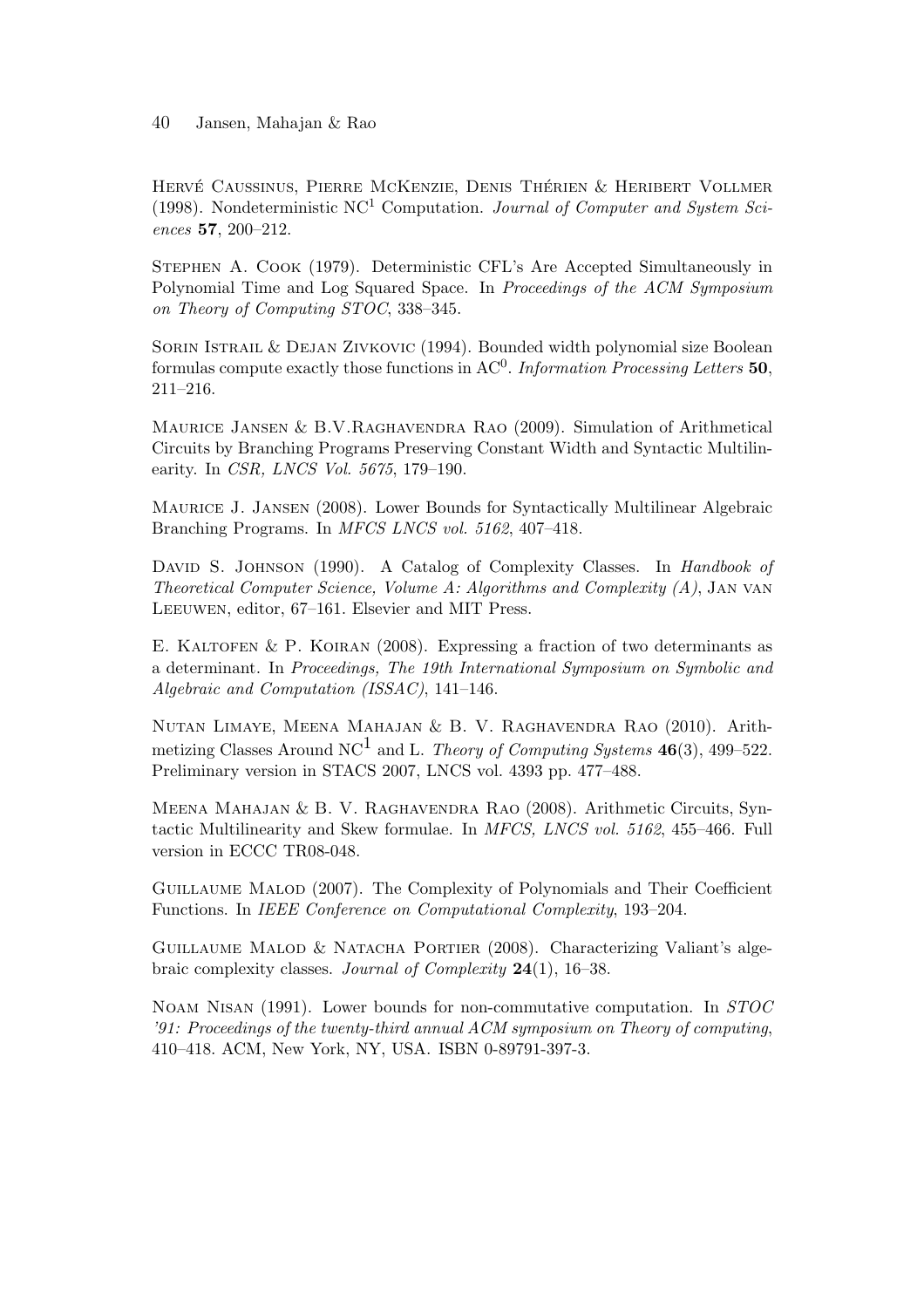Noam Nisan & Avi Wigderson (1997). Lower Bounds on Arithmetic Circuits Via Partial Derivatives. *Computational Complexity* 6(3), 217–234.

Ran Raz (2006). Separation of Multilinear Circuit and Formula Size. *Theory of Computing* 2(1), 121–135. Preliminary version in FOCS 2004.

Ran Raz (2009). Multi-linear formulas for permanent and determinant are of superpolynomial size. *J. ACM* 56, 8:1–8:17. ISSN 0004-5411. Preliminary version in STOC 2004.

Ran Raz, Amir Shpilka & Amir Yehudayoff (2008). A Lower Bound for the Size of Syntactically Multilinear Arithmetic Circuits. *SIAM J. Comput.* 38(4), 1624– 1647.

Ran Raz & Amir Yehudayoff (2008). Balancing Syntactically Multilinear Arithmetic Circuits. *Computational Complexity* 17(4), 515–535. ISSN 1016-3328.

Seinosuke Toda (1992). Classes of arithmetic circuits capturing the complexity of computing the determinant. *IEICE Transactions on Informations and Systems* E75-D, 116–124.

Leslie G. Valiant (1982). Reducibility by algebraic projections. *Logic and Algorithmic: an International Symposium held in honour of Ernst Specker* 30, 365–380.

Leslie G. Valiant, Sven Skyum, S. Berkowitz & Charles Rackoff (1983). Fast Parallel Computation of Polynomials Using Few Processors. *SIAM J. Comput.* 12(4), 641–644.

V Vinay (1996). Hierarchies of Circuit Classes that are Closed Under Complement. In *Proceedings of the 11th Annual IEEE Conference on Computational Complexity CCC*, 108–117. IEEE Computer Society, Washington, DC, USA.

H. Vollmer (1999). *Introduction to Circuit Complexity: A Uniform Approach*. Springer-Verlag New York Inc.

Manuscript received 14 July 2010

| MAURICE JANSEN                          | MEENA MAHAJAN                          |  |  |
|-----------------------------------------|----------------------------------------|--|--|
| Laboratory for Foundations of Computer  | The Institute of Mathematical Sciences |  |  |
| $\rm Science$                           | Chennai 600113, India                  |  |  |
| School of Informatics                   | meena@imsc.res.in http://www.imsc.res. |  |  |
| The University of Edinburgh             | $in/\texttt{m}$ eena/                  |  |  |
| maurice.julien.jansen@gmail.com         |                                        |  |  |
| http://homepages.inf.ed.ac.uk/mjansen1/ |                                        |  |  |